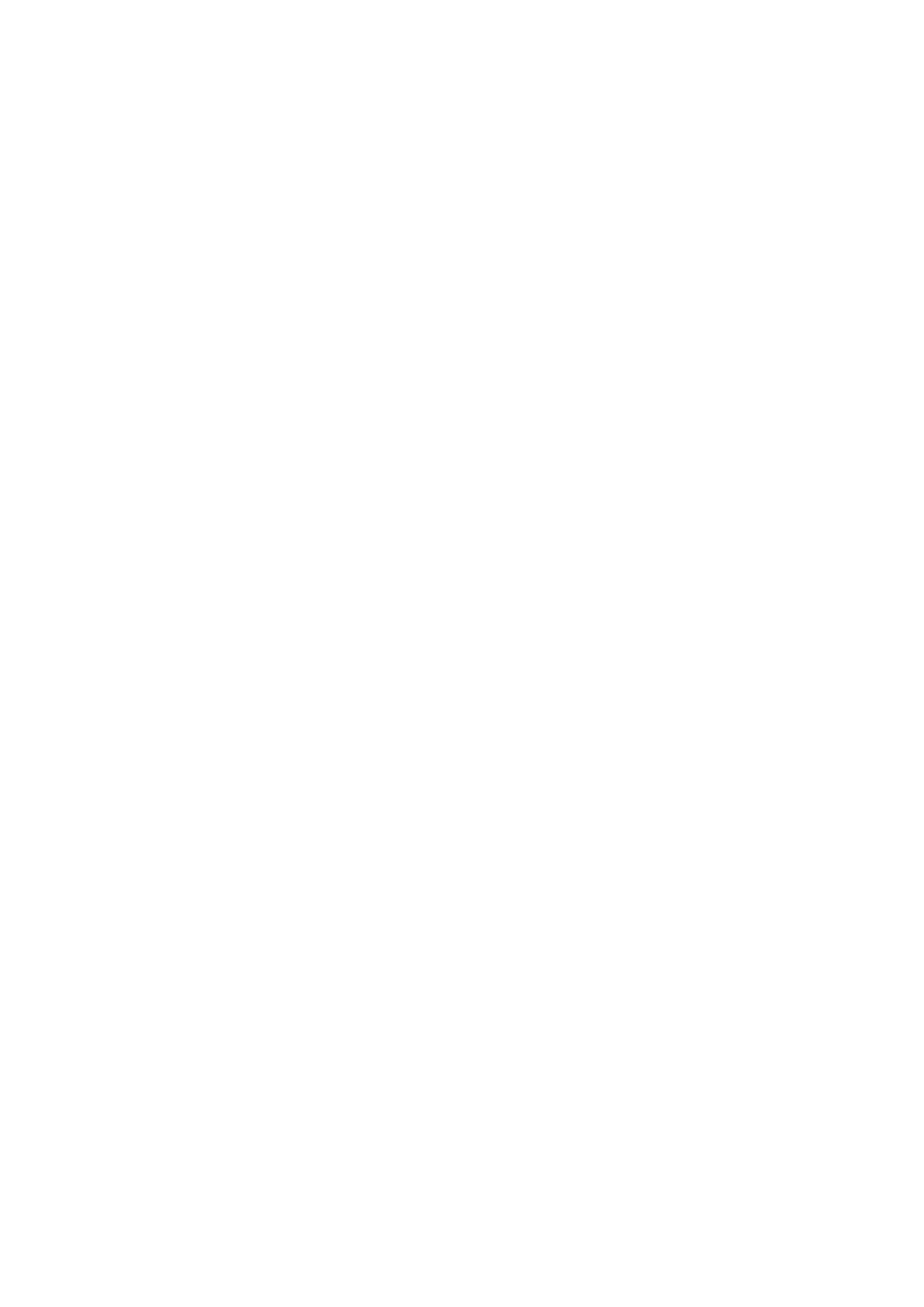### SKETCH OF A PROGRAMME

### by Alexandre Grothendieck

1. As the present situation makes the prospect of teaching at the research level at the University seem more and more illusory, I have resolved to apply for admission to the CNRS, in order to devote my energy to the development of projects and perspectives for which it is becoming clear that no student (nor even, it seems, any mathematical colleague) will be found to develop them in my stead.

In the role of the document "Titles and Articles", one can find after this text the complete reproduction of a sketch, by themes, of what I considered to be my principal mathematical contributions at the time of writing that report, in 1972. It also contains a list of articles published at that date. I ceased all publication of scientific articles in 1970. In the following lines, I propose to give a view of at least some of the principal themes of my mathematical reflections since then. These reflections materialised over the years in the form of two voluminous boxes of handwritten notes, doubtless difficult to decipher for anyone but myself, and which, after several successive stages of settling, are perhaps waiting for their moment to be written up together at least in a temporary fashion, for the benefit of the mathematical community. The term "written up" is somewhat incorrect here, since in fact it is much more a question of developing the ideas and the multiple visions begun during these last twelve years, to make them more precise and deeper, with all the unexpected rebounds which constantly accompany this kind of work – a work of discovery, thus, and not of compilation of piously accumulated notes. And in writing the "Mathematical Reflections", begun since February 1983, I do intend throughout its pages to clearly reveal the process of thought, which feels and discovers, often blindly in the shadows, with sudden flashes of light when some tenacious false or simply inadequate image is finally shown for what it is, and things which seemed all crooked fall into place, with that mutual harmony which is their own.

In any case, the following sketch of some themes of reflection from the last ten or twelve years will also serve as a sketch of my programme of work for the coming years, which I intend to devote to the development of these themes, or at least some of them. It is intended on the one hand for my colleagues of the National Committee whose job it is to decide the fate of my application, and on the other hand for some other colleagues, former students, friends, in the possibility that some of the ideas sketched here might interest one of them.

 $\frac{1}{2}$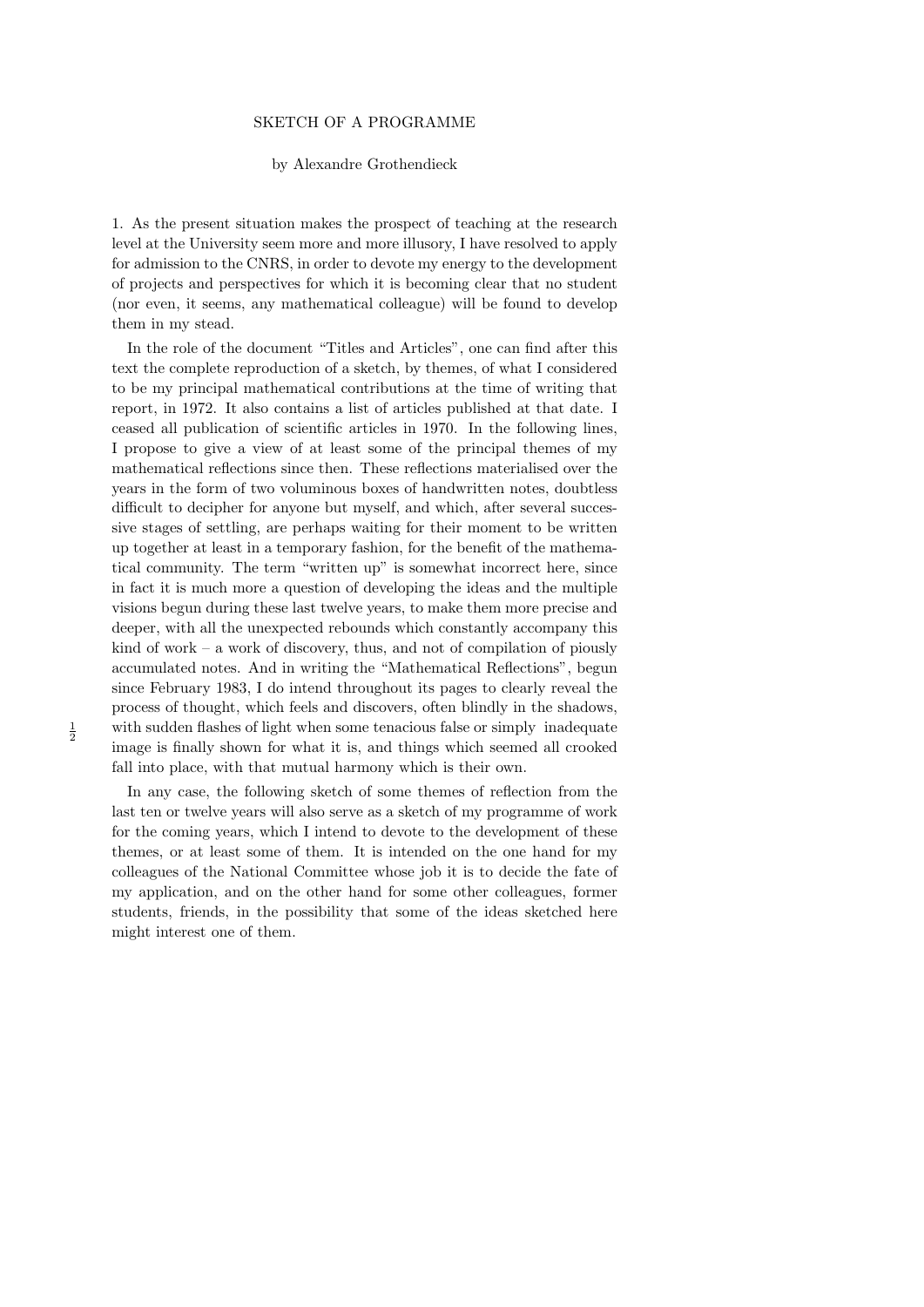2. The demands of university teaching, addressed to students (including those said to be "advanced") with a modest (and frequently less than modest) mathematical baggage, led me to a Draconian renewal of the themes of reflection I proposed to my students, and gradually to myself as well. It seemed important to me to start from an intuitive baggage common to everyone, independent of any technical language used to express it, and anterior to any such language – it turned out that the geometric and topological intuition of shapes, particularly two-dimensional shapes, formed such a common ground. This consists of themes which can be grouped under the general name of "topology of surfaces" or "geometry of surfaces", it being understood in this last expression that the main emphasis is on the topological properties of the surfaces, or the combinatorial aspects which form the most down-to-earth technical expression of them, and not on the differential, conformal, Riemannian, holomorphic aspects, and (from there) on to "complex algebraic curves". Once this last step is taken, however, algebraic geometry (my former love!) suddenly bursts forth once again, and this via the objects which we can consider as the basic building blocks for all other algebraic varieties. Whereas in my research before 1970, my attention was <sup>2</sup> systematically directed towards objects of maximal generality, in order to uncover a general language adequate for the world of algebraic geometry, and I never restricted myself to algebraic curves except when strictly necessary (notably in etale cohomology), preferring to develop "pass-key" techniques and statements valid in all dimensions and in every place (I mean, over all base schemes, or even base ringed topoi...), here I was brought back, via objects so simple that a child learns them while playing, to the beginnings and origins of algebraic geometry, familiar to Riemann and his followers!

Since around 1975, it is thus the geometry of (real) surfaces, and starting in 1977 the links between questions of geometry of surfaces and the algebraic geometry of algebraic curves defined over fields such as  $\mathbb{C}, \mathbb{R}$  or extensions of  $\mathbb Q$  of finite type, which were my principal source of inspiration and my constant guiding thread. It is with surprise and wonderment that over the years I discovered (or rather, doubtless, rediscovered) the prodigious, truly inexhaustible richness, the unsuspected depth of this theme, apparently so anodine. I believe I feel a central sensitive point there, a privileged point of convergence of the principal currents of mathematical ideas, and also of the principal structures and visions of things which they express, from the most specific (such as the rings  $\mathbb{Z}, \mathbb{Q}, \mathbb{Q}, \mathbb{R}, \mathbb{C}$  or the group  $\text{Sl}(2)$  over one of these rings, or general reductive algebraic groups) to the most "abstract", such as the algebraic "multiplicities", complex analytic or real analytic. (These are naturally introduced when systematically studying "moduli va-

 $\frac{2}{3}$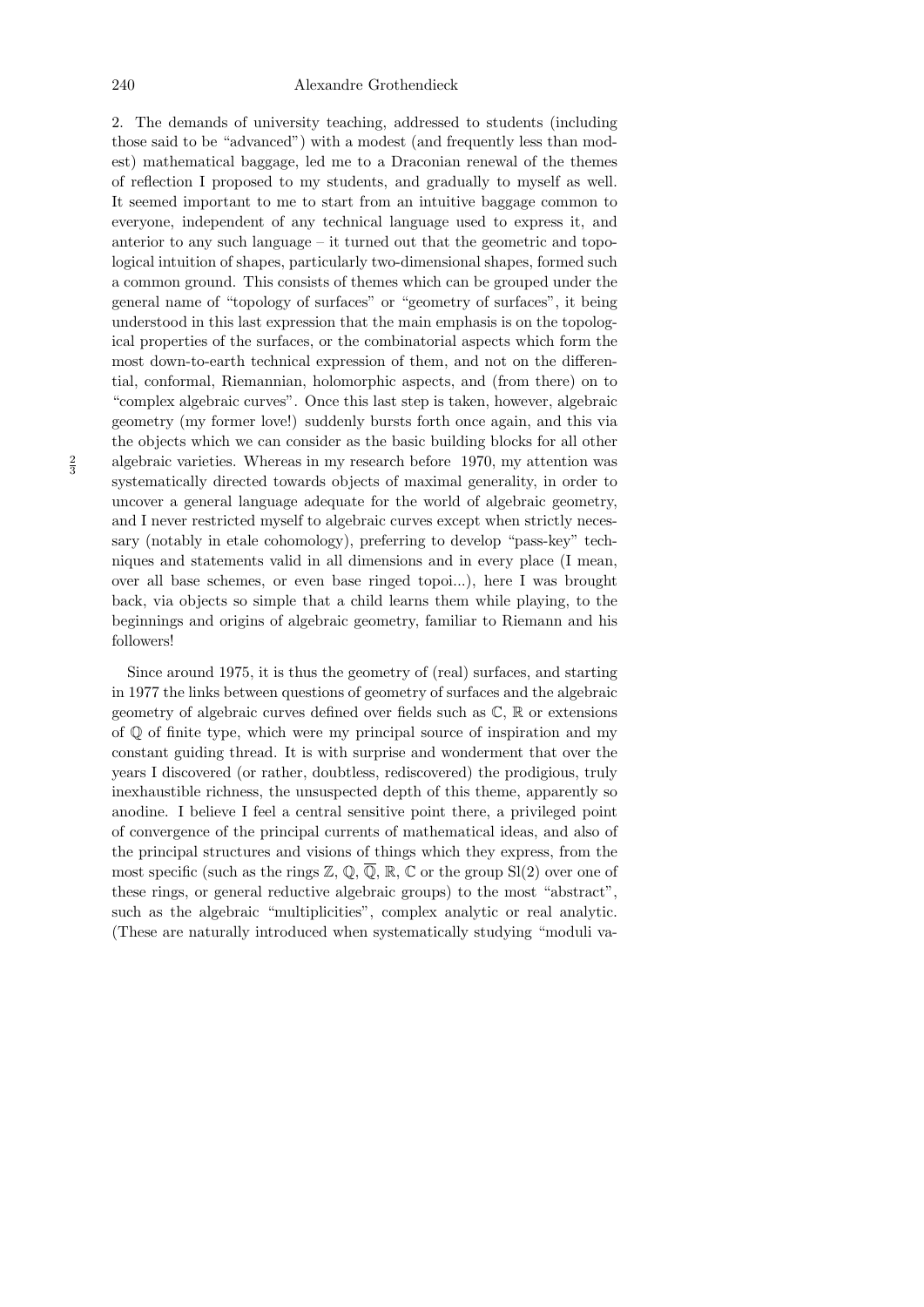rieties" for the geometric objects considered, if we want to go farther than the notoriously insufficient point of view of "coarse moduli" which comes down to most unfortunately killing the automorphism groups of these objects.) Among these modular multiplicities, it is those of Mumford-Deligne for "stable" algebraic curves of genus g with  $\nu$  marked points, which I denote by  $M_{q,\nu}$  (compactification of the "open" multiplicity  $M_{q,\nu}$  corresponding to non-singular curves), which for the last two or three years have exercised a particular fascination over me, perhaps even stronger than any other mathematical object to this day. Indeed, it is more the system of all the multiplicities  $M_{q,\nu}$  for variable  $q, \nu$ , linked together by a certain number of fundamental operations (such as the operations of "plugging holes", i.e. "erasing" marked points, and of "glueing", and the inverse operations), which are the reflection in absolute algebraic geometry in characteristic zero (for the moment) of geometric operations familiar from the point of view of topological or conformal "surgery" of surfaces. Doubtless the principal reason of this fascination is that this very rich geometric structure on the system of "open" modular multiplicities  $M_{g,\nu}$  is reflected in an analogous structure on the corresponding fundamental groupoids, the "Teichmüller groupoids"  $\hat{T}_{q,\nu}$ , and that these operations on the level of the  $\hat{T}_{q,\nu}$  are sufficiently intrinsic for the Galois group  $\Gamma$  of  $\overline{\mathbb{Q}}/\mathbb{Q}$  to act on this whole "tower" of Teichmüller groupoids, respecting all these structures. Even more extraordinary, this action is faithful – indeed, it is already faithful on the first non-trivial "level" of this tower, namely  $T_{0,4}$  – which also means, essentially, that the outer action of  $\Gamma$  on the fundamental group  $\hat{\pi}_{0,3}$  of the standard projective line  $\mathbb{P}^1$ over  $\mathbb Q$  with the three points 0, 1 and  $\infty$  removed, is already faithful. Thus the Galois group  $\Gamma$  can be realised as an automorphism group of a very concrete profinite group, and moreover respects certain essential structures of this group. It follows that an element of  $\Gamma$  can be "parametrised" (in various equivalent ways) by a suitable element of this profinite group  $\hat{\pi}_{0,3}$ (a free profinite group on two generators), or by a system of such elements, these elements being subject to certain simple necessary (but doubtless not sufficient) conditions for this or these elements to really correspond to an element of IΓ. One of the most fascinating tasks here is precisely to discover necessary and sufficient conditions on an exterior automorphism of  $\hat{\pi}_{0,3}$ , i.e. on the corresponding parameter(s), for it to come from an element of IΓ – which would give a "purely algebraic" description, in terms of profinite groups and with no reference to the Galois theory of number fields, to the Galois group  $\mathbb{\Gamma} = \text{Gal}(\overline{\mathbb{Q}}/\mathbb{Q})$ .

Perhaps even a conjectural characterisation of IΓ as a subgroup of Autext $\hat{\pi}_{0,3}$  is for the moment out of reach  $(1)$ ; I do not yet have any conjecture to propose. On the other hand another task is immediately accessible,

 $\frac{4}{5}$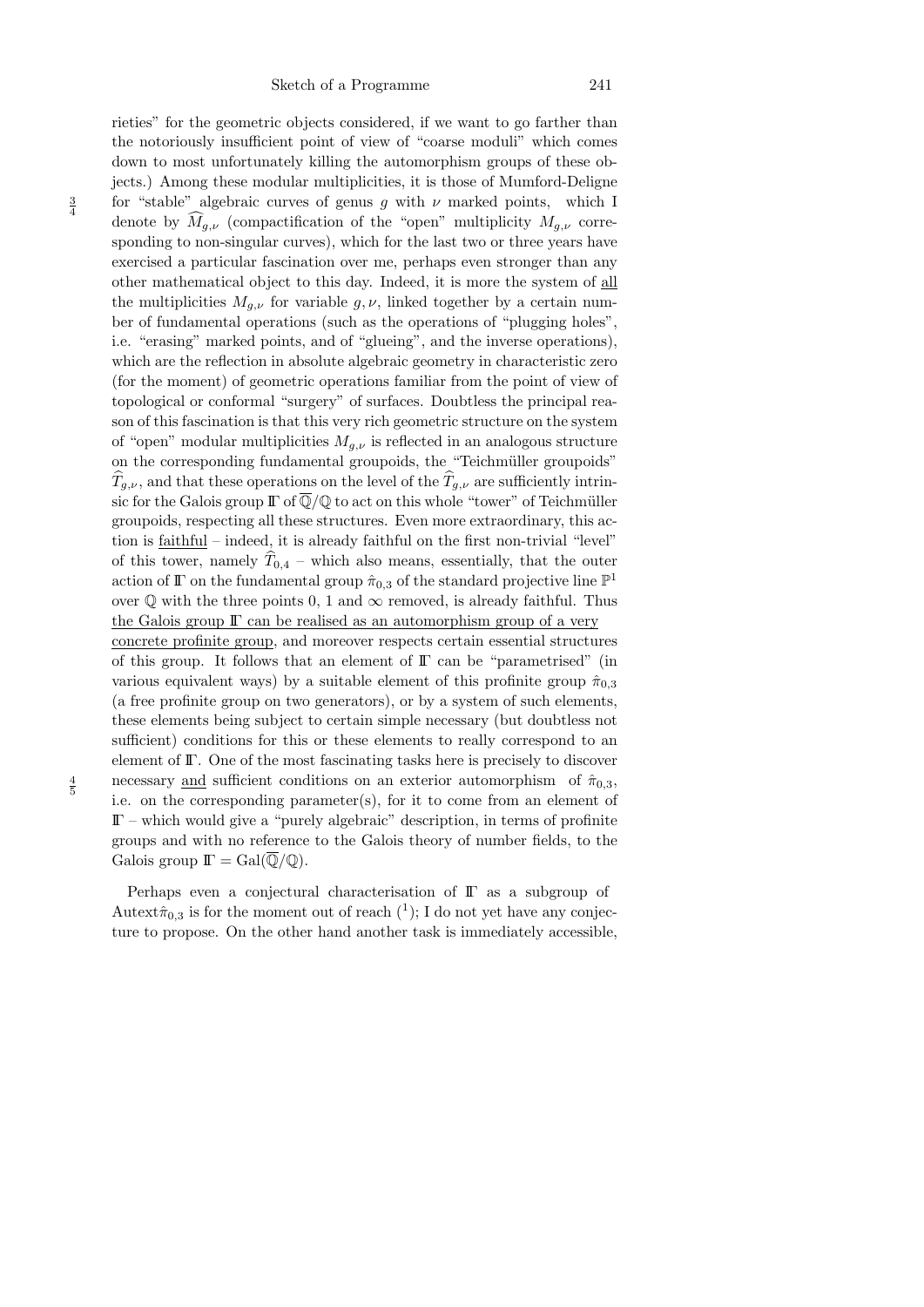which is to describe the action of  $\Gamma$  on all of the Teichmüller tower, in terms of its action on the "first level"  $\hat{\pi}_{0,3}$ , i.e. to express an automorphism of this tower, in terms of the "parameter" in  $\hat{\pi}_{0,3}$  which picks out the element  $\gamma$  running through IF. This is linked to a representation of the Teichmüller tower (considered as a groupoid equipped with an operation of "glueing") by generators and relations, which will in particular give a presentation by generators and relations in the usual sense of each of the  $\widehat{T}_{q,\nu}$  (as a profinite groupoid). Here, even for  $g = 0$  (so when the corresponding Teichmüller groups are "well-known" braid groups), the generators and relations known to date which I have heard of appear to me to be unusable as they stand, because they do not present the characteristics of invariance and of symmetry indispensable for the action of  $\Gamma$  to be directly legible on the presentation. This is particularly linked to the fact that people still obstinately persist, when calculating with fundamental groups, in fixing a single base point, instead of cleverly choosing a whole packet of points which is invariant under the symmetries of the situation, which thus get lost on the way. In certain situations (such as descent theorems for fundamental groups à la van Kampen) it is much more elegant, even indispensable for understanding something, to work with fundamental groupoids with respect to a suitable packet of base points, and it is certainly so for the Teichm¨uller tower. It would seem (incredible, but true!) that even the geometry of the first level of the Teichmüller tower (corresponding thus to "moduli" either for projective lines with four marked points, or to elliptic curves (!)) has never been explicitly described, for example the relation between the genus 0 case and the geometry of the octahedron, and that of the tetrahedron. A fortiori the modular multiplicities  $M_{0.5}$  (for projective lines with five marked points) and  $M_{1,2}$  (for curves of genus 1 with two marked points), which actually are practically isomorphic, appear to be virgin territory – braid groups will not enlighten us on their score! I have begun to look at  $M_{0,5}$  at stray moments; it is a real jewel, with a very rich geometry closely related to the geometry of the icosahedron.

The a priori interest of a complete knowledge of the two first levels of the tower (i.e., the cases where the modular dimension  $N = 3g - 3 + \nu$  is  $\leq 2$ ) is to be found in the principle that the entire tower can be reconstituted from these two first levels, in the sense that via the fundamental operation of "glueing", level 1 gives a complete system of generators, and level 2 a complete system of relations. There is a striking analogy, and I am certain it is not merely formal, between this principle and the analogous principle of Demazure for the structure of reductive algebraic groups, if we replace the term "level" or "modular dimension" with "semi-simple rank of the reductive group". The link becomes even more striking, if we recall that

 $rac{5}{6}$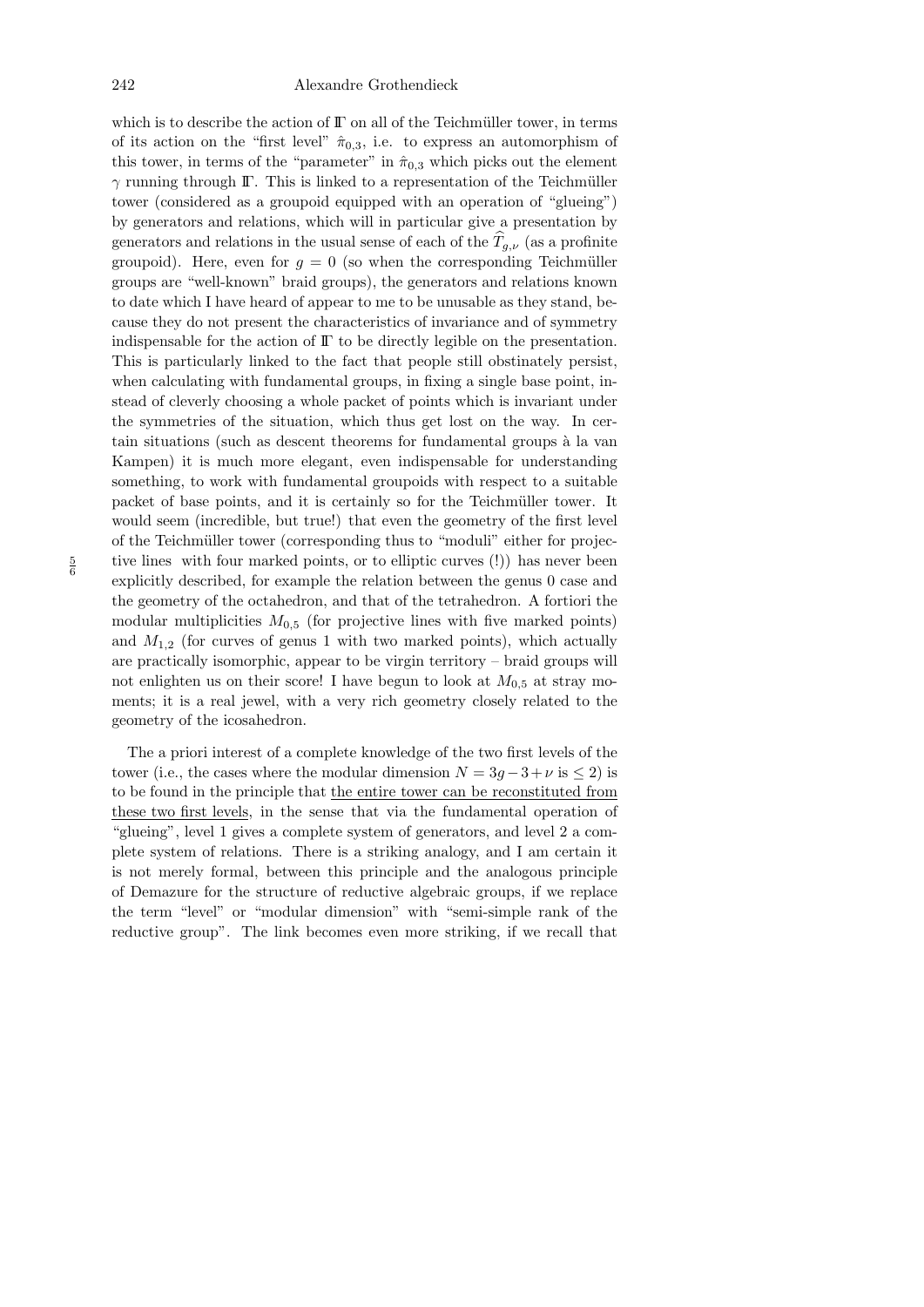the Teichmüller group  $T_{1,1}$  (in the discrete, transcendental context now, and not in the profinite algebraic context, where we find the profinite completions of the former) is no other than  $\text{Sl}(2,\mathbb{Z})$ , i.e. the group of integral points of the simple group scheme of "absolute" rank  $1 \text{ } \text{Sl}(2)_{\mathbb{Z}}$ . Thus, the fundamental building block for the Teichmüller tower is essentially the same as for the "tower" of reductive groups of all ranks – a group of which, moreover, we may say that it is doubtless present in all the essential disciplines of mathematics.

 $rac{6}{7}$ 

This principle of construction of the Teichmüller tower is not proved at this time – but I have no doubt that it is valid. It would be a consequence (via a theory of dévissage of stratified structures – here the  $M_{q,\nu}$  – which remains to be written, cf. par. 5) of an extremely plausible property of the open modular multiplicities  $M_{q,\nu}$  in the complex analytic context, namely that for modular dimension  $N \geq 3$ , the fundamental group of  $M_{q,\nu}$  (i.e. the usual Teichmüller group  $T_{q,\nu}$  is isomorphic to the "fundamental group at infinity", i.e. that of a "tubular neighbourhood of infinity". This is a very familiar thing (essentially due to Lefschetz) for a non-singular affine variety of dimension  $N \geq 3$ . True, the modular multiplicities are not affine (except for small values of g), but it would suffice if such an  $M_{q,\nu}$  of dimension N (or rather, a suitable finite covering) were a union of  $N-2$  affine open sets, making  $M_{g,\nu}$  "not too near a compact variety".

Having no doubt about this principle of construction of the Teichmüller tower, I prefer to leave to the experts, better equipped than I am, the task of proving the necessary (if it so happens that any are interested), to rather study, with all the care it deserves, the structure which ensues for the Teichmüller tower by generators and relations, this time in the discrete, not the profinite framework – which essentially comes down to a complete understanding of the four modular multiplicities  $M_{0,4}$ ,  $M_{1,1}$ ,  $M_{0,5}$ ,  $M_{1,2}$ and their fundamental groupoids based at suitably chosen "base points". These offer themselves quite naturally, as the complex algebraic curves of the type  $(g, n)$  under consideration, having automorphism group (necessarily finite) larger than in the generic case (\*). Including the holomorphic

<sup>(\*)</sup> It is also necessary to add the "base points" coming from operations of glueing of "blocks" of the same type in smaller modular dimension. On the other hand, in modular dimension 2 (the cases of  $M_{0,5}$  and  $M_{1,2}$ ), it is advisable to exclude the points of certain one-parameter families of curves admitting an exceptional automorphism of order 2. These families actually constitute remarkable rational curves on the multiplicities considered, which appear to me to be an important ingredient in the structure of these multiplicities.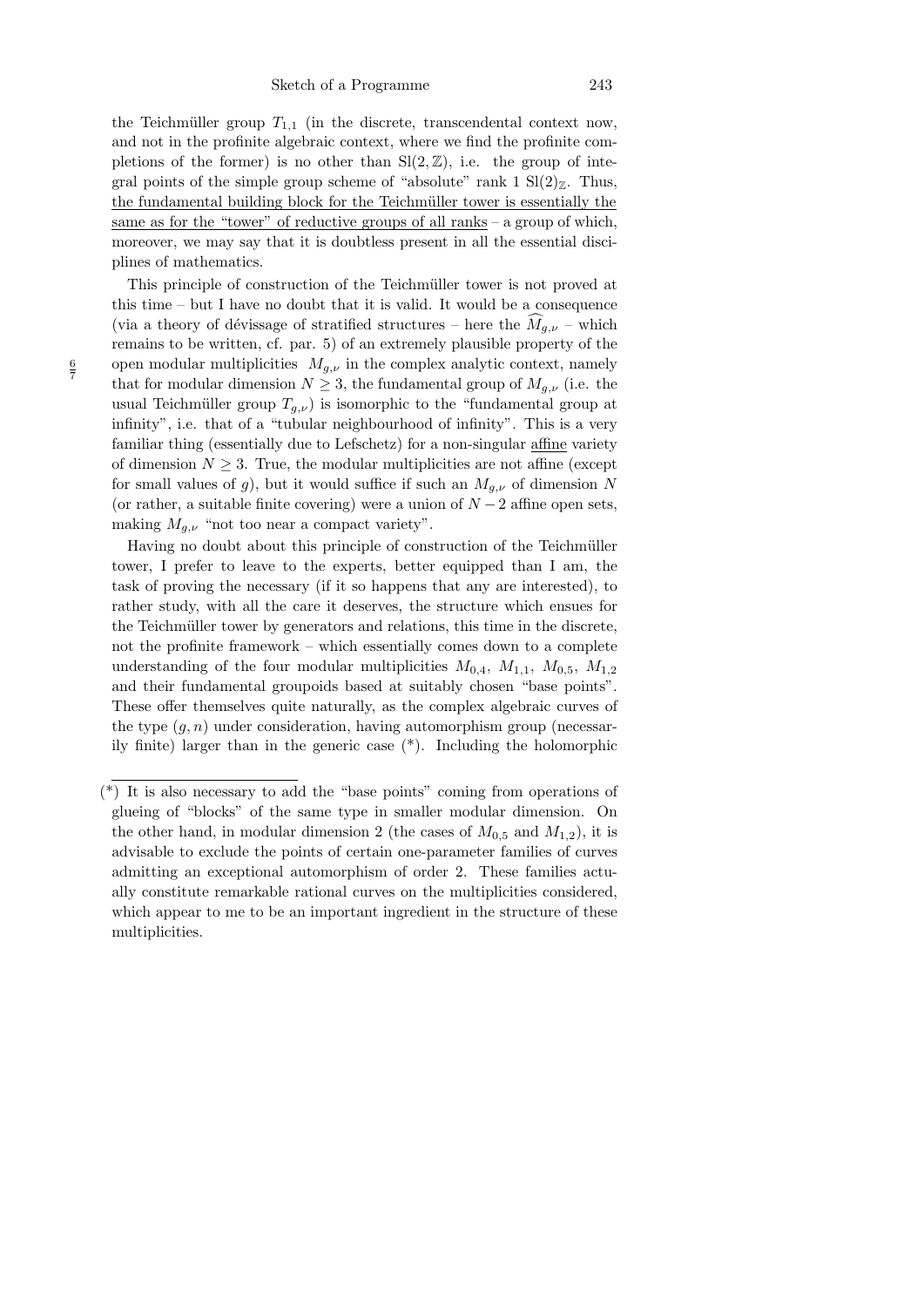$rac{7}{8}$ 

sphere with three marked points (coming from  $M_{0,3}$ , i.e. from level 0), we find twelve fundamental "building blocks" (6 of genus 0, 6 of genus 1) in a "game of Lego-Teichmüller" (large box), where the points marked on the surfaces considered are replaced by "holes" with boundary, so as to have surfaces with boundary, functioning as building blocks which can be assembled by gentle rubbing as in the ordinary game of Lego dear to our children (or grandchildren...). By assembling them we find an entirely visual way to construct every type of surface (it is essentially these constructions which will be the "base points" for our famous tower), and also to visualise the elementary "paths" by operations as concrete as "twists", or automorphisms of blocks in the game, and to write the fundamental relations between composed paths. According to the size (and the price!) of the construction box used, we can even find numerous different descriptions of the Teichmüller tower by generators and relations. The smallest box is reduced to identical blocks, of type  $(0, 3)$  – these are the Thurston "pants", and the game of Lego-Teichmüller which I am trying to describe, springing from motivations and reflections of absolute algebraic geometry over the field Q, is very close to the game of "hyperbolic geodesic surgery" of Thurston, whose existence I learned of last year from Yves Ladegaillerie. In a microseminar with Carlos Contou-Carrère and Yves Ladegaillerie, we began a reflection one of whose objects is to confront the two points of view, which are mutually complementary.

I add that each of the twelve building blocks of the "large box" is equipped with a canonical cellular decomposition, stable under all symmetries, having as its only vertices the "marked points" (or centres of the holes), and as edges certain geodesic paths (for the canonical Riemannian structure on the sphere or the torus considered) between certain pairs of vertices (namely those which lie on the same "real locus", for a suitable real structure of the complex algebraic curve considered). Consequently, all the surfaces obtained in this game by assembling are equipped with canonical cellular structures, which in their turn (cf.  $\S$ 3 below) enable us to consider these surfaces as associated to complex algebraic curves (and even over  $\overline{Q}$ ) which are canonically determined. There is here a typical game of intertwining of the combinatorial and the complex algebraic (or rather, the algebraic over  $\overline{\mathbb{Q}}$ ).

The "small box" with identical blocks, which has the charm of economy, will doubtless give rise to a relatively complex description for the relations (complex, but not at all inextricable!). The large box will give rise to more numerous relations (because there are many more base points and remarkable paths between them), but with a more transparent structure. I foresee that in modular dimension 2, just as in the more or less familiar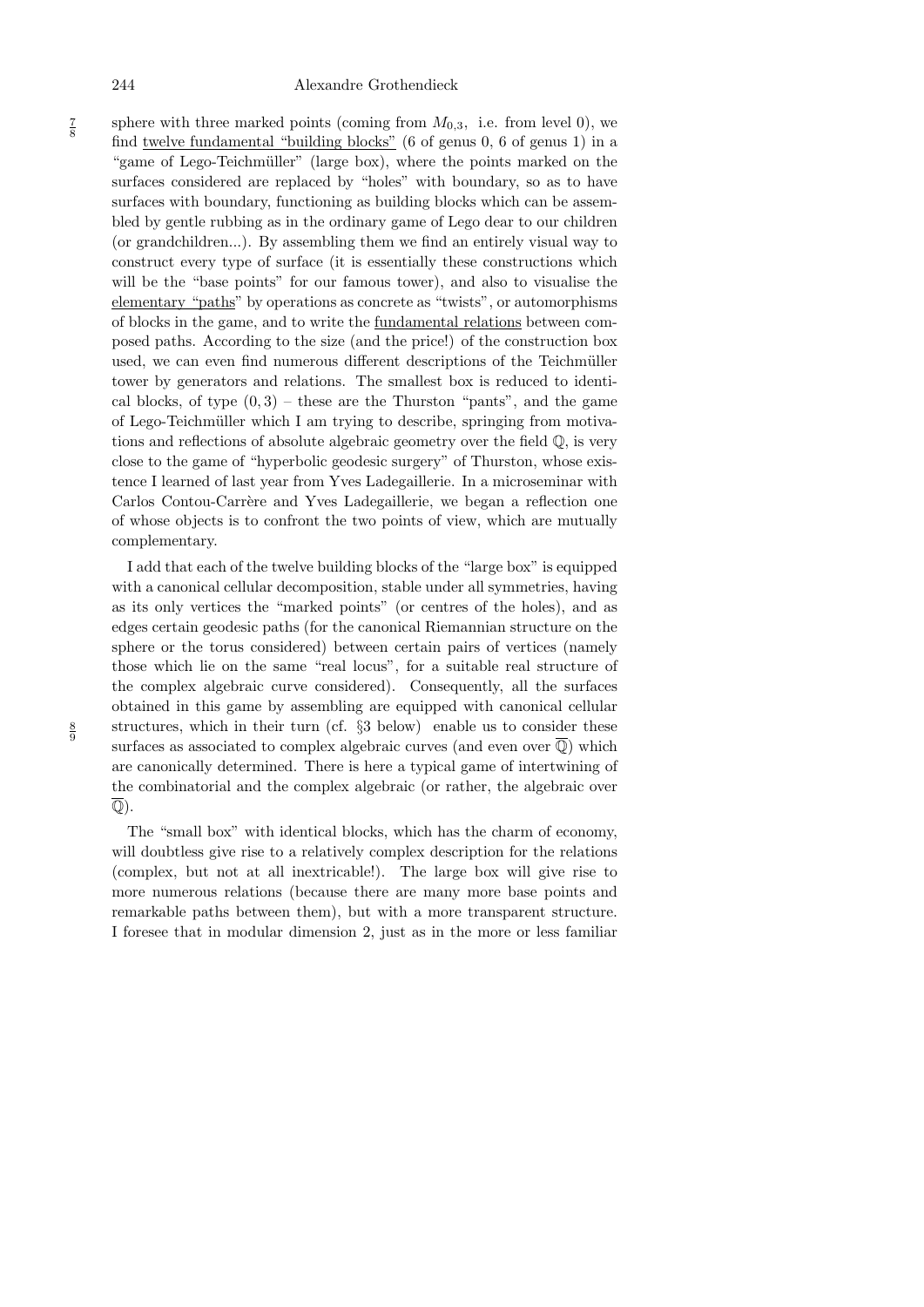case of modular dimension 1 (in particular with the description of  $\text{Sl}(2,\mathbb{Z})$ ) by  $(\rho, \sigma \mid \rho^3 = \sigma^2, \rho^4 = \sigma^6 = 1)$ , we will find a generation by the automorphism groups of the three types of relevant blocks, with simple relations which I have not clarified as I write these lines. Perhaps we will even find a principle of this type for all the  $T_{q,\nu}$ , as well as a cellular decomposition of  $M_{g,\nu}$  generalising those which present themselves spontaneously for  $M_{0,4}$ and  $M_{1,1}$ , and which I already perceive for modular dimension 2, using the hypersurfaces corresponding to the various real structures on the complex structures considered, to effect the desired cellular decomposition.

3. Instead of following (as I meant to) a rigorous thematic order, I let myself be carried away by my predilection for a particularly rich and burning theme, to which I intend to devote myself prioritarily for some time, starting at the beginning of the academic year 84/85. Thus I will take the thematic description up again where I left it, at the very beginning of the preceding paragraph.

My interest in topological surfaces began to appear in 1974, when I proposed to Yves Ladegaillerie the theme of the isotopic study of embeddings of a topological 1-complex into a compact surface. Over the two following years, this study led him to a remarkable isotopy theorem, giving a com-<sup>9</sup> plete algebraic description of the isotopy classes of embeddings of such 1-complexes, or compact surfaces with boundary, in a compact oriented surface, in terms of certain very simple combinatorial invariants, and the fundamental groups of the protagonists. This theorem, which should be easily generalisable to embeddings of any compact space (triangulable to simplify) in a compact oriented surface, gives as easy corollaries several deep classical results in the theory of surfaces, and in particular Baer's isotopy theorem. It will finally be published, separately from the rest (and ten years later, seeing the difficulty of the times...), in Topology. In the work of Ladegaillerie there is also a purely algebraic description, in terms of fundamental groups, of the "isotopic" category of compact surfaces  $X$ , equipped with a topological 1-complex K embedded in X. This description, which had the misfortune to run counter to "today's taste" and because of this appears to be unpublishable, nevertheless served (and still serves) as a precious guide in my later reflections, particularly in the context of absolute algebraic geometry in characteristic zero.

The case where  $(X, K)$  is a 2-dimensional "map", i.e. where the connected components of  $X\backslash K$  are open 2-cells (and where moreover K is equipped with a finite set  $S$  of "vertices", such that the connected components of  $K\backslash S$  are open 1-cells) progressively attracted my attention over the following years. The isotopic category of these maps admits a particularly simple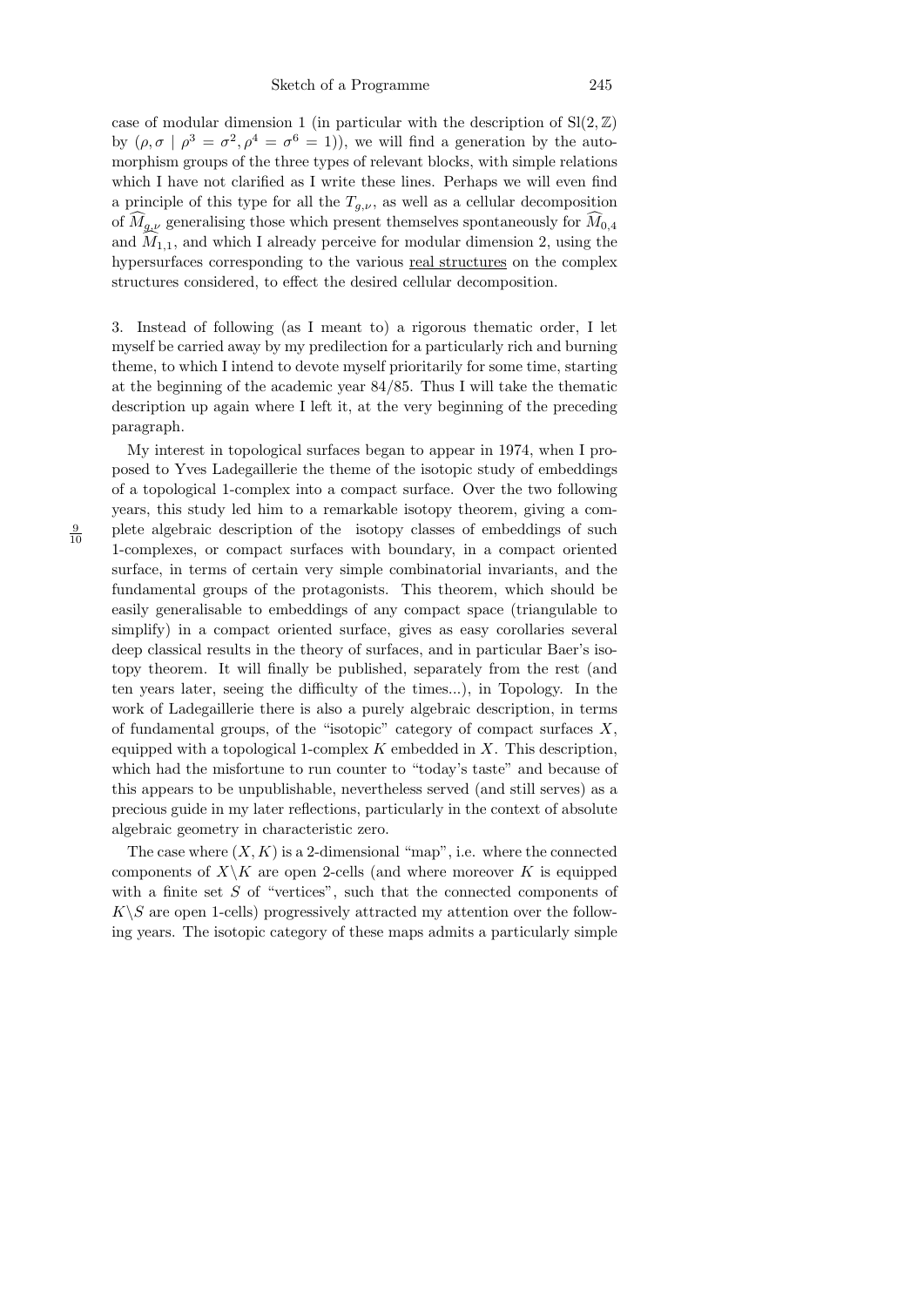algebraic description, via the set of "markers" (or "flags", or "biarcs") associated to the map, which is naturally equipped with the structure of a set with a group of operators, under the group

$$
\underline{C}_2 = \langle \sigma_0, \sigma_1, \sigma_2 | \sigma_0^2 = \sigma_1^2 = \sigma_2^2 = (\sigma_0 \sigma_2)^2 = 1 \rangle,
$$

which I call the (non-oriented) cartographic group of dimension 2. It admits as a subgroup of index 2 the oriented cartographic group, generated by the products of an even number of generators, which can also be described by

$$
\underline{C}_2^+ = \langle \rho_s, \rho_f, \sigma \mid \rho_s \rho_f = \sigma, \sigma^2 = 1 \rangle,
$$

(with

$$
\rho_s = \sigma_2 \sigma_1, \quad \rho_f = \sigma_1 \sigma_0, \quad \sigma = \sigma_0 \sigma_2 = \sigma_2 \sigma_0,
$$

 $\frac{10}{11}$  operations of <u>elementary rotation</u> of a flag around a vertex, a face and an edge respectively). There is a perfect dictionary between the topological situation of compact maps, resp. oriented compact maps, on the one hand, and finite sets with group of operators  $\underline{C}_2$  resp.  $\underline{C}_2^+$  $_2^+$  on the other, a dictionary whose existence was actually more or less known, but never stated with the necessary precision, nor developed at all. This foundational work was done with the care it deserved in an excellent DEA thesis, written jointly by Jean Malgoire and Christine Voisin in 1976.

This reflection suddenly takes on a new dimension, with the simple remark that the group  $\underline{C}_2^+$  $_2^+$  can be interpreted as a quotient of the fundamental group of an oriented sphere with three points, numbered 0, 1 and 2, removed; the operations  $\rho_s$ ,  $\sigma$ ,  $\rho_f$  are interpreted as loops around these points, satisfying the familiar relation

$$
\ell_0 \ell_1 \ell_2 = 1,
$$

while the additional relation  $\sigma^2 = 1$ , i.e.  $\ell_1^2 = 1$  means that we are interested in the quotient of the fundamental group corresponding to an imposed ramification index of 2 over the point 1, which thus classifies the coverings of the sphere ramified at most over the points 0, 1 and 2 with ramification equal to 1 or 2 at the points over 1. Thus, the compact oriented maps form an isotopic category equivalent to that of these coverings, subject to the additional condition of being finite coverings. Now taking the Riemann sphere, or the projective complex line, as reference sphere, rigidified by the three points 0, 1 and  $\infty$  (this last thus replacing 2), and recalling that every finite ramified covering of a complex algebraic curve itself inherits the structure of a complex algebraic curve, we arrive at this fact, which eight years later still appears to me as extraordinary: every "finite" oriented map is canonically realised on a complex algebraic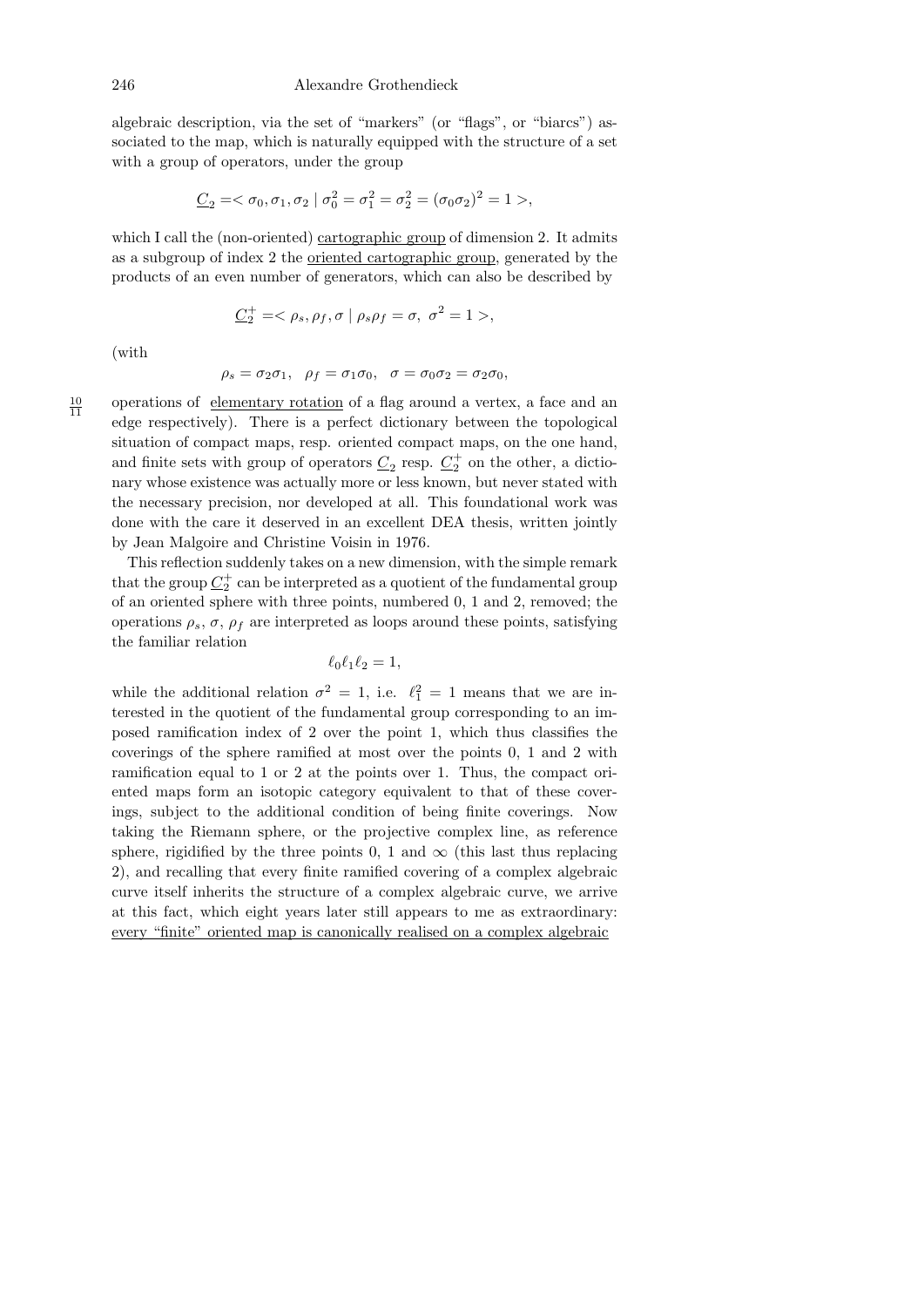curve! Even better, as the complex projective line is defined over the absolute base field Q, as are the admitted points of ramification, the algebraic curves we obtain are defined not only over C, but over the algebraic closure  $\overline{\mathbb{Q}}$  of  $\mathbb{Q}$  in  $\mathbb{C}$ . As for the map we started with, it can be found on the algebraic curve, as the inverse image of the real segment  $[0, 1]$  (where  $0$ is considered as a vertex, and 1 as the middle of a "folded edge" of centre 1), which itself is the "universal oriented 2-map" on the Riemann sphere (\*). The points of the algebraic curve X over 0, 1 and  $\infty$  are neither more nor less than the vertices, the "centres" of the edges and those of the faces of the map  $(X, K)$ , and the orders of the vertices and the faces are exactly the multiplicities of the zeros and the poles of the rational function (defined over  $\mathbb{Q}$ ) on X, which expresses its structural projection to  $\mathbb{P}^1_{\mathbb{C}}$ .

This discovery, which is technically so simple, made a very strong impression on me, and it represents a decisive turning point in the course of my reflections, a shift in particular of my centre of interest in mathematics, which suddenly found itself strongly focused. I do not believe that a mathematical fact has ever struck me quite so strongly as this one, nor had a comparable psychological impact  $(2)$ . This is surely because of the very familiar, non-technical nature of the objects considered, of which any child's drawing scrawled on a bit of paper (at least if the drawing is made without lifting the pencil) gives a perfectly explicit example. To such a dessin, we find associated subtle arithmetic invariants, which are completely turned topsy-turvy as soon as we add one more stroke. Since these are spherical  $\frac{12}{13}$  maps, giving rise to curves of genus 0 (which thus do not lead to "moduli"), we can say that the curve in question is "pinned down" if we fix three of its points, for instance three vertices of the map, or more generally three centres of facets (vertices, edges or faces) – and then the structural map  $f: X \to \mathbb{P}^1_{\mathbb{C}}$  can be interpreted as a well-determined rational function

$$
f(z) = P(z)/Q(z) \in \mathbb{C}(z),
$$

quotient of two well-determined relatively prime polynomials, with Q unitary, satisfying algebraic conditions which in particular reflect the fact that f is unramified outside of 0, 1 and  $\infty$ , and which imply that the coefficients

 $\frac{11}{12}$ 

<sup>(\*)</sup> There is an analogous description of finite non-oriented maps, possibly with boundary, in terms of real algebraic curves, more precisely of coverings of  $\mathbb{P}^1_{\mathbb{R}}$  ramified only over 0, 1,  $\infty$ , the surface with boundary associated to such a covering being  $X(\mathbb{C})/\tau$ , where  $\tau$  is complex conjugation. The "universal" non-oriented map is here the disk, or upper hemisphere of the Riemann sphere, equipped as before with the embedded 1-complex  $K =$  $[0, 1].$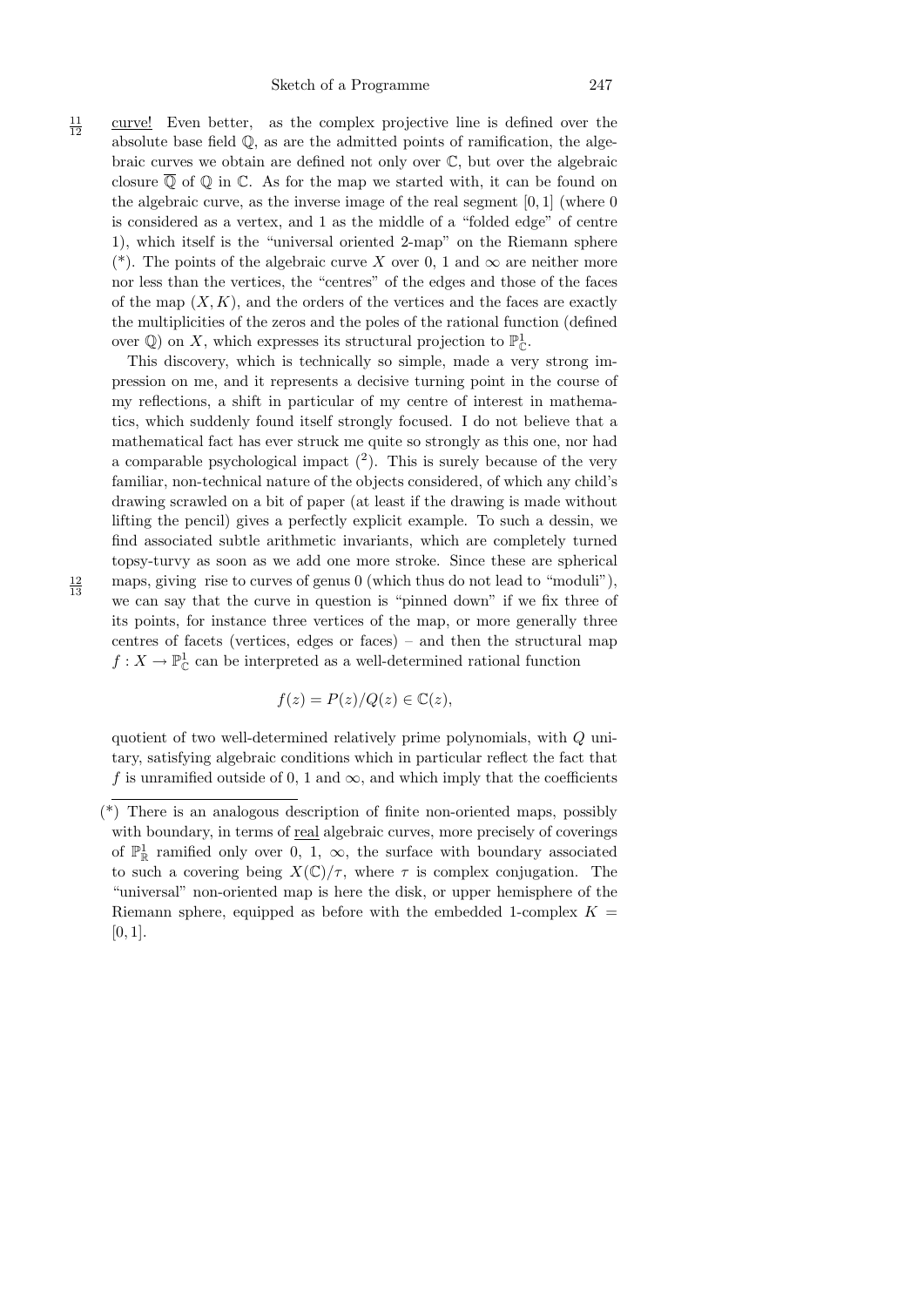of these polynomials are algebraic numbers; thus their zeros are algebraic numbers, which represent respectively the vertices and the centres of the faces of the map under consideration.

Returning to the general case, since finite maps can be interpreted as coverings over  $\overline{Q}$  of an algebraic curve defined over the prime field  $Q$  itself, it follows that the Galois group  $\Gamma$  of  $\overline{\mathbb{Q}}$  over  $\mathbb{Q}$  acts on the category of these maps in a natural way. For instance, the operation of an automorphism  $\gamma \in \Gamma$  on a spherical map given by the rational function above is obtained by applying  $\gamma$  to the coefficients of the polynomials P, Q. Here, then, is that mysterious group  $\Gamma$  intervening as a transforming agent on topologicocombinatorial forms of the most elementary possible nature, leading us to ask questions like: are such and such oriented maps "conjugate" or: exactly which are the conjugates of a given oriented map? (Visibly, there is only a finite number of these).

I considered some concrete cases (for coverings of low degree) by various methods, J. Malgoire considered some others – I doubt that there is a uniform method for solving the problem by computer. My reflection quickly took a more conceptual path, attempting to apprehend the nature of this action of IΓ. One sees immediately that roughly speaking, this action is expressed by a certain "outer" action of IΓ on the profinite compactification of the oriented cartographic group  $\underline{C}_2^+$  $x_2^+$ , and this action in its turn is deduced by passage to the quotient of the canonical outer action of  $\Gamma$  on the profinite fundamental group  $\hat{\pi}_{0,3}$  of  $(U_{0,3})_{\overline{\mathbb{Q}}}$ , where  $U_{0,3}$  denotes the typical curve of genus  $0$  over the prime field  $\mathbb{Q}$ , with three points removed. This is how my attention was drawn to what I have since termed "anabelian algebraic geometry", whose starting point was exactly a study (limited for the moment to characteristic zero) of the action of "absolute" Galois groups (particularly the groups  $Gal(\overline{K}/K)$ , where K is an extension of finite type of the prime field) on (profinite) geometric fundamental groups of algebraic varieties (defined over  $K$ ), and more particularly (breaking with a well-established tradition) fundamental groups which are very far from abelian groups (and which for this reason I call "anabelian"). Among these groups, and very close to the group  $\hat{\pi}_{0,3}$ , there is the profinite compactification of the modular group  $\text{Sl}(2,\mathbb{Z})$ , whose quotient by its centre  $\pm 1$  contains the former as congruence subgroup mod 2, and can also be interpreted as an oriented "cartographic" group, namely the one classifying triangulated oriented maps (i.e. those whose faces are all triangles or monogons).

Every finite oriented map gives rise to a projective non-singular algebraic curve defined over  $\overline{Q}$ , and one immediately asks the question: which are the algebraic curves over  $\overline{\mathbb{Q}}$  obtained in this way – do we obtain them all,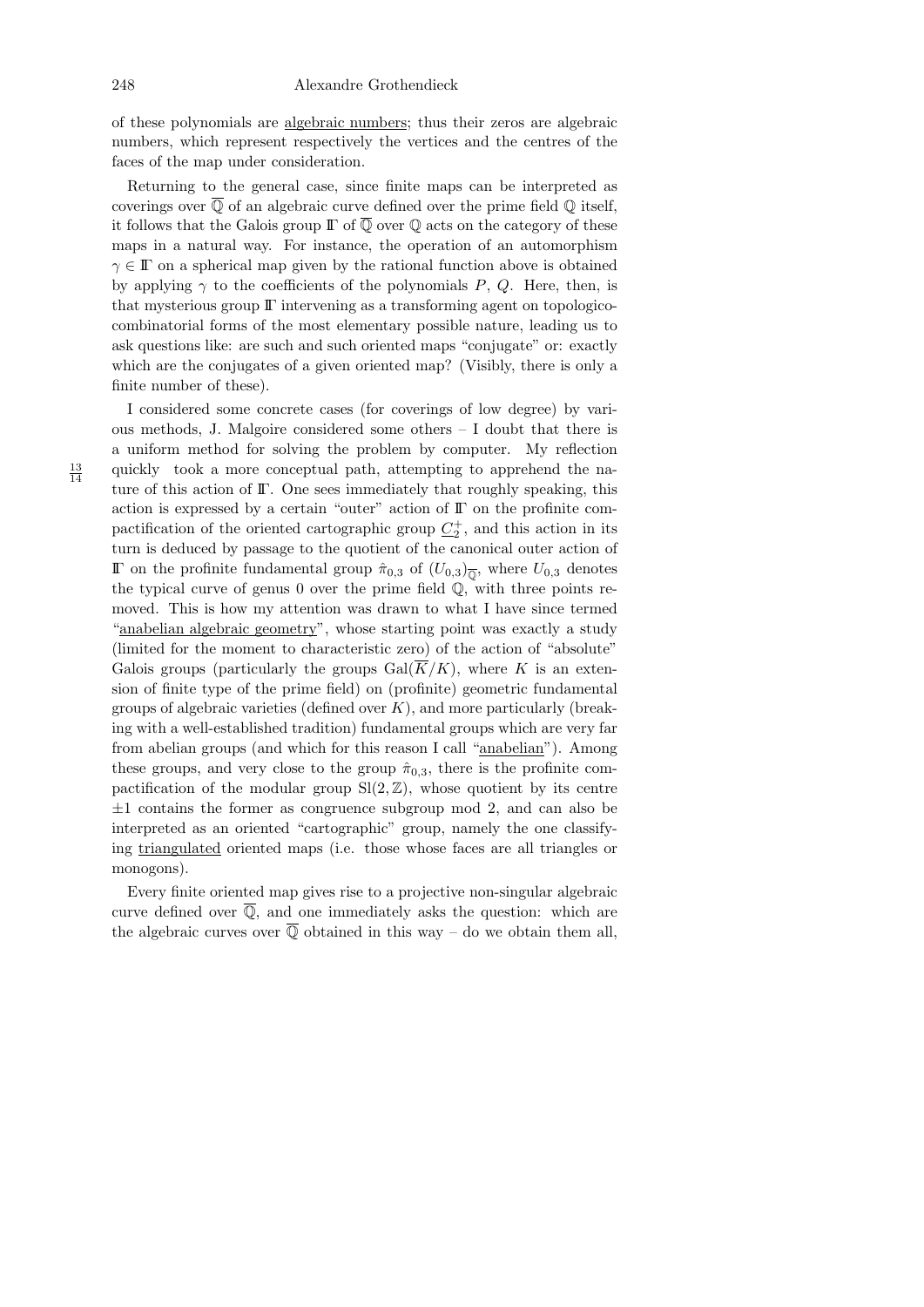who knows? In more erudite terms, could it be true that every projective non-singular algebraic curve defined over a number field occurs as a possible "modular curve" parametrising elliptic curves equipped with a suitable rigidification? Such a supposition seemed so crazy that I was almost embarrassed to submit it to the competent people in the domain. Deligne when I consulted him found it crazy indeed, but didn't have any counterexample up his sleeve. Less than a year later, at the International Congress in Helsinki, the Soviet mathematician Bielyi announced exactly that result, with a proof of disconcerting simplicity which fit into two little pages of a letter of Deligne – never, without a doubt, was such a deep and disconcerting result proved in so few lines!

In the form in which Bielyi states it, his result essentially says that every algebraic curve defined over a number field can be obtained as a covering of the projective line ramified only over the points 0, 1 and  $\infty$ . This result seems to have remained more or less unobserved. Yet it appears to me to have considerable importance. To me, its essential message is that there is a profound identity between the combinatorics of finite maps on the one hand, and the geometry of algebraic curves defined over number fields on the other. This deep result, together with the algebraicgeometric interpretation of maps, opens the door onto a new, unexplored world – within reach of all, who pass by without seeing it.

It was only close to three years later, seeing that decidedly the vast horizons opening here caused nothing to quiver in any of my students, nor even in any of the three or four high-flying colleagues to whom I had occasion to talk about it in a detailed way, that I made a first scouting voyage into this "new world", from January to June 1981. This first foray materialised into a packet of some 1300 handwritten pages, baptised "The Long March through Galois theory". It is first and foremost an attempt at understanding the relations between "arithmetic" Galois groups and profinite "geometric" fundamental groups. Quite quickly it became oriented towards a work of computational formulation of the action of  $Gal(\overline{\mathbb{Q}}/\mathbb{Q})$  on  $\hat{\pi}_{0,3}$ , and at a later stage, on the somewhat larger group  $\widetilde{Sl}(2,\mathbb{Z})$ , which gives rise to a more elegant and efficient formalism. Also during the course of this work <sup>15</sup> (but developed in a different set of notes) appeared the central theme of anabelian algebraic geometry, which is to reconstitute certain so-called "anabelian" varieties  $X$  over an absolute field  $K$  from their mixed fundamental group, the extension of Gal( $\overline{K}/K$ ) by  $\pi_1(X_{\overline{K}})$ ; this is when I discovered the "fundamental conjecture of anabelian algebraic geometry", close to the conjectures of Mordell and Tate recently proved by Faltings  $(3)$ . This period also saw the appearance of the first reflection on the Teichmüller groups, and the first intuitions on the many-faceted structure of the "Teichmüller tower"

 $\frac{15}{16}$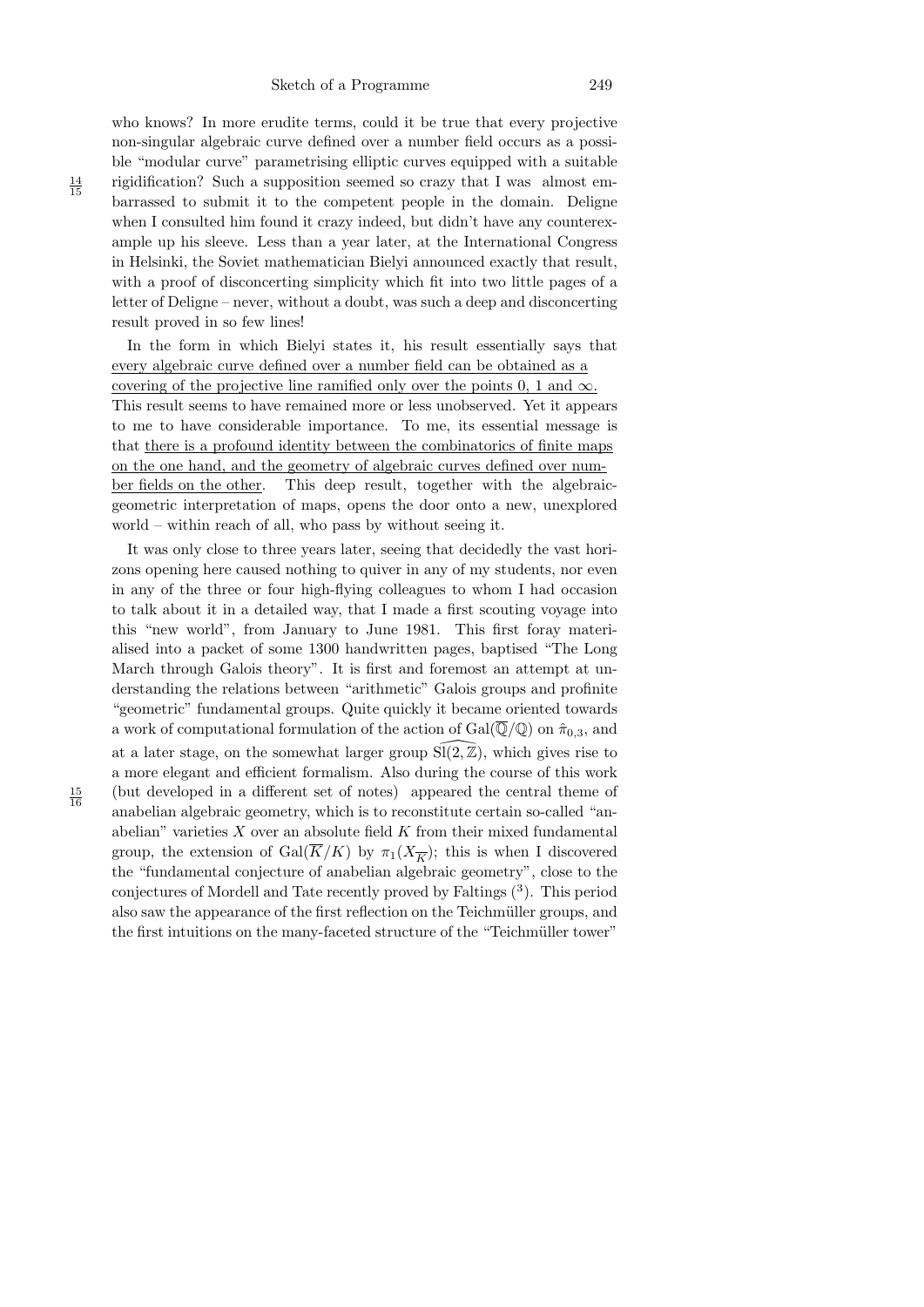– the open modular multiplicities  $M_{q,\nu}$  also appearing as the first important examples in dimension  $> 1$ , of varieties (or rather, multiplicities) seeming to deserve the appellation of "anabelian". Towards the end of this period of reflection, it appeared to me as a fundamental reflection on a theory still completely up in the air, for which the name "Galois-Teichmüller theory" seems to me more appropriate than the name "Galois Theory" which I had at first given to my notes. Here is not the place to give a more detailed description of this set of questions, intuitions, ideas – which even includes some tangible results. The most important thing seems to me to be the one pointed out in par. 2, namely the faithfulness of the outer action of  $\mathbb{\Gamma} = \text{Gal}(\overline{\mathbb{Q}}/\mathbb{Q})$  (and of its open subgroups) on  $\hat{\pi}_{0,3}$ , and more generally (if I remember rightly) on the fundamental group of any "anabelian" algebraic curve (i.e. whose genus q and "number of holes"  $\nu$  satisfy the equality  $2g + \nu \geq 3$ , i.e. such that  $\chi(X) < 0$  defined over a finite extension of Q. This result can be considered to be essentially equivalent to Bielyi's theorem – it is the first concrete manifestation, via a precise mathematical statement, of the "message" which was discussed above.

I would like to conclude this rapid outline with a few words of commentary on the truly unimaginable richness of a typical anabelian group such as  $\text{Sl}(2,\mathbb{Z})$  – doubtless the most remarkable discrete infinite group ever en- $\frac{16}{17}$  countered, which appears in a multiplicity of avatars (of which certain have been briefly touched on in the present report), and which from the point of view of Galois-Teichmüller theory can be considered as the fundamental "building block" of the "Teichmüller tower". The element of the structure of  $\text{SI}(2,\mathbb{Z})$  which fascinates me above all is of course the outer action of IΓ on its profinite compactification. By Bielyi's theorem, taking the profinite compactifications of subgroups of finite index of  $\text{Sl}(2,\mathbb{Z})$ , and the induced outer action (up to also passing to an open subgroup of IΓ), we essentially find the fundamental groups of all algebraic curves (not necessarily compact) defined over number fields  $K$ , and the outer action of  $Gal(\overline{K}/K)$  on them – at least it is true that every such fundamental group appears as a quotient of one of the first groups (\*). Taking the "anabelian yoga" (which remains conjectural) into account, which says that an anabelian algebraic curve over a number field K (finite extension of  $\mathbb{Q}$ ) is known up to isomorphism when we know its mixed fundamental group (or what comes to the same thing, the outer action of  $Gal(\overline{K}/K)$  on its profinite geometric fundamental group), we can thus say that all algebraic curves defined over number fields are "contained" in the profinite compactification

<sup>(\*)</sup> In fact, we are considering quotients of a particularly trivial nature, by abelian subgroups which are products of "Tate modules"  $\mathbb{Z}(1)$ , corresponding to "loop-groups" around points at infinity.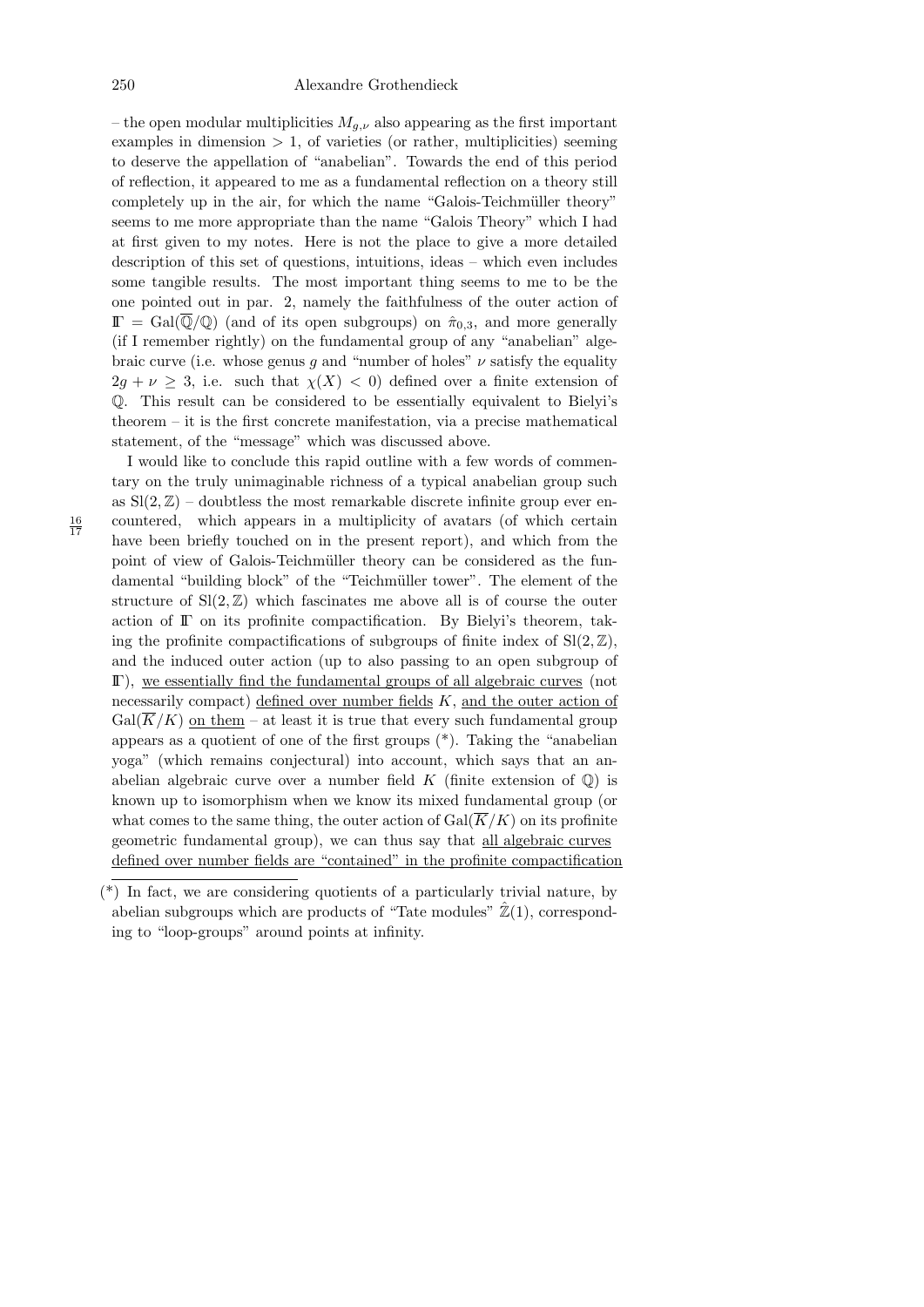$\widetilde{\mathrm{SI}}(2,\mathbb{Z})$ , and in the knowledge of a certain subgroup  $\Gamma$  of its group of outer automorphisms! Passing to the abelianisations of the preceding fundamental groups, we see in particular that all the abelian  $\ell$ -adic representations dear to Tate and his circle, defined by Jacobians and generalised Jacobians of algebraic curves defined over number fields, are contained in this single action of  $\Gamma$  on the anabelian profinite group  $\widehat{sl(2,\mathbb{Z})}$ ! (4)

There are people who, faced with this, are content to shrug their shoulders with a disillusioned air and to bet that all this will give rise to nothing, except dreams. They forget, or ignore, that our science, and every science, would amount to little if since its very origins it were not nourished with the dreams and visions of those who devoted themselves to it.

4. From the very start of my reflection on 2-dimensional maps, I was most particularly interested by the "regular" maps, those whose automorphism group acts transitively (and consequently, simply transitively) on the set of flags. In the oriented case and in terms of the algebraic-geometric interpretation given in the preceding paragraph, it is these maps which correspond to Galois coverings of the projective line. Very quickly also, and even before the appearance of the link with algebraic geometry, it appears necessary not to exclude the infinite maps, which in particular occur in a natural way as universal coverings of finite maps. It appears (as an immediate consequence of the "dictionary" of maps, extended to the case of maps which are not necessarily finite) that for every pair of natural integers  $p, q \geq 1$ , there exists up to non-unique isomorphism one and only one 1-connected map of type  $(p, q)$ , i.e. all of whose vertices are of order p and whose faces are of order q, and this map is a regular map. It is pinned down by the choice of a flag, and its automorphism group is then canonically isomorphic to the quotient of the cartographic group (resp. of the oriented cartographic group, in the oriented case) by the additional relations

$$
\rho_s^p = \rho_f^q = 1.
$$

 $\frac{18}{19}$ 

The case where this group is finite is the "Pythagorean" case of regular spherical maps, the case where it is infinite gives the regular tilings of the Euclidean plane or of the hyperbolic plane (\*). The link between combinatorial theory and the "conformal" theory of regular tilings of the hyperbolic plane was foreshadowed, before the appearance of the link between finite maps and finite coverings of the projective line. Once this link is understood,

<sup>(\*)</sup> In these statements, we must not exclude the case where  $p, q$  can take the value  $+\infty$ , which is encountered in particular in a very natural way as tilings associated to certain regular infinite polyhedra, cf. below.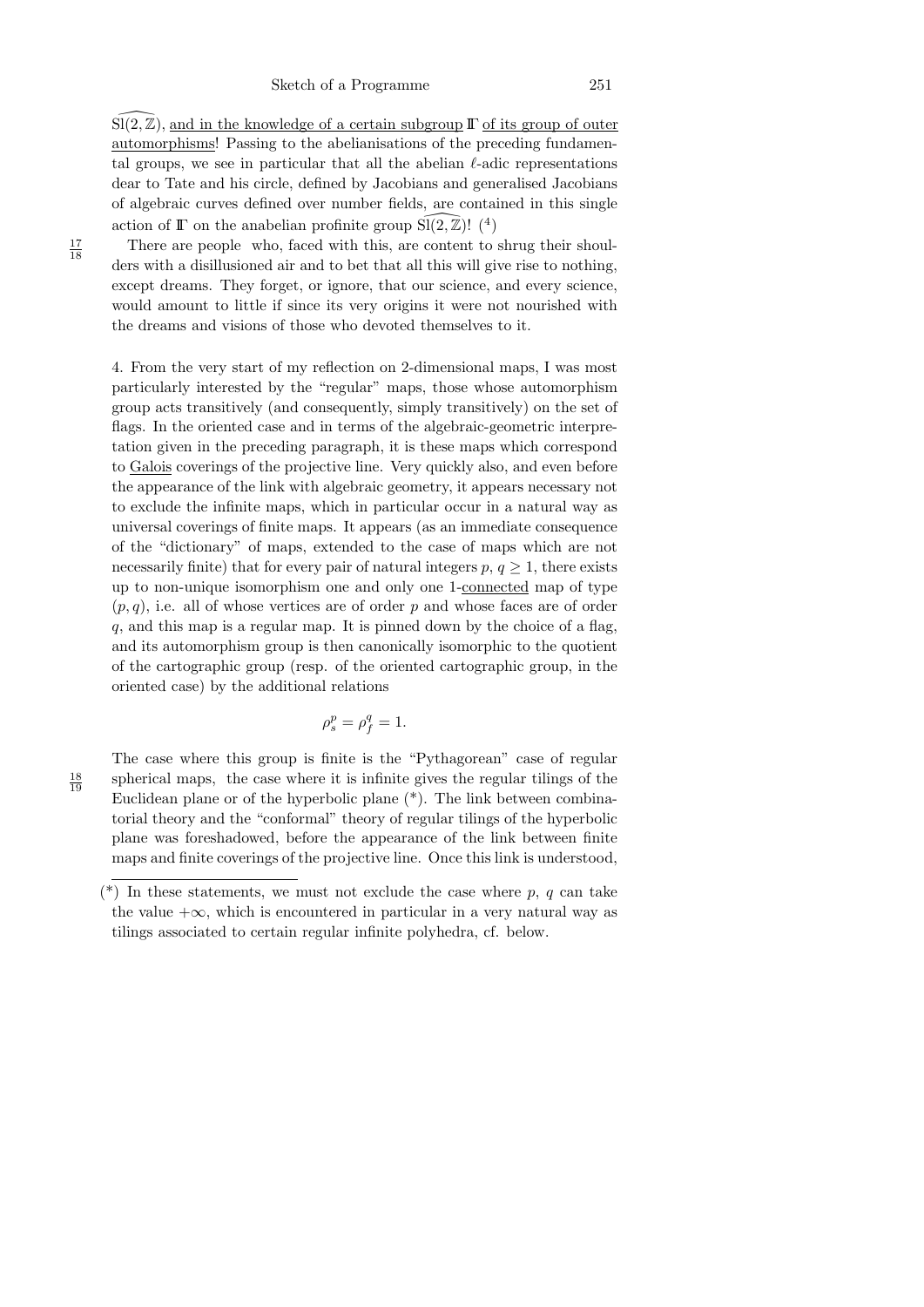it becomes obvious that it should also extend to infinite maps (regular or not): every map, finite or not, can be canonically realised on a conformal surface (compact if and only if the map is finite), as a ramified covering of the complex projective line, ramified only over the points 0, 1 and  $\infty$ . The only difficulty here was to develop the dictionary between topological maps and sets with operators, which gave rise to some conceptual problems in the infinite case, starting with the very notion of a "topological map". It appears necessary in particular, both for reasons of internal coherence of the dictionary and not to let certain interesting cases of infinite maps escape, to avoid excluding vertices and faces of infinite order. This foundational work was also done by J. Malgoire and C. Voisin, in the wake of their first work on finite maps, and their theory indeed gives everything that we could rightly expect (and even more...)

In 1977 and 1978, in parallel with two C4 courses on the geometry of the cube and that of the icosahedron, I began to become interested in regular polyhedra, which then appeared to me as particularly concrete "geometric realizations" of combinatorial maps, the vertices, edges and faces being realised as points, lines and planes respectively in a suitable 3-dimensional affine space, and respecting incidence relations. This notion of a geometric <sup>19</sup> realisation of a combinatorial map keeps its meaning over an arbitrary base field, and even over an arbitrary base ring. It also keeps its meaning for regular polyhedra in any dimension, if the cartographic group  $\underline{C}_2$  is replaced by a suitable *n*-dimensional analogue  $\underline{C}_n$ . The case  $n = 1$ , i.e. the theory of regular polygons in any characteristic, was the subject of a DEA course in  $1977/78$ , and already sparks the appearance of some new phenomena, as well as demonstrating the usefulness of working not in an ambient affine space (here the affine plane), but in a projective space. This is in particular due to the fact that in certain characteristics (in particular in characteristic 2) the centre of a regular polyhedron is sent off to infinity. Moreover, the projective context, contrarily to the affine context, enables us to easily develop a duality formalism for regular polyhedra, corresponding to the duality formalism of combinatorial or topological maps (where the roles of the vertices and the faces, in the case  $n = 2$  say, are exchanged). We find that for every projective regular polyhedron, we can define a canonical associated hyperplane, which plays the role of a canonical hyperplane at infinity, and allows us to consider the given polyhedron as an affine regular polyhedron.

The extension of the theory of regular polyhedra (and more generally, of all sorts of geometrico-combinatorial configurations, including root systems...) of the base field  $\mathbb R$  or  $\mathbb C$  to a general base ring, seems to me to have an importance comparable, in this part of geometry, to the analogous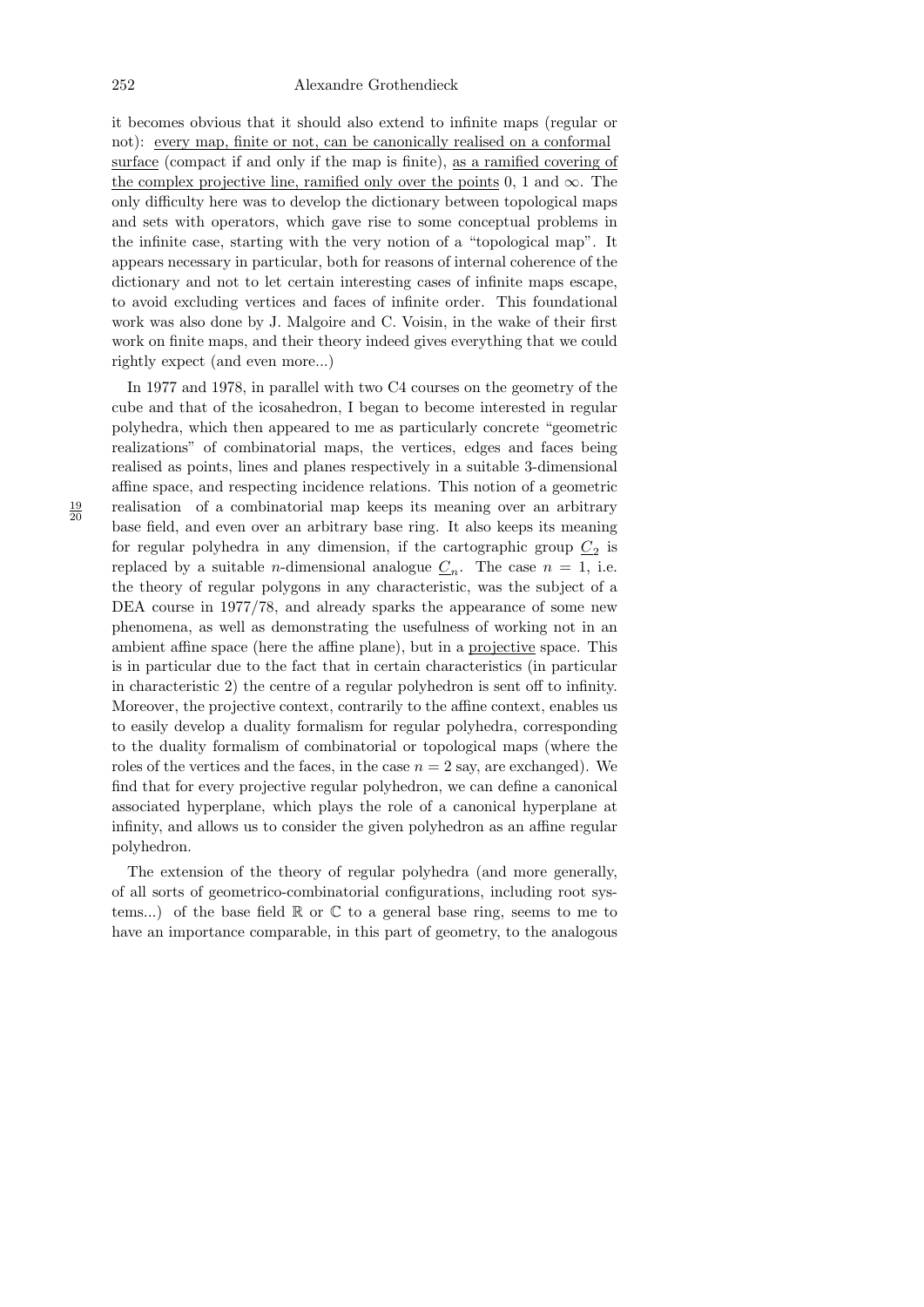extension which has taken place since the beginning of the century in algebraic geometry, or over the last twenty years in topology  $(*)$ , with the introduction of the language of schemes and of topoi. My sporadic reflection on this question, over some years, was limited to discovering some simple basic principles, concentrating my attention first and foremost on the case of pinned regular polyhedra, which reduces to a minimum the necessary conceptual baggage, and practically eliminates the rather delicate questions of rationality. For such a polyhedron, we find a canonical basis (or flag) of the ambient affine or projective space, such that the operations of the cartographic group  $\underline{C}_n$ , generated by the fundamental reflections  $\sigma_i$  $(0 \leq i \leq n)$ , are written in that basis by universal formulae, in terms of the *n* parameters  $\alpha_1, \ldots, \alpha_n$ , which can be geometrically interpreted as the doubles of the cosines of the "fundamental angles" of the polyhedron. The polyhedron can be reconstituted from this action, and from the affine or projective flag associated to the chosen basis, by transforming this flag by all the elements of the group generated by the fundamental reflections. Thus the "universal" pinned  $n$ -polyhedron is canonically defined over the ring of polynomials with  $n$  indeterminates

$$
\mathbb{Z}[\underline{\alpha_1},\ldots,\underline{\alpha_n}],
$$

its specialisations to arbitrary base fields k (via values  $\alpha_i \in k$  given to the indeterminates  $\alpha_i$ ) giving regular polyhedra corresponding to various combinatorial types. In this game, there is no question of limiting oneself to finite regular polyhedra, nor even to regular polyhedra whose facets are of finite order, i.e. for which the parameters  $\alpha_i$  are roots of suitable "semicyclotomic" equations, expressing the fact that the "fundamental angles" (in the case where the base field is  $\mathbb{R}$ ) are commensurable with  $2\pi$ . Already when  $n = 1$ , perhaps the most interesting regular polygon (morally the regular polygon with only one side!) is the one corresponding to  $\alpha = 2$ , giving rise to a parabolic circumscribed conic, i.e. tangent to the line at infinity. The finite case is the one where the group generated by the fundamental reflections, which is also the automorphism group of the regular polyhedron 21 considered, is finite. In the case where the base field is  $\mathbb{R}$  (or  $\mathbb{C}$ , which comes to the same thing), and for  $n = 2$ , the finite cases have been well-known since antiquity – which does not exclude that the schematic point of view unveils new charms; we can however say that when specialising the icosahedron (for example) to finite base fields of arbitrary characteristic, it remains

<sup>(\*)</sup> In writing this, I am aware that rare are the topologists, even today, who realise the existence of this conceptual and technical generalisation of topology, and the resources it offers.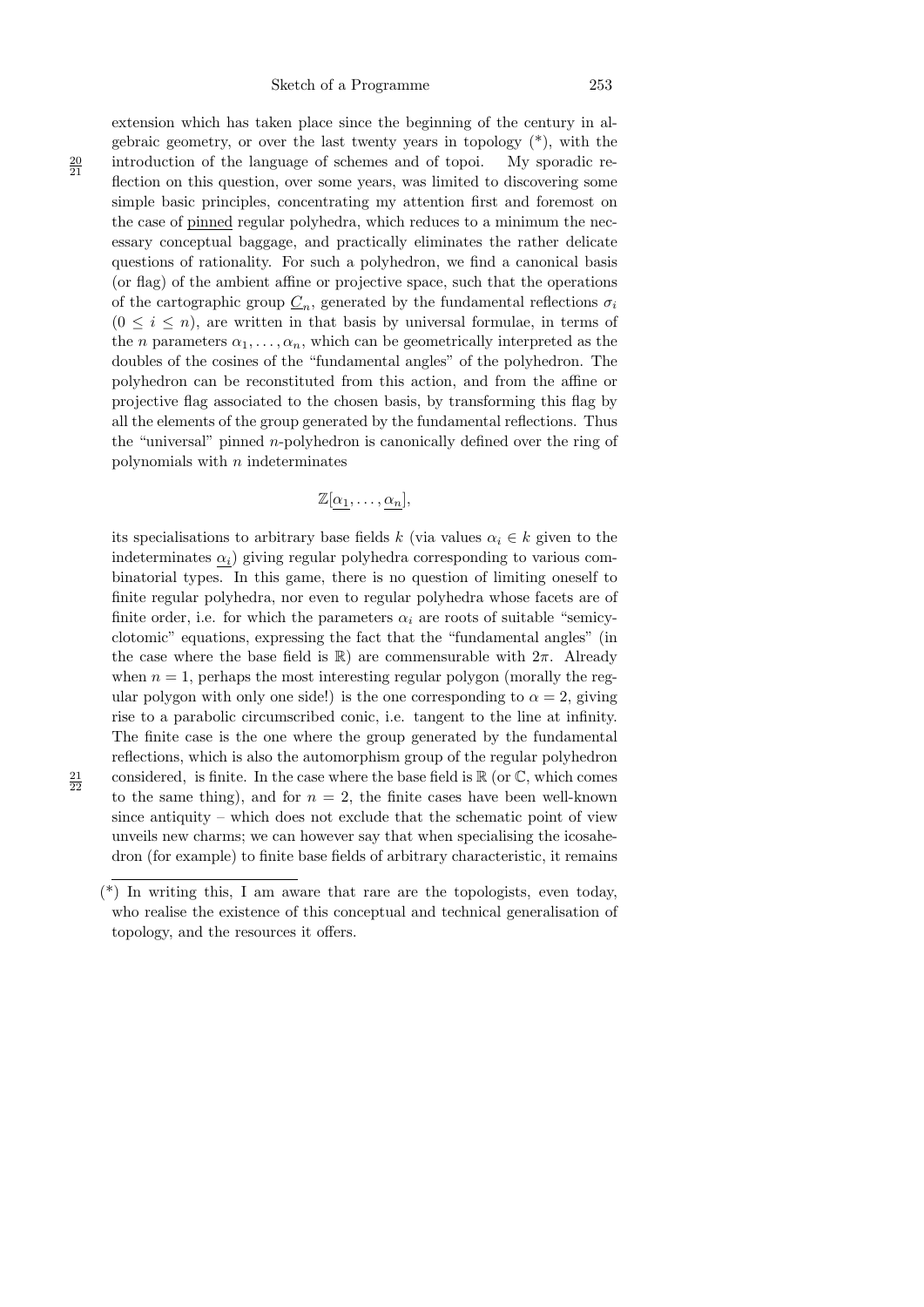an icosahedron, with its own personal combinatorics and the same simple group of automorphisms of order 60. The same remark applies to finite regular polyhedra in higher dimension, which were systematically studied in two beautiful books by Coxeter. The situation is entirely different if we start from an infinite regular polyhedron, over a field such as Q, for instance, and "specialise" it to the prime fields  $\mathbb{F}_p$  (a well-defined operation for all p except a finite number of primes). It is clear that every regular polyhedron over a finite field is finite – we thus find an infinity of finite regular polyhedra as  $p$  varies, whose combinatorial type, or equivalently, whose automorphism group varies "arithmetically" with  $p$ . This situation is particularly intriguing in the case where  $n = 2$ , where we can use the relation made explicit in the preceding paragraph between combinatorial 2-maps and algebraic curves defined over number fields. In this case, an infinite regular polyhedron defined over any infinite field (and therefore, over a sub-Z-algebra of it with two generators) thus gives rise to an infinity of algebraic curves defined over number fields, which are Galois coverings ramified only over 0, 1 and  $\infty$  of the standard projective line. The optimal case is of course the one deduced by passage to the field of fractions  $\mathbb{Q}(\alpha_1, \alpha_2)$  of its base ring. This raises a host of new questions, both vague and precise, none of which I have up till now had leisure to examine closely  $-I$  will cite only this one: exactly which are the finite regular 2-maps, or equivalently, the finite quotients of the 2-cartographic group, which come from regular 2-polyhedra over finite fields  $(*)$ ? Do we obtain them all, and if yes: how?

These reflections shed a special light on the fact, which to me was completely unexpected, that the theory of finite regular polyhedra, already in the case of dimension  $n = 2$ , is infinitely richer, and in particular gives infinitely many more different combinatorial forms, in the case where we admit base fields of non-zero characteristic, than in the case considered up to now, where the base fields were always restricted to  $\mathbb{R}$ , or at best  $\mathbb{C}$  (in the case of what Coxeter calls "complex regular polyhedra", and which I prefer to call "regular pseudo-polyhedra defined over C") (\*\*). Moreover, it seems that this extension of the point of view should also shed new light

<sup>(\*)</sup> These are actually the same as those coming from regular polyhedra defined over arbitrary fields, or algebraically closed fields, as can be seen using standard specialisation arguments.

<sup>(\*\*)</sup> The pinned pseudo-polyhedra are described in the same way as the pinned polyhedra, with the only difference that the fundamental reflections  $\sigma_i$  (0  $\leq$  $i \leq n$ ) are here replaced by <u>pseudo-reflections</u> (which Coxeter assumes of finite order, since he restricts himself to finite combinatorial structures). This simply leads to the introduction for each of the  $\sigma_i$  of an additional numerical invariant  $\beta_i$ , such that the universal *n*-pseudo-polyhedron can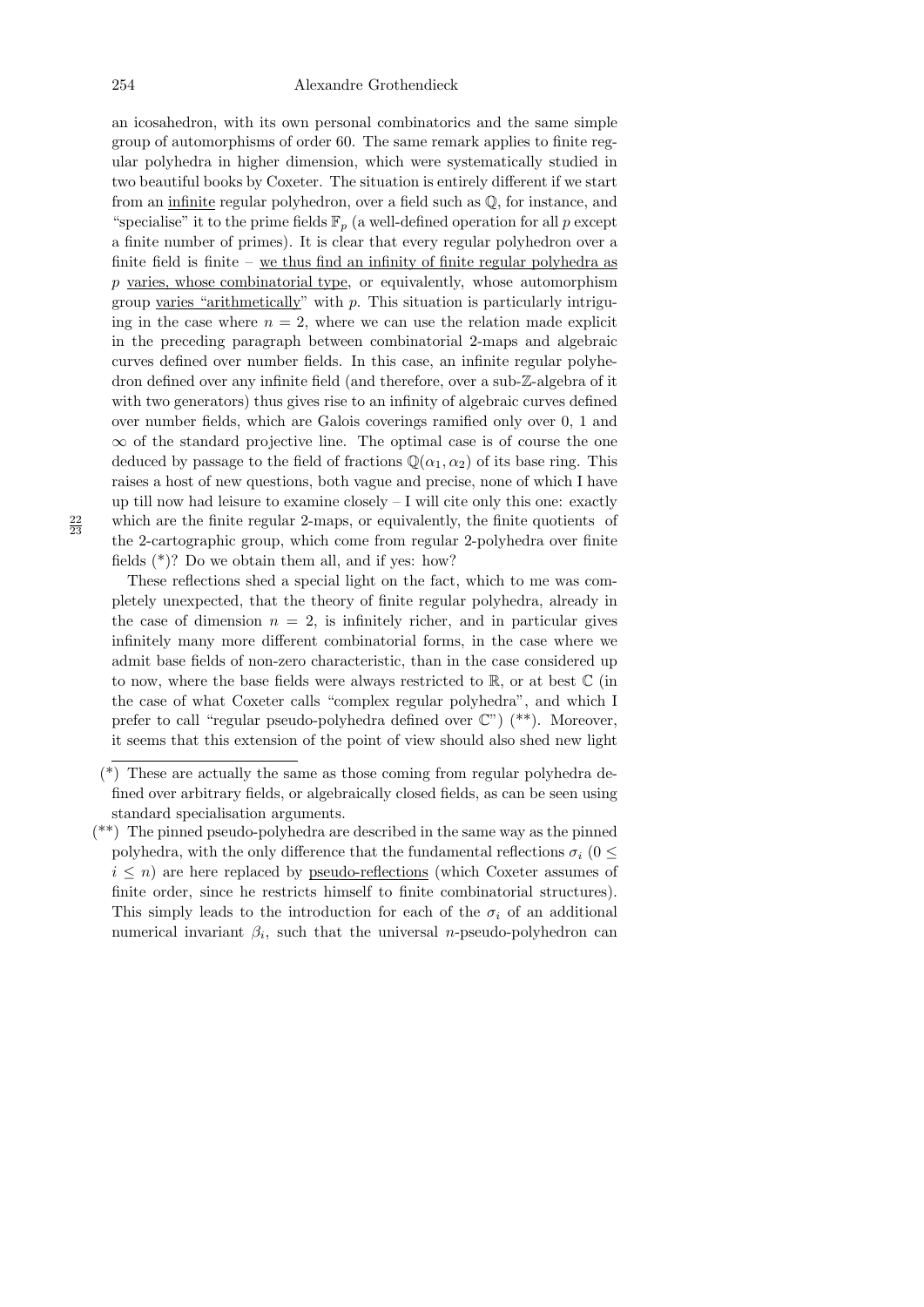on the already known cases. Thus, examining the Pythagorean polyhedra one after the other, I saw that the same small miracle was repeated each time, which I called the combinatorial paradigm of the polyhedra under consideration. Roughly speaking, it can be described by saying that when we consider the specialisation of the polyhedra in the or one of the most  $\frac{23}{24}$  singular characteristic(s) (namely characteristics 2 and 5 for the icosahedron, characteristic 2 for the octahedron), we read off from the geometric regular polyhedron over the finite field ( $\mathbb{F}_4$  and  $\mathbb{F}_5$  for the icosahedron,  $\mathbb{F}_2$ for the octahedron) a particularly elegant (and unexpected) description of the combinatorics of the polyhedron. It seems to me that I perceived there a principle of great generality, which I believed I found again for example in a later reflection on the combinatorics of the system of 27 lines on a cubic surface, and its relations with the root system  $E_7$ . Whether it happens that such a principle really exists, and even that we succeed in uncovering it from its cloak of fog, or that it recedes as we pursue it and ends up vanishing like a Fata Morgana, I find in it for my part a force of motivation, a rare fascination, perhaps similar to that of dreams. No doubt that following such an unformulated call, the unformulated seeking form, from an elusive glimpse which seems to take pleasure in simultaneously hiding and revealing itself – can only lead far, although no one could predict where...

However, occupied by other interests and tasks, I have not up to now followed this call, nor met any other person willing to hear it, much less to follow it. Apart from some digressions towards other types of geometricocombinatorial structures, my work on the question has been limited to a first effort of refining and housekeeping, which it is useless for me to describe further here  $(5)$ . The only point which perhaps still deserves to be mentioned is the existence and uniqueness of a hyperquadric circumscribing a given regular  $n$ -polyhedron, whose equation can be given explicitly by simple formulae in terms of the fundamental parameters  $\alpha_i$  (\*). The case which interests me most is when  $n = 2$ , and the moment seems ripe to rewrite a new version, in modern style, of Klein's classic book on the icosahedron and the other Pythagorean polyhedra. Writing such an exposé on regular 2-polyhedra would be a magnificent opportunity for a young researcher to familiarise himself with the geometry of polyhedra as well as

also be defined over a ring of polynomials with integral coefficients, in the  $n + (n + 1)$  variables  $\underline{\alpha_i}$   $(1 \leq i \leq n)$  and  $\beta_j$   $(0 \leq i \leq n)$ .

<sup>(\*)</sup> An analogous result is valid for pseudo-polyhedra. It would seem that the "exceptional characteristics" we discussed above, for specialisations of a given polyhedron, are those for which the circumscribed hyperquadric is either degenerate or tangent to the hyperplane at infinity.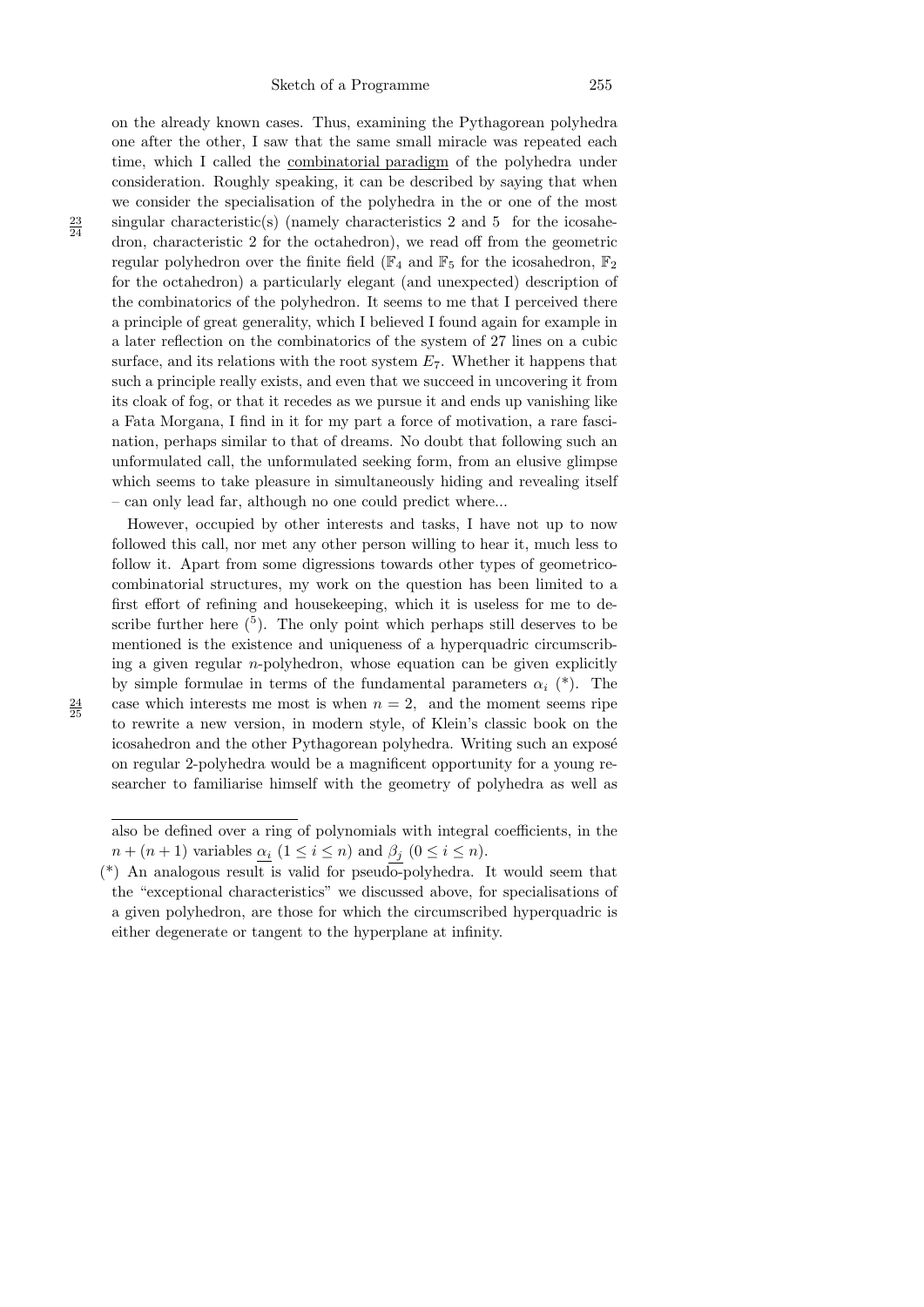their connections with spherical, Euclidean and hyperbolic geometry and with algebraic curves, and with the language and the basic techniques of modern algebraic geometry. Will there be found one, some day, who will seize this opportunity?

5. I would like to say a few words now about some topological considerations which have made me understand the necessity of new foundations for "geometric" topology, in a direction quite different from the notion of topos, and actually independent of the needs of so-called "abstract" algebraic geometry (over general base fields and rings). The problem I started from, which already began to intrigue me some fifteen years ago, was that of defining a theory of "dévissage" for stratified structures, in order to rebuild them, via a canonical process, out of "building blocks" canonically deduced from the original structure. Probably the main example which had led me to that question was that of the canonical stratification of a singular algebraic variety (or a complex or real singular space) through the decreasing sequence of its successive singular loci. But I probably had the premonition of the ubiquity of stratified structures in practically all domains of geometry (which surely others had seen clearly a long time before). Since then, I have seen such structures appear, in particular, in any situation where "moduli" are involved for geometric objects which may undergo not only continuous variations, but also "degeneration" (or "specialisation") phenomena – the strata corresponding then to the various "levels of singularity" (or to the  $\frac{25}{26}$  associated combinatorial types) for the objects in question. The compactified modular multiplicities  $\widehat{M}_{q,\nu}$  of Mumford-Deligne for the stable algebraic curves of type  $(g, \nu)$  provide a typical and particularly inspiring example, which played an important motivating role when I returned to my reflection about stratified structures, from December 1981 to January 1982. Two-dimensional geometry provides many other examples of such modular stratified structures, which all (if not using rigidification) appear as "multiplicities" rather than as spaces or manifolds in the usual sense (as the points of these multiplicities may have non-trivial automorphism groups). Among the objects of two-dimensional geometry which give rise to such modular stratified structures in arbitrary dimensions, or even infinite dimension, I would list polygons (Euclidean, spherical or hyperbolic), systems of straight lines in a plane (say projective), systems of "pseudo straight lines" in a projective topological plane, or more general immersed curves with normal crossings, in a given (say compact) surface.

The simplest non-trivial example of a stratified structure is obtained by considering a pair  $(X, Y)$  of a space X and a closed subspace Y, with a suitable assumption of equisingularity of  $X$  along  $Y$ , and assuming moreover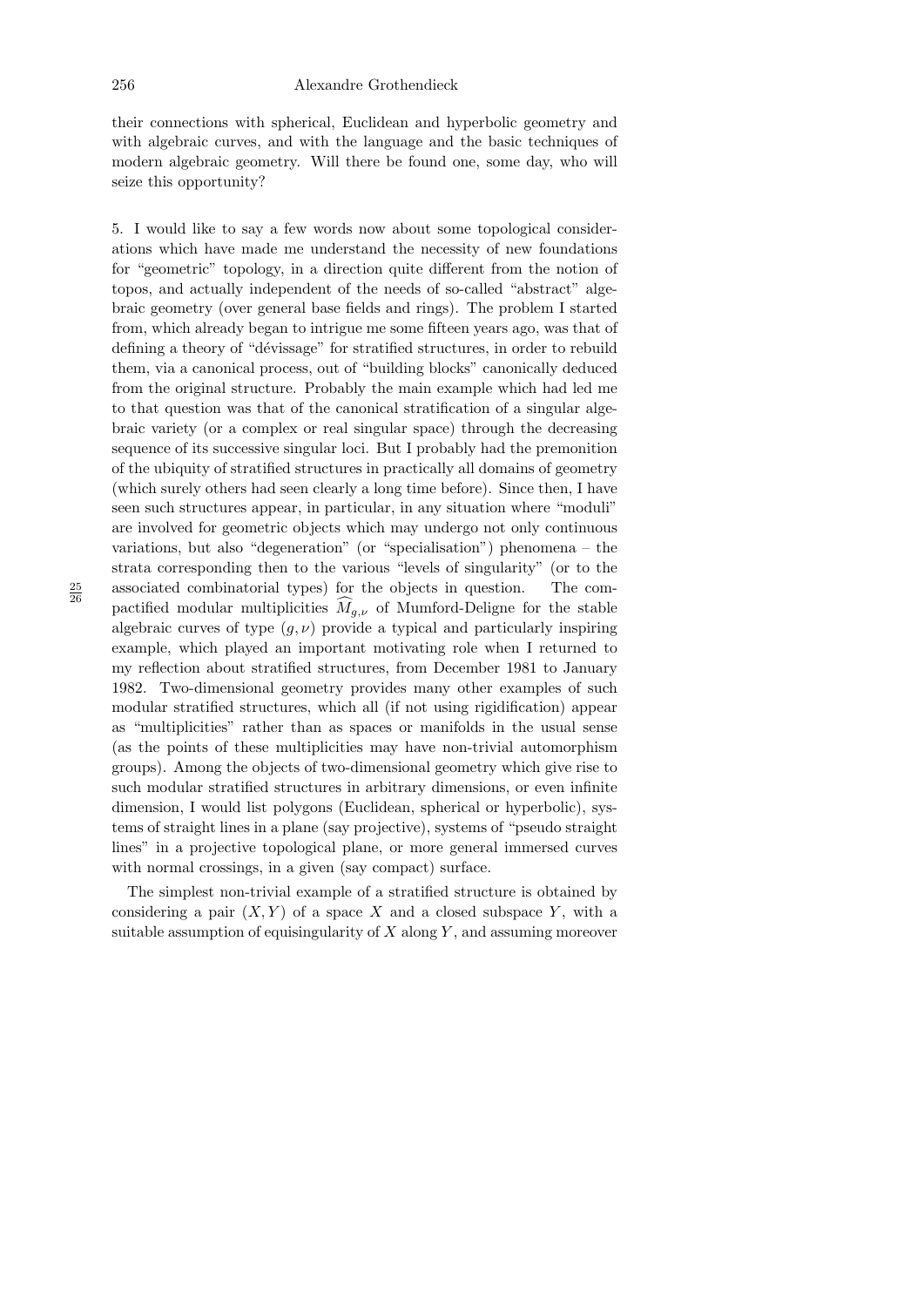(to fix ideas) that both strata Y and  $X \setminus Y$  are topological manifolds. The naive idea, in such a situation, is to consider "the" tubular neighbourhood T of Y in X, whose boundary  $\partial T$  should also be a smooth manifold, fibred with compact smooth fibres over  $Y$ , whereas  $T$  itself can be identified with the conical fibration associated to the above one. Setting

$$
U = X \setminus \text{Int}(T),
$$

one finds a manifold with boundary, whose boundary is canonically isomorphic to the boundary of  $T$ . This being said, the "building blocks" are the manifold with boundary  $U$  (compact if  $X$  is compact, and which replaces  $\frac{26}{27}$  and refines the "open" stratum  $X \setminus Y$  and the manifold (without boundary)  $Y$ , together with, as an additional structure which connects them, the "glueing" map

$$
f:\partial U\longrightarrow Y
$$

which is a proper and smooth fibration. The original situation  $(X, Y)$  can be recovered from  $(U, Y, f : \partial U \to Y)$  via the formula

$$
X\cong U\coprod_{\partial U}Y
$$

(amalgamated sum over  $\partial U$ , mapping into U and Y by inclusion resp. the glueing map).

This naive vision immediately encounters various difficulties. The first is the somewhat vague nature of the very notion of tubular neighbourhood, which acquires a tolerably precise meaning only in the presence of structures which are much more rigid than the mere topological structure, such as "piecewise linear" or Riemannian (or more generally, space with a distance function) structure; the trouble here is that in the examples which naturally come to mind, one does not have such structures at one's disposal – at best an equivalence class of such structures, which makes it possible to rigidify the situation somewhat. If on the other hand one assumes that one might find an expedient in order to produce a tubular neighbourhood having the desired properties, which moreover would be unique modulo an automorphism (say a topological one) of the situation – an automorphism which moreover respects the fibred structure provided by the glueing map, there still remains the difficulty arising from the lack of canonicity of the choices involved, as the said automorphism is obviously not unique, whatever may be done in order to "normalise" it. The idea here, in order to make canonical something which is not, is to work systematically in the framework of the "isotopic categories" associated to the categories of a topological nature which are naturally present in such questions (such as the category of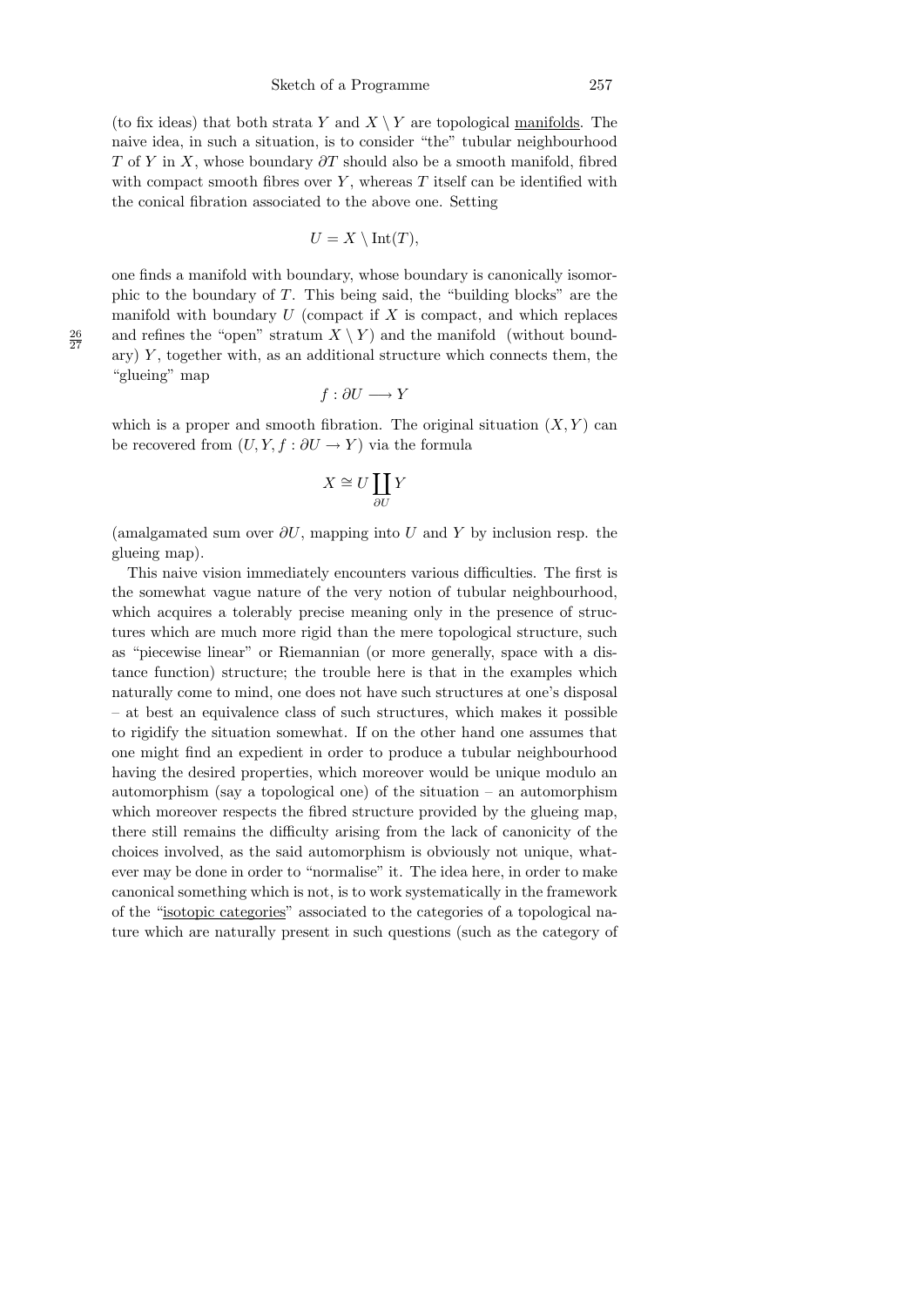admissible pairs  $(X, Y)$  and homeomorphisms of such pairs etc.), retaining  $\frac{27}{28}$  the same objects, but defining as "morphisms" the isotopy classes (in a sense which is dictated unambiguously by the context) of isomorphisms (or even morphisms more general than isomorphisms). I used this idea, which is taken up successfully in the thesis of Yves Ladegaillerie (see beginning of par. 3), in a systematic way in all my later reflections on combinatorial topology, when it came to a precise formulation of translation theorems of topological situations in terms of combinatorial situations. In the present situation, my hope was to be able to formulate (and prove!) a theorem of equivalence between two suitable isotopic categories, one being the category of "admissible pairs"  $(X, Y)$ , and the other the category of "admissible" triples"  $(U, Y, f)$ , where Y is a manifold, U a manifold with boundary, and  $f : \partial U \to Y$  a smooth and proper fibration. Moreover, I hoped that such a statement could be naturally extended, modulo some essentially algebraic work, to a more general statement, which would apply to general stratified structures.

It soon appeared that there could be no question of getting such an ambitious statement in the framework of topological spaces, because of the sempiternal "wild" phenomena. Already when X itself is a manifold and Y is reduced to a point, one is confronted with the difficulty that the cone over a compact space  $Z$  can be a manifold at its vertex, even if  $Z$  is not homeomorphic to a sphere, nor even a manifold. It was also clear that the contexts of the most rigid structures which existed then, such as the "piecewise linear" context were equally inadequate – one common disadvantage consisting in the fact that they do not make it possible, given a pair  $(U, S)$ of a "space" U and a closed subspace S, and a glueing map  $f: S \to T$ , to build the corresponding amalgamated sum. Some years later, I was told of Hironaka's theory of what he calls, I believe, (real) "semi-analytic" sets which satisfy certain essential stability conditions (actually probably all of  $\frac{28}{29}$  them), which are necessary to develop a usable framework of "tame topology". This triggered a renewal of the reflection on the foundations of such a topology, whose necessity appears more and more clearly to me.

After some ten years, I would now say, with hindsight, that "general topology" was developed (during the thirties and forties)by analysts and in order to meet the needs of analysis, not for topology per se, i.e. the study of the topological properties of the various geometrical shapes. That the foundations of topology are inadequate is manifest from the very beginning, in the form of "false problems" (at least from the point of view of the topological intuition of shapes) such as the "invariance of domains", even if the solution to this problem by Brouwer led him to introduce new geometrical ideas. Even now, just as in the heroic times when one anxiously witnessed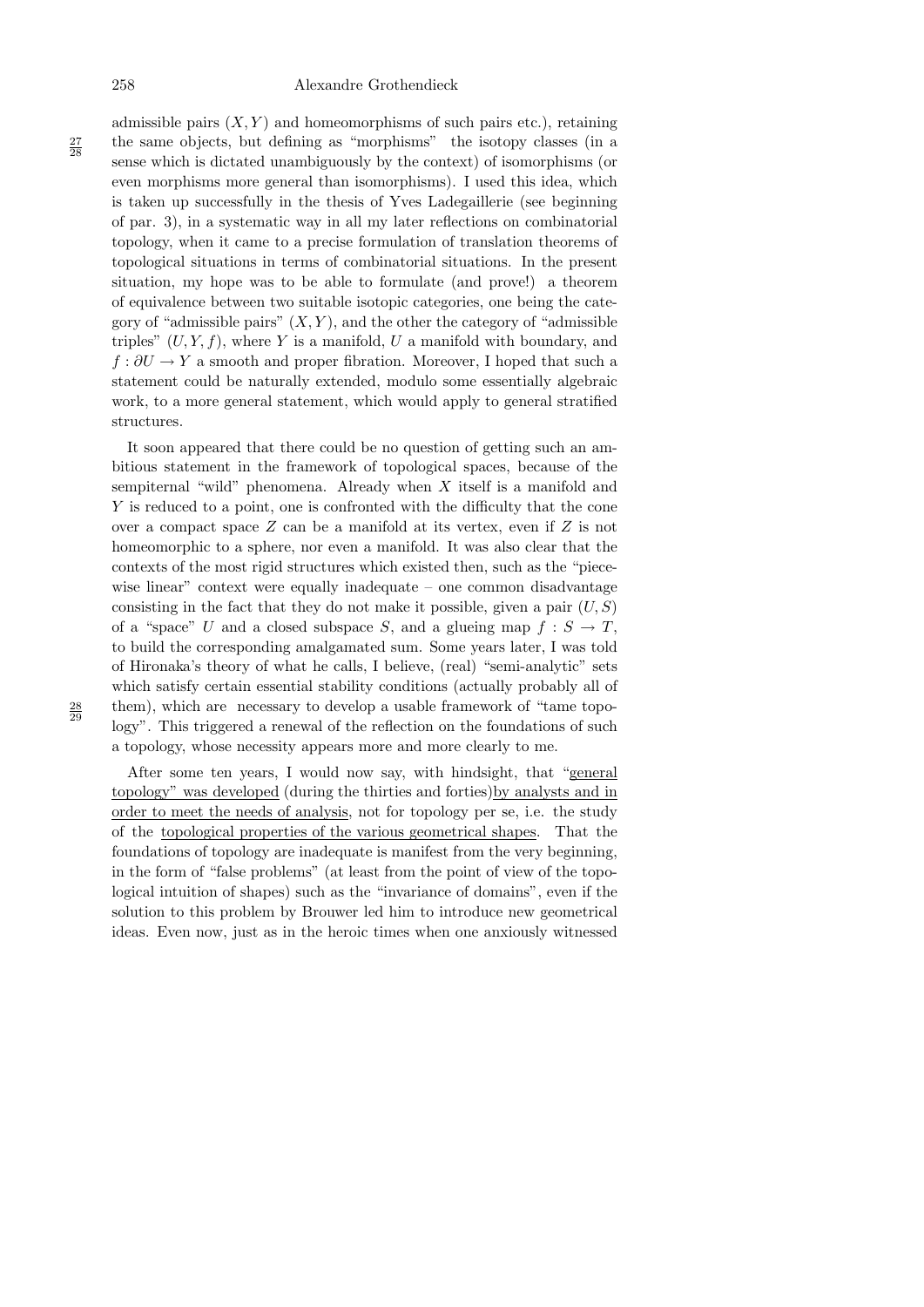for the first time curves cheerfully filling squares and cubes, when one tries to do topological geometry in the technical context of topological spaces, one is confronted at each step with spurious difficulties related to wild phenomena. For instance, it is not really possible, except in very low dimensions, to study for a given space  $X$  (say a compact manifold), the homotopy type of (say) the automorphism group of  $X$ , or of the space of embeddings, or immersions etc. of  $X$  into some other space  $Y$  – whereas one feels that these invariants should be part of the toolbox of the essential invariants attached to X, or to the pair  $(X, Y)$ , etc. just as the function space Hom $(X, Y)$  which is familiar in homotopical algebra. Topologists elude the difficulty, without tackling it, moving to contexts which are close to the topological one and less subject to wildness, such as differentiable manifolds, PL spaces (piecewise linear) etc., of which it is clear that none is "good", i.e. stable under the most obvious topological operations, such as contraction-glueing operations (not to mention operations like  $X \to Aut(X)$  which oblige one to leave the paradise of finite dimensional "spaces"). This is a way of beating about the bush! This situation, like so often already in the history of our science, simply reveals the almost insurmountable inertia of the mind, burdened by a heavy weight of conditioning, which makes it difficult to take a real look at a foundational question, thus at the context in which we live, breathe, work – accepting it, rather, as immutable data. It is certainly this inertia which explains why it tooks millenia before such childish ideas as that of zero, of a group, of a topological shape found their place in mathematics. It is this again which explains why the rigid framework of general topology is patiently dragged along by generation after generation of topologists for whom "wildness" is a fatal necessity, rooted in the nature of things.

My approach toward possible foundations for a tame topology has been an axiomatic one. Rather than declaring (which would indeed be a perfectly sensible thing to do) that the desired "tame spaces" are no other than (say) Hironaka's semianalytic spaces, and then developing in this context the toolbox of constructions and notions which are familiar from topology, supplemented with those which had not been developed up to now, for that very reason, I preferred to work on extracting which exactly, among the geometrical properties of the semianalytic sets in a space  $\mathbb{R}^n$ , make it possible to use these as local "models" for a notion of "tame space" (here semianalytic), and what (hopefully!) makes this notion flexible enough to use it effectively as the fundamental notion for a "tame topology" which would express with ease the topological intuition of shapes. Thus, once this necessary foundational work has been completed, there will appear not one "tame theory", but a vast infinity, ranging from the strictest of all, the one which deals with "piecewise  $\overline{\mathbb{Q}}_r$ -algebraic spaces" (with  $\overline{\mathbb{Q}}_r = \overline{\mathbb{Q}} \cap \mathbb{R}$ ), to the one which

 $rac{30}{31}$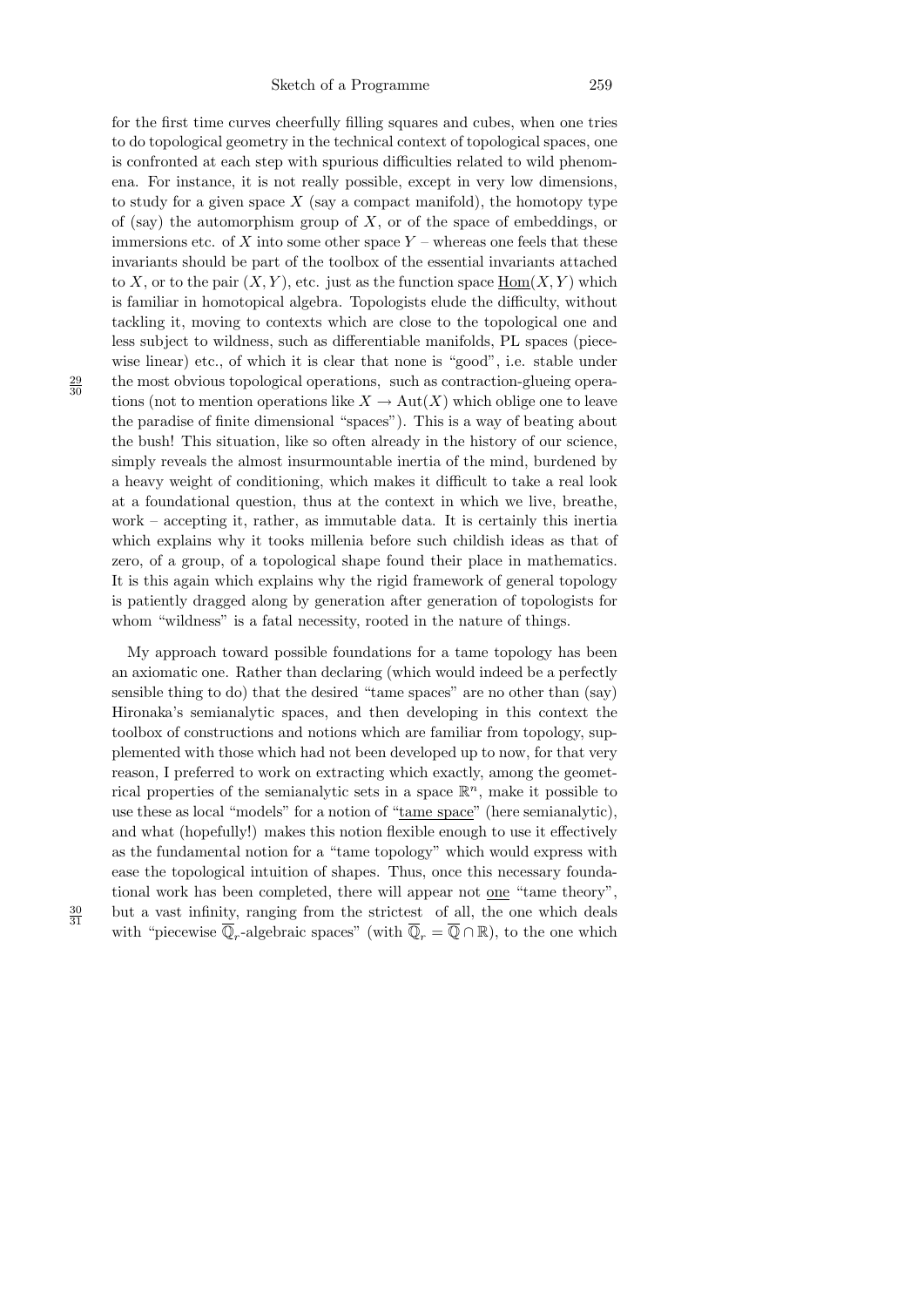appears (whether rightly or not) to be likely to be the vastest of all, namely using "piecewise real analytic spaces" (or semianalytic using Hironaka's terminology). Among the foundational theorems which I envision in my programme, there is a comparison theorem which, to put it vaguely, would say that one will essentially find the same isotopic categories (or even  $\infty$ isotopic) whatever the tame theory one is working with. In a more precise way, the question is to put one's finger on a system of axioms which is rich enough to imply (among many other things) that if one has two tame theories  $\mathcal{T}, \mathcal{T}'$  with  $\mathcal{T}$  finer than  $\mathcal{T}'$  (in the obvious sense), and if X, Y are two  $\mathcal{T}\text{-}\text{tame spaces},$  which thus also define corresponding  $\mathcal{T}'\text{-}\text{tame spaces},$ the canonical map

# $\underline{\mathrm{Isom}}_{\mathcal{T}}(X,Y) \to \underline{\mathrm{Isom}}_{\mathcal{T}'}(X,Y)$

induces a bijection on the set of connected components (which will imply that the isotopic category of the  $\mathcal T$ -spaces is equivalent to the  $\mathcal T'$ -spaces), and is even a homotopy equivalence (which means that one even has an equivalence for the " $\infty$ -isotopic" categories, which are finer than the isotopic categories in which one retains only the  $\pi_0$  of the spaces of isomorphisms). Here the Isom may be defined in an obvious way, for instance as semisimplicial sets, in order to give a precise meaning to the above statement. Analogous statements should be true, if one replaces the "spaces" Isom with other spaces of maps, subject to standard geometric conditions, such as those of being embeddings, immersions, smooth, etale, fibrations etc. One also expects analogous statements where  $X, Y$  are replaced by systems of tame spaces, such as those which occur in a theory of dévissage of stratified structures – so that in a precise technical sense, this dévissage theory will also be essentially independent of the tame theory chosen to express it.

The first decisive test for a good system of axioms defining the notion of a "tame subset of  $\mathbb{R}^{n}$ " seems to me to consist in the possibility of proving such comparison theorems. I have settled for the time being for extracting a temporary system of plausible axioms, without any assurance that other axioms will not have to be added, which only working on specific examples will cause to appear. The strongest among the axioms I have introduced, whose validity is (or will be) most likely the most delicate to check in specific situations, is a triangulability axiom (in a tame sense, it goes without saying) of a tame part of  $\mathbb{R}^n$ . I did not try to prove the comparison theorem in terms of these axioms only, however I had the impression (right or wrong again!) that this proof, whether or not it necessitates the introduction of some additional axiom, will not present serious technical difficulties. It may well be that the technical difficulties in the development of satisfactory foundations for tame topology, including a theory of dévissage for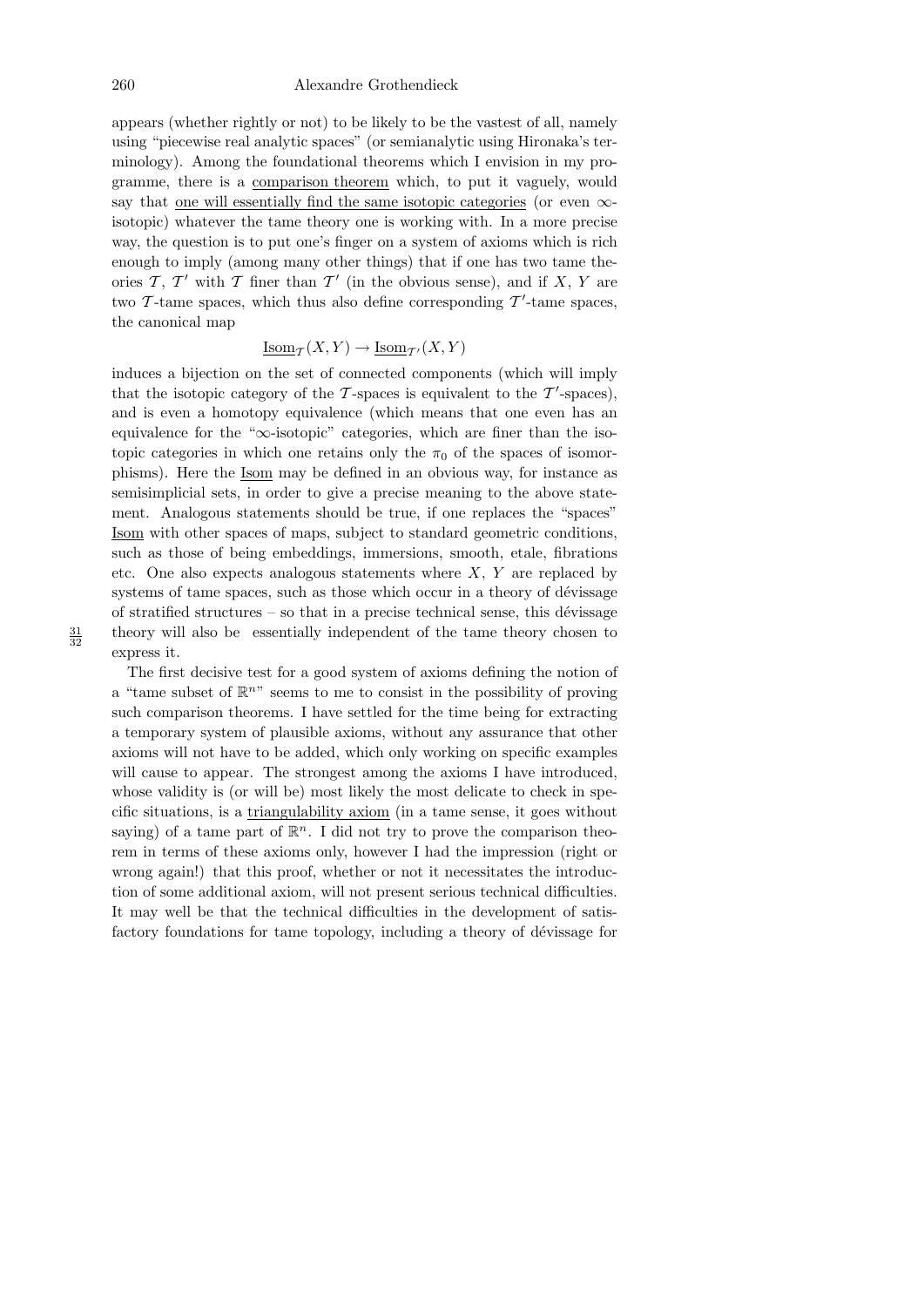tame stratified structures are actually already essentially concentrated in the axioms, and consequently already essentially overcome by triangulability theorems à la Lojasiewicz and Hironaka. What is again lacking is not the technical virtuosity of the mathematicians, which is sometimes impressive, but the audacity (or simply innocence...) to free oneself from a familiar context accepted by a flawless consensus...

The advantages of an axiomatic approach towards the foundations of tame topology seem to me to be obvious enough. Thus, in order to consider a complex algebraic variety, or the set of real points of an algebraic variety defined over R, as a tame space, it seems preferable to work with the "piecewise  $\mathbb{R}\text{-algebraic"}$  theory, maybe even the  $\overline{\mathbb{Q}}_r\text{-algebraic theory}$  (with  $\overline{\mathbb{Q}}_r = \overline{\mathbb{Q}} \cap \mathbb{R}$  when dealing with varieties defined over number fields, etc. The introduction of a subfield  $K \subset \mathbb{R}$  associated to the theory T (consisting in the points of  $\mathbb R$  which are T-tame, i.e. such that the corresponding onepoint set is  $\mathcal{T}\text{-tame}$  make it possible to introduce for any point x of a tame space X, a residue field  $k(x)$ , which is an algebraically closed subextension of  $\mathbb{R}/K$ , of finite transcendence degree over K (bounded by the topological dimension of X). When the transcendence degree of  $\mathbb R$  over K is infinite, we find a notion of transcendence degree (or "dimension") of a point of a tame space, close to the familiar notion in algebraic geometry. Such notions are absent from the "semianalytic" tame topology, which however appears as the natural topological context for the inclusion of real and complex analytic spaces.

Among the first theorems one expects in a framework of tame topology as I perceive it, aside from the comparison theorems, are the statements which establish, in a suitable sense, the existence and uniqueness of "the" tubular neighbourhood of closed tame subspace in a tame space (say compact to make things simpler), together with concrete ways of building it (starting for instance from any tame map  $X \to \mathbb{R}^+$  having Y as its zero set), the description of its "boundary" (although generally it is in no way a manifold with boundary!)  $\partial T$ , which has in T a neighbourhood which is isomorphic to the product of  $T$  with a segment, etc. Granted some suitable equisingularity hypotheses, one expects that  $T$  will be endowed, in an essentially unique way, with the structure of a locally trivial fibration over Y, with  $\partial T$  as a subfibration. This is one of the least clear points in my temporary intuition of the situation, whereas the homotopy class of the predicted structure map  $T \to Y$  has an obvious meaning, independent of any equisingularity hypothesis, as the homotopic inverse of the inclusion map  $Y \to T$ , which must be a homotopism. One way to a posteriori obtain such a structure would be via the hypothetical equivalence of isotopic categories which was considered at the beginning, taking into account the fact that the functor

 $\frac{33}{34}$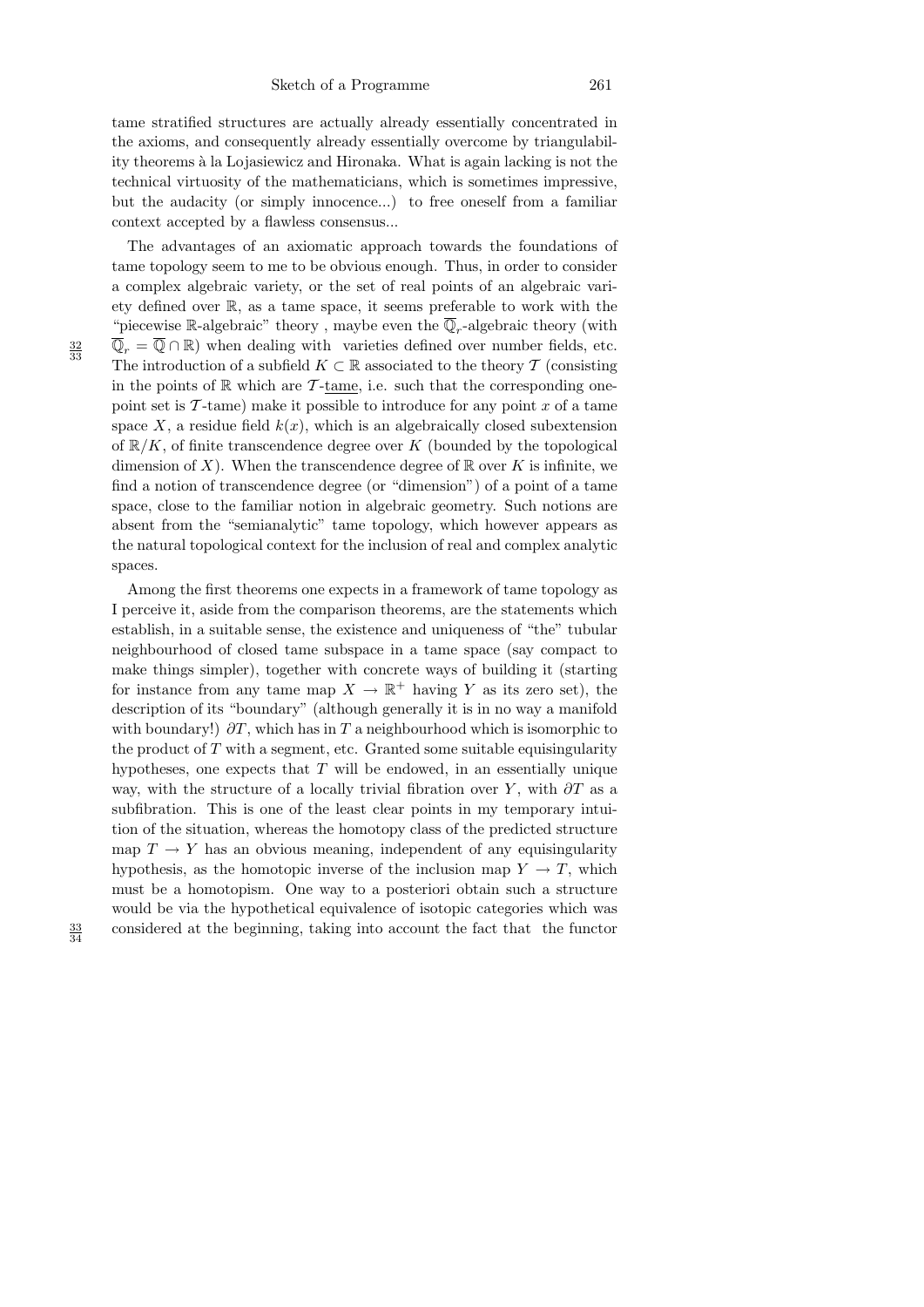$(U, Y, f) \longmapsto (X, Y)$  is well-defined in an obvious way, independently of any theory of tubular neighbourhoods.

It will perhaps be said, not without reason, that all this may be only dreams, which will vanish in smoke as soon as one sets to work on specific examples, or even before, taking into account some known or obvious facts which have escaped me. Indeed, only working out specific examples will make it possible to sift the right from the wrong and to reach the true substance. The only thing in all this which I have no doubt about, is the very necessity of such a foundational work, in other words, the artificiality of the present foundations of topology, and the difficulties which they cause at each step. It may be however that the formulation I give of a theory of d´evissage of stratified structures in terms of an equivalence theorem of suitable isotopic (or even  $\infty$ -isotopic) categories is actually too optimistic. But I should add that I have no real doubts about the fact that the theory of these d´evissages which I developed two years ago, although it remains in part heuristic, does indeed express some very tangible reality. In some part of my work, for want of a ready-to-use "tame" context, and in order to have precise and provable statements, I was led to postulate some very plausible additional structures on the stratified structure I started with, especially concerning the local retraction data, which do make it possible to construct a canonical system of spaces, parametrised by the ordered set of flags  $\text{Draw}(I)$  of the ordered set I indexing the strata; these spaces play the role of the spaces  $(U, Y)$  above, and they are connected by embedding and proper fibration maps, which make it possible to reconstitute in an equally canonical way the original stratified structure, including these "additional structures"  $(7)$ . The only trouble here, is that these appear as an additional artificial element of structure, which is no way part of the data in the usual  $\frac{34}{35}$  geometric situations, as for example the compact moduli space  $\widehat{M}_{g,\nu}$  with its canonical "stratification at infinity", defined by the Mumford-Deligne divisor with normal crossings. Another, probably less serious difficulty, is that this so-called moduli "space" is in fact a multiplicity – which can be technically expressed by the necessity of replacing the index set  $I$  for the strata with an (essentially finite) category of indices, here the "MD graphs" which "parametrise" the possible "combinatorial structures" of a stable curve of type  $(g, \nu)$ . This said, I can assert that the general theory of dévissage, which has been developed especially to meet the needs of this example, has indeed proved to be a precious guide, leading to a progressive understanding, with flawless coherence, of some essential aspects of the Teichmüller tower (that is, essentially the "structure at infinity" of the ordinary Teichmüller groups). It is this approach which finally led me, within some months, to the principle of a purely combinatorial construction of the tower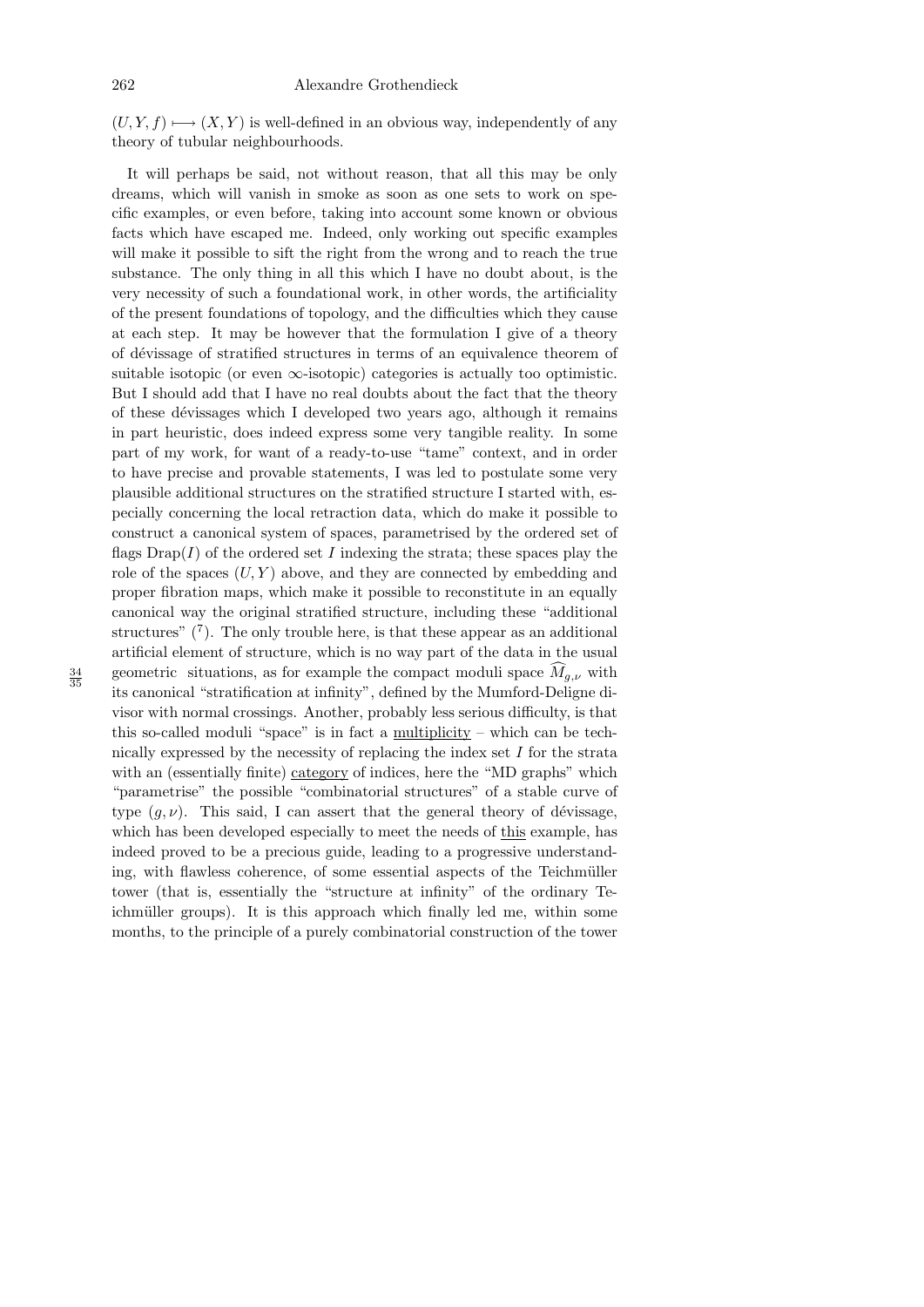### of Teichmüller groupoids, in the spirit sketched above (cf. par. 2).

Another satisfying test of coherence comes from the "topossic" viewpoint. Indeed, as my interest for the multiplicities of moduli was first prompted by their algebrico-geometric and arithmetic meaning, I was first and foremost interested by the modular algebraic multiplicities, over the absolute basefield  $\mathbb{Q}$ , and by a "dévissage" at infinity of their geometric fundamental groups (i.e. of the profinite Teichmüller groups) which would be compatible with the natural operations of  $\mathbb{\Gamma} = \text{Gal}(\overline{\mathbb{Q}}/\mathbb{Q})$ . This requirement seemed to exclude from the start the possibility of a reference to a hypothetical theory of dévissage of stratified structures in a context of "tame topology" (or even, at worst, of ordinary topology), beyond a purely heuristic guiding thread. Thus the question arose of translating, in the context of the  $\frac{35}{36}$  topoi (here etale topoi) which were present in the situation, the theory  $\alpha$  of dévissage I had arrived at in a completely different context – with the additional task, in the sequel, of extracting a general comparison theorem, patterned after well-known theorems, in order to compare the invariants (in particular the homotopy types of various tubular neighbourhoods) obtained in the transcendent and schematic frameworks. I have been able to convince myself that such a formalism of dévissage indeed had some meaning in the (so-called "abstract"!) context of general topoi, or at least noetherian topoi (like those occurring in this situation), via a suitable notion of canonical tubular neighbourhood of a subtopos in an ambient topos. Once this notion is acquired, together with some simple formal properties, the description of the "dévissage" of a stratified topos is even considerably simpler in that framework than in the (tame) topological one. True, there is foundational work to be done here too, especially around the very notion of the tubular neighbourhood of a subtopos – and it is actually surprising that this work (as far as I know) has still never been done, i.e. that no one (since the context of etale topology appeared, more than twenty years ago) apparently ever felt the need for it; surely a sign that the understanding of the topological structure of schemes has not made much progress since the work of Artin-Mazur...

Once I had accomplished this (more or less heuristic) double work of refining the notion of dévissage of a stratified space or topos, which was a crucial step in my understanding of the modular multiplicities, it actually appeared that, as far as these are concerned, one can actually take a short cut for at least a large part of the theory, via direct geometric arguments. Nonetheless, the formalism of dévissage which I reached has proved its usefulness and its coherence to me, independently of any question about the most adequate foundations which make it completely meaningful.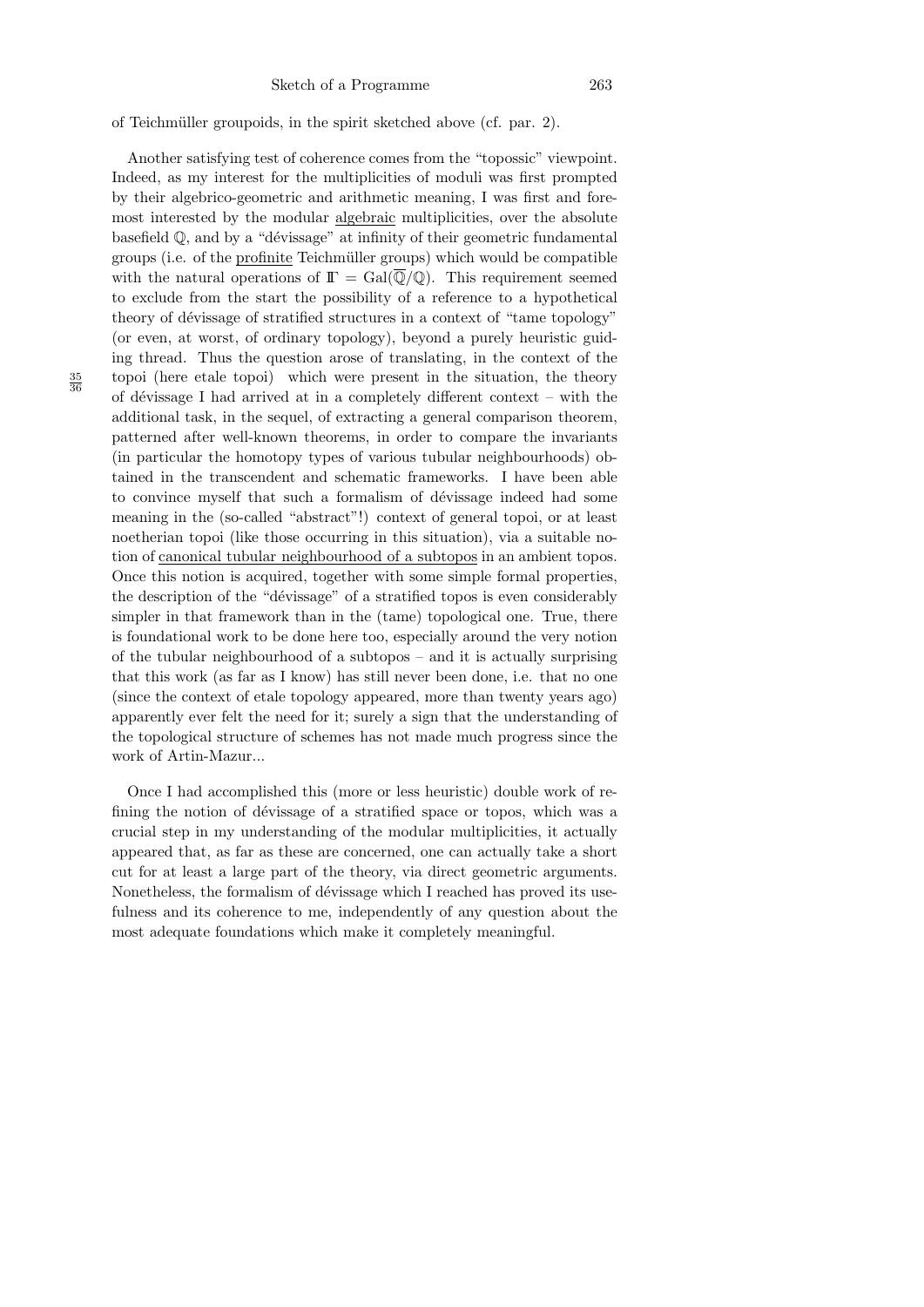$\frac{36}{37}$  6. One of the most interesting foundational theorems of (tame) topology which should be developed would be a theorem of "dévissage" (again!) of a proper tame map of tame spaces

$$
f:X\to Y,
$$

via a decreasing filtration of Y by closed tame subspaces  $Y^i$ , such that above the "open strata"  $Y^i \backslash Y^{i-1}$  of this filtration, f induces a locally trivial fibration (from the tame point of view, it goes without saying). It should be possible to generalise such a statement even further and to make it precise in various ways, in particular by requiring the existence of an analogous simultaneous dévissage for  $X$  and for a given finite family of (tame) closed subspaces of  $X$ . Also the very notion of locally trivial fibration in the tame sense can be made considerably stronger, taking into account the fact that the open strata  $U_i$  are better than spaces whose tame structure is purely local, because they are obtained as differences of two tame spaces, compact if  $Y$  is compact. Between the notion of a compact tame space (which is realised as one of the starting "models" in an  $\mathbb{R}^n$ ) and that of a "locally tame" (locally compact) space which can be deduced from it in a relatively obvious way, there is a somewhat more delicate notion of a "globally tame" space X, obtained as the difference  $\hat{X}\Y$  of two compact tame spaces, it being understood that we do not distinguish between the space defined by a pair  $(\hat{X}, Y)$  and that defined by a pair  $(\hat{X}', Y')$  deduced from it by a (necessarily proper) tame map

$$
g: \hat{X}' \to \hat{X}
$$

 $rac{37}{38}$ 

inducing a bijection  $g^{-1}(X) \to X$ , taking  $Y' = g^{-1}(Y)$ . Perhaps the most interesting natural example is the one where we start from a separated scheme of finite type over  $\mathbb C$  or  $\mathbb R$ , taking for X the set of its real or complex points, which inherits a global tame structure with the help of schematic compactifications (which exist according to Nagata) of the scheme we started with. This notion of a globally tame space is associated to a notion of a globally tame map, which in turn allows us to strengthen the notion of a locally trivial fibration, in stating a theorem of dévissage for a map  $f: X \to Y$  (now not necessarily proper) in the context of globally tame spaces.

I was informed last summer by Zoghman Mebkhout that a theorem of dévissage in this spirit has been recently obtained in the context of real and/or complex analytic spaces, with  $Y^i$  which here are analytic subspaces of  $Y$ . This result makes it plausible that we already have at our disposal techniques which are powerful enough to also prove a dévissage theorem in the tame context, apparently more general, but probably less arduous.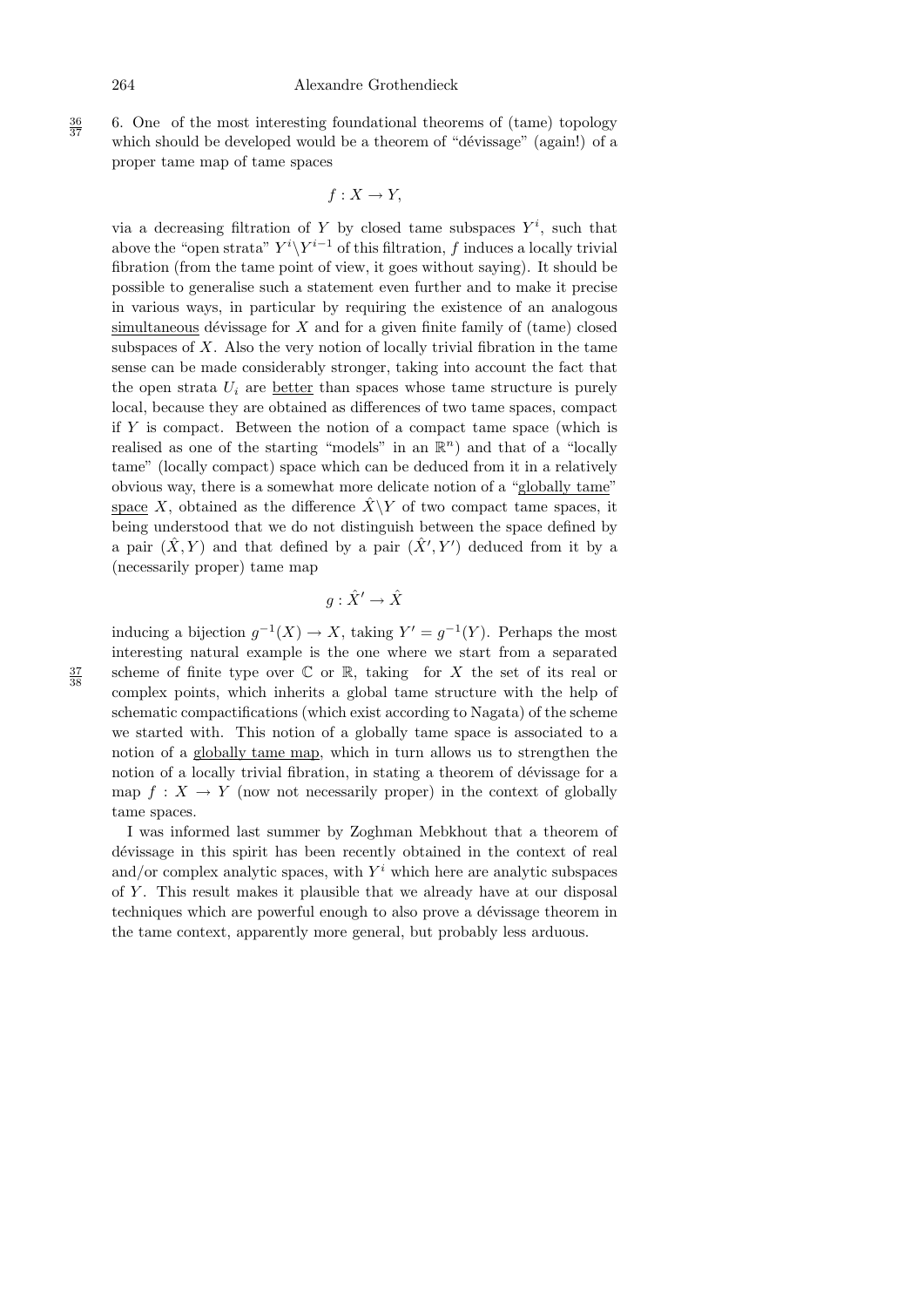The context of tame topology should also, it seems to me, make it possible to formulate with precision a certain very general principle which I frequently use in a great variety of geometric situations, which I call the "principle of anodine choices" – as useful as vague in appearance! It says that when for the needs of some construction of a geometric object in terms of others, we are led to make a certain number of arbitrary choices along the way, so that the final object appears to depend on these choices, and is thus stained with a defect of canonicity, that this defect is indeed serious (and to be removed requires a more careful analysis of the situation, the notions used, the data introduced etc.) whenever at least one of these choices is made in a space which is not "contractible", i.e. whose  $\pi_0$  or one of whose higher invariants  $\pi_i$  is non-trivial, and that this defect is on the contrary merely apparent, and the construction itself is "essentially" canonical and will not bring along any troubles, whenever the choices made are all "anodine", i.e. made in contractible spaces. When we try in actual examples to really understand this principle, it seems that each time we stumble onto the same notion of " $\infty$ -isotopic categories" expressing a given situation, and finer than the more naive isotopic  $(= 0$ -isotopic) categories obtained by considering only the  $\pi_0$  of the spaces of isomorphisms introduced in the situation, while the  $\infty$ -isotopic point of view considers all of their homotopy type. For example, the naive isotopic point of view for compact surfaces with boundary of type  $(g, \nu)$  is "good" (without any hidden boomerangs!) exactly in the cases which I call "anabelian" (and which Thurston calls "hyperbolic"), i.e. distinct from  $(0, 0)$ ,  $(0, 1)$   $(0, 2)$ ,  $(1, 0)$  – which are also exactly the cases where the connected component of the identity of the automorphism group of the surface is contractible. In the other cases, except for the case  $(0, 0)$  of the sphere without holes, it suffices to work with 1isotopic categories to express in a satisfying way via algebra the essential geometrico-topological facts, since the said connected component is then a  $K(\pi, 1)$ . Working in a 1-isotopic category actually comes down to working in a bicategory, i.e. with  $\underline{Hom}(X, Y)$  which are (no longer discrete sets as in the 0-isotopic point of view, but) groupoids (whose  $\pi_0$  are exactly the 0-isotopic Hom). This is the description in purely algebraic terms of this bicategory which is given in the last part of the thesis of Yves Ladegaillerie (cf. par. 3).

If I allowed myself to dwell here at some length on the theme of the foundations of tame topology, which is not one of those to which I intend to devote myself prioritarily in the coming years, it is doubtless because I feel that it is yet another cause which needs to be pleaded, or rather: a work of great current importance which needs hands! Just as years ago for the new foundations of algebraic geometry, it is not pleadings which will surmount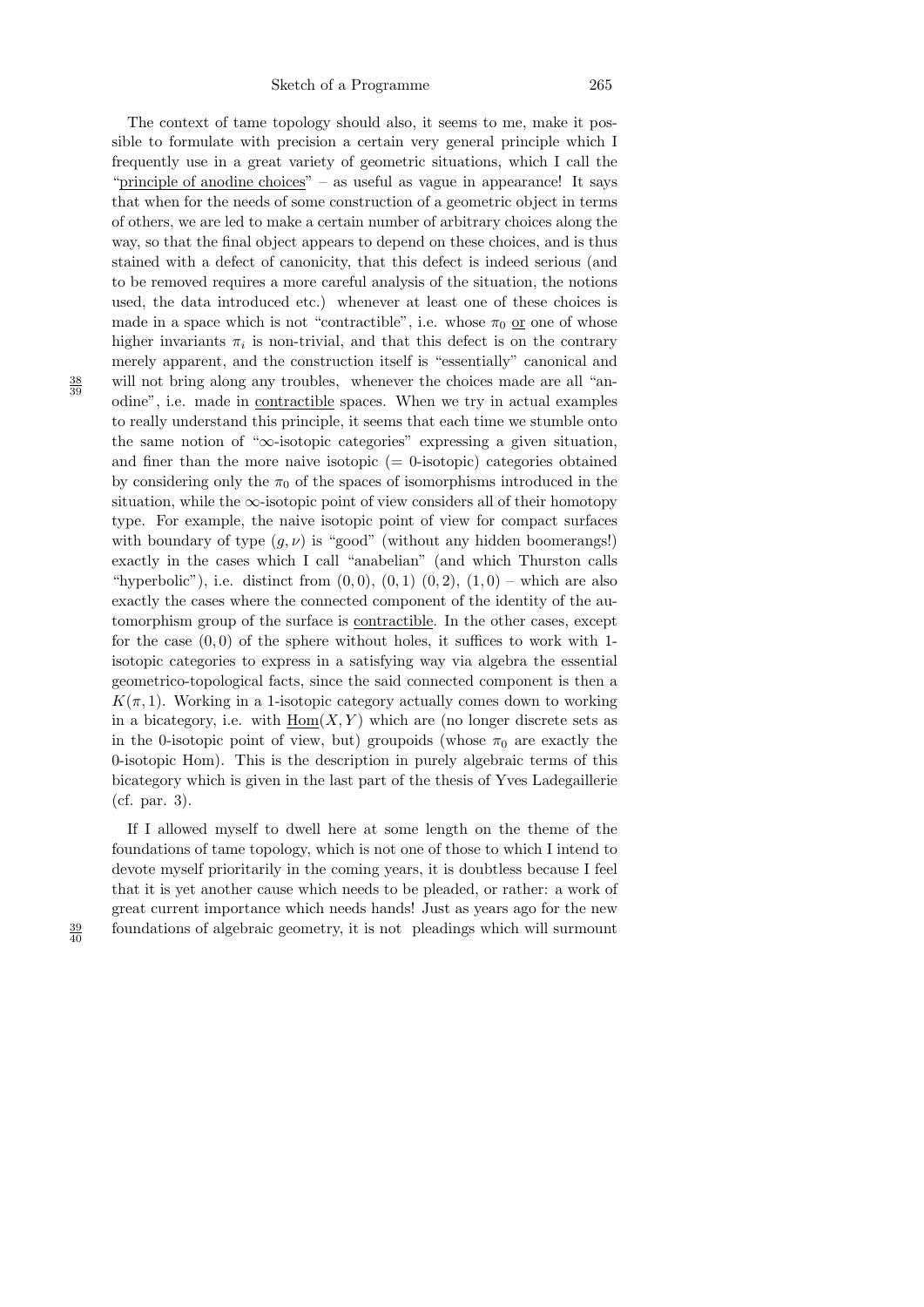the inertia of acquired habits, but tenacious, meticulous long-term work, which will from day to day bring eloquent harvests.

I would like to say some last words on an older reflection (end of the sixties?), very close to the one I just discussed, inspired by ideas of Nash which I found very striking. Instead of axiomatically defining a notion of "tame theory" via a notion of a "tame part of  $\mathbb{R}^{n}$ " satisfying certain conditions (mainly of stability), I was interested by an axiomatisation of the notion of "non-singular variety" via, for each natural integer  $n$ , a subring  $\mathcal{A}_n$  of the ring of germs of real functions at the origin in  $\mathbb{R}^n$ . These are the functions which will be admitted to express the "change of chart" for the corresponding notion of  $A_n$ -variety, and I was first concerned with uncovering a system of axioms on the system  $\mathcal{A} = (\mathcal{A}_n)_{n \in \mathbb{N}}$  which ensures for this notion of variety a suppleness comparable to that of a  $C^{\infty}$  variety, or a real analytic one (or a Nash one). According to the familiar type of construction which one wants to be able to do in the context of A-varieties, the relevant system of axioms is more or less reduced or rich. One doesn't need much if one only wants to develop the differential formalism, with the construction of jet bundles, De Rham complexes etc. If we want a statement of the type "quasi-finite implies finite" (for a map in the neighbourhood of a point), which appeared as a key statement in the local theory of analytic spaces, we need a more delicate stability axiom, in Weierstrass'  $\frac{40}{41}$  "Vorbereitungssatz" (\*). In other questions, a stability axiom by analytic 41 continuation (in  $\mathbb{C}^n$ ) appears necessary. The most Draconian axiom which I was led to introduce, also a stability axiom, concerns the integration of Pfaff systems, ensuring that certain (even all) Lie groups are A-varieties. In all this, <u>I took care not to suppose that the</u>  $A_n$  are R-algebras, so a constant function on a A-variety is "admissible" only if its value belongs to a certain subfield K of R (which is, if one likes,  $\mathcal{A}_0$ ). This subfield can very well be Q, or its algebraic closure  $\overline{\mathbb{Q}}_r$  in  $\mathbb{R}$ , or any other subextension of  $\mathbb{R}/\mathbb{Q}$ , preferably even of finite or at least countable transcendence degree over Q. This makes it possible, for example, as before for tame spaces, to have every point x of a variety (of type  $A$ ) correspond to a residue field  $k(x)$ , which is a subextension of  $\mathbb{R}/K$ . A fact which appears important to me here, is that even in its strongest form, the system of axioms does not imply that we must have  $K = \mathbb{R}$ . More precisely, because all the axioms are stability axioms, it follows that for a given set S of germs of real analytic functions at the origin (in various spaces  $\mathbb{R}^n$ ), there exists a smaller theory

<sup>(\*)</sup> It could seem simpler to say that the (local) rings  $A_n$  are <u>Henselian</u>, which is equivalent. But it is not at all clear a priori in this latter form that the condition in question is in the nature of a stability condition, and this is an important circumstance as will appear in the following reflections.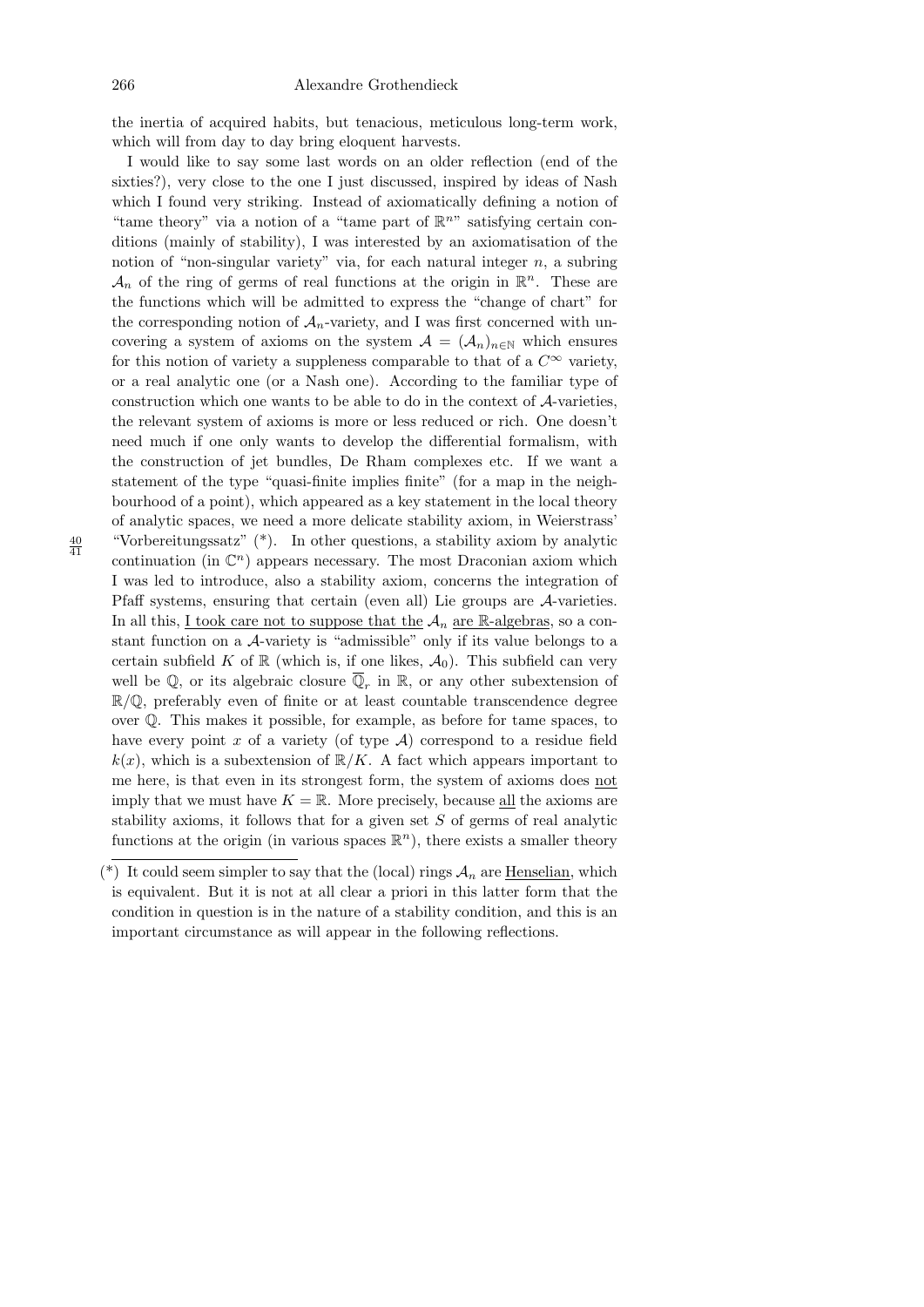A for which these germs are admissible, and that it is "countable", i.e. the  $\mathcal{A}_n$  are countable, whenever S is. A fortiori, K is then countable, i.e. of countable transcendence degree over Q.

The idea here is to introduce, via this axiomatic system, a notion of an "elementary" (real analytic) function, or rather, a whole hierarchy of such notions. For a function of 0 variables i.e. a constant, this notion gives that of an "elementary constant", including in particular (in the case of the strongest axiomatic system) constants such as  $\pi$ , e and many others, taking values of admissible functions (such as exponentials, logarithms etc.) for systems of "admissible" values of the argument. One feels that the relation between the system  $A = (A_n)_{n \in \mathbb{N}}$  and the corresponding rationality field  $K$  must be very tight, at least for  $A$  which can be generated by a finite "system of generators"  $S$  – but one must fear that even the least of the interesting questions one could ask about this situation still remains out of reach  $(1)$ .

These old reflections have taken on some current interest for me due to my more recent reflection on tame theories. Indeed, it seems to me that it is possible to associate in a natural way to a "differentiable theory"  $A$ a tame theory  $\mathcal T$  (doubtless having the same field of constants), in such a way that every  $A$ -variety is automatically equipped with a  $T$ -tame structure and conversely for every  $\mathcal T$ -tame compact space  $X$ , we can find a rare tame closed subset Y in X, such that  $X\Y$  comes from an A-variety, and moreover such that this A-variety structure is unique at least in the following sense: two such structures coincide in the complement of a rare tame subset  $Y' \supset Y$  of X. The theory of dévissage of stratified tame structures (which was discussed in the preceding par.), in the case of smooth strata, should moreover raise much more precise questions of comparison of tame structures with structures of differentiable (or rather, R-analytic) type. I suspect that the type of axiomatisation proposed here for the notion of "differentiable theory" would give a natural framework for the formulation of such questions with all desirable precision and generality.

7. Since the month of March last year, so nearly a year ago, the greater part of my energy has been devoted to a work of reflection on the foundations of non-commutative (co)homological algebra, or what is the same, after all, of homotopic algebra. These reflections have taken the concrete form of a voluminous stack of typed notes, destined to form the first volume (now being  $\frac{42}{43}$  finished) of a work in two volumes to be published by Hermann, under the <sup>43</sup> overall title "Pursuing Stacks". I now foresee (after successive extensions of the initial project) that the manuscript of the whole of the two volumes, which I hope to finish definitively in the course of this year, will be about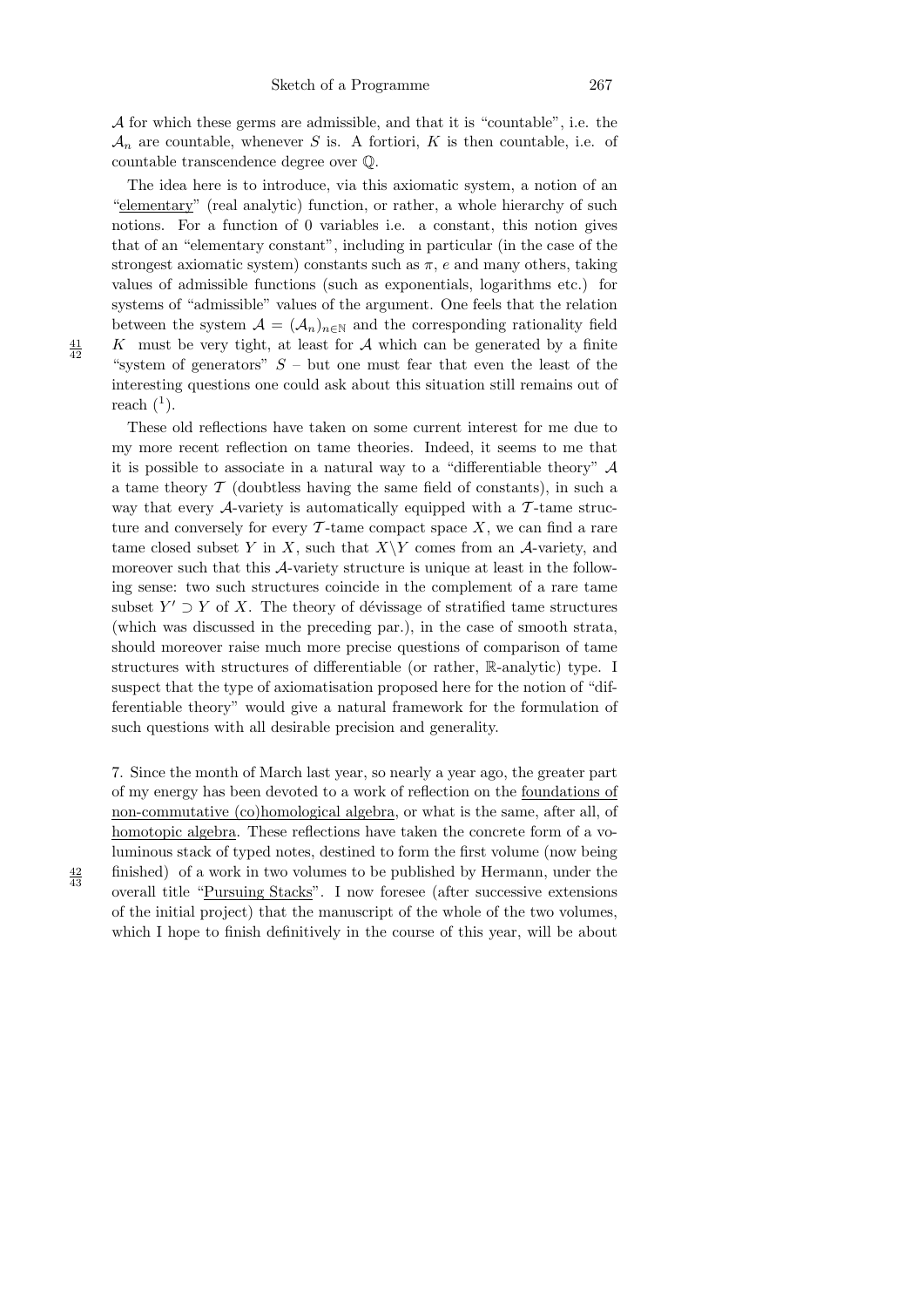1500 typed pages in length. These two volumes are moreover for me the first in a vaster series, under the overall title "Mathematical Reflections", in which I intend to develop some of the themes sketched in the present report.

Since I am speaking here of work which is actually now being written up and is even almost finished, the first volume of which will doubtless appear this year and will contain a detailed introduction, it is undoubtedly less interesting for me to develop this theme of reflection here, and I will content myself with speaking of it only very briefly. This work seems to me to be somewhat marginal with respect to the themes I sketched before, and does not (it seems to me) represent a real renewal of viewpoint or approach with respect to my interests and my mathematical vision of before 1970. If I suddenly resolved to do it, it is almost out of desperation, for nearly twenty years have gone by since certain visibly fundamental questions, which were ripe to be thoroughly investigated, without anyone seeing them or taking the trouble to fathom them. Still today, the basic structures which occur in the homotopic point of view in topology are not understood, and to my knowledge, after the work of Verdier, Giraud and Illusie on this theme (which are so many beginnings still waiting for continuations...) there has been no effort in this direction. I should probably make an exception for the axiomatisation work done by Quillen on the notion of a category of models, at the end of the sixties, and taken up in various forms by various authors. At that time, and still now, this work seduced me and taught me a great deal, even while going in quite a different direction from the one which was and still is close to my heart. Certainly, it introduces derived categories in various non-commutative contexts, but without entering into the question of the essential internal structures of such a category, also left open in the commutative case by Verdier, and after him by Illusie. Similarly, the question of putting one's finger on the natural "coefficients" for a non-commutative cohomological formalism, beyond the stacks (which should be called 1-stacks) studied in the book by Giraud, remained open – or rather, the rich and precise intuitions concerning it, taken from the numerous examples coming in particular from algebraic geometry, are still waiting for a precise and supple language to give them form.

I returned to certain aspects of these foundational questions in 1975, on the occasion (I seem to remember) of a correspondence with Larry Breen (two letters from this correspondence will be reproduced as an appendix to Chap. I of volume 1, "History of Models", of Pursuing Stacks). At that moment the intuition appeared that  $\infty$ -groupoids should constitute particularly adequate models for homotopy types, the  $n$ -groupoids corresponding to <u>truncated</u> homotopy types (with  $\pi_i = 0$  pour  $i > n$ ). This same intu-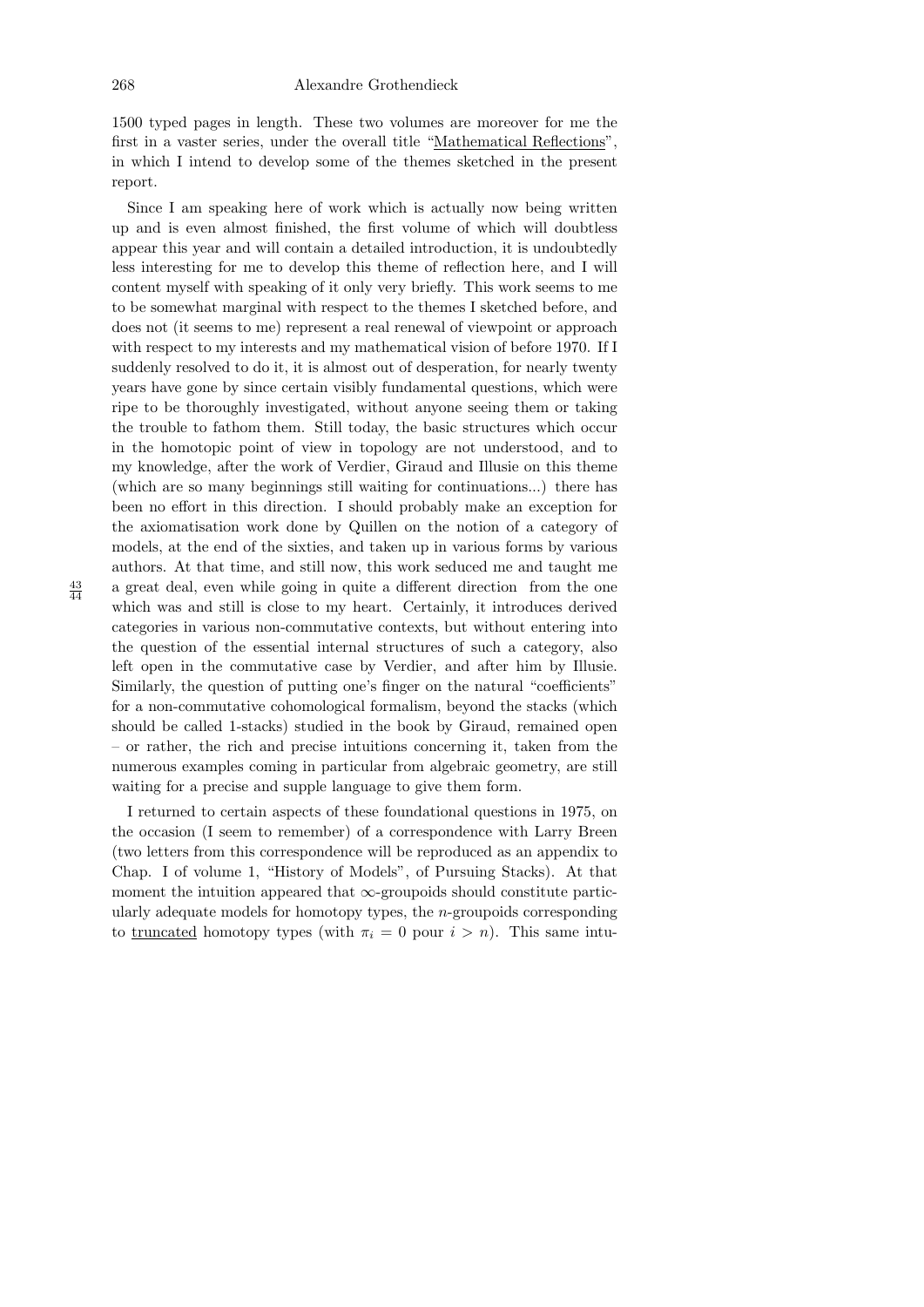ition, via very different routes, was discovered by Ronnie Brown and some of his students in Bangor, but using a rather restrictive notion of  $\infty$ -groupoid (which, among the 1-connected homotopy types, model only products of Eilenberg-Mac Lane spaces). Stimulated by a rather haphazard correspondence with Ronnie Brown, I finally began this reflection, starting with an attempt to define a wider notion of  $\infty$ -groupoid (later rebaptised stack in ∞-groupoids or simply "stack", the implication being: over the 1-point topos), and which, from one thing to another, led me to Pursuing Stacks. The volume "History of Models" is actually a completely unintended digression with respect to the initial project (the famous stacks being temporarily forgotten, and supposed to reappear only around page 1000...).

 $\frac{44}{45}$ 

This work is not completely isolated with respect to my more recent interests. For example, my reflection on the modular multiplicities  $\hat{M}_{q,\nu}$ and their stratified structure renewed the reflection on a theorem of van Kampen in dimension  $> 1$  (also one of the preferred themes of the group in Bangor), and perhaps also contributed to preparing the ground for the more important work of the following year. This also links up from time to time with a reflection dating from the same year 1975 (or the following year) on a "De Rham complex with divided powers", which was the subject of my last public lecture, at the IHES in 1976; I lent the manuscript of it to I don't remember whom after the talk, and it is now lost. It was at the moment of this reflection that the intuition of a "schematisation" of homotopy types germinated, and seven years later I am trying to make it precise in a (particularly hypothetical) chapter of the History of Models.

The work of reflection undertaken in Pursuing Stacks is a little like a debt which I am paying towards a scientific past where, for about fifteen years (from 1955 to 1970), the development of cohomological tools was the constant Leitmotiv in my foundational work on algebraic geometry. If in this renewal of my interest in this theme, it has taken on unexpected dimensions, it is however not out of pity for a past, but because of the numerous unexpected phenomena which ceaselessly appear and unceremoniously shatter the previously laid plans and projects – rather like in the thousand and one nights, where one awaits with bated breath through twenty other tales the final end of the first.

8. Up to now I have spoken very little of the more down-to-earth reflections on two-dimensional topological geometry, directly associated to my activities of teaching and "directing research". Several times, I saw opening before me vast and rich fields ripe for the harvest, without ever succeeding in communicating this vision, and the spark which accompanies it, to one of my students, and having it open out into a more or less long-term com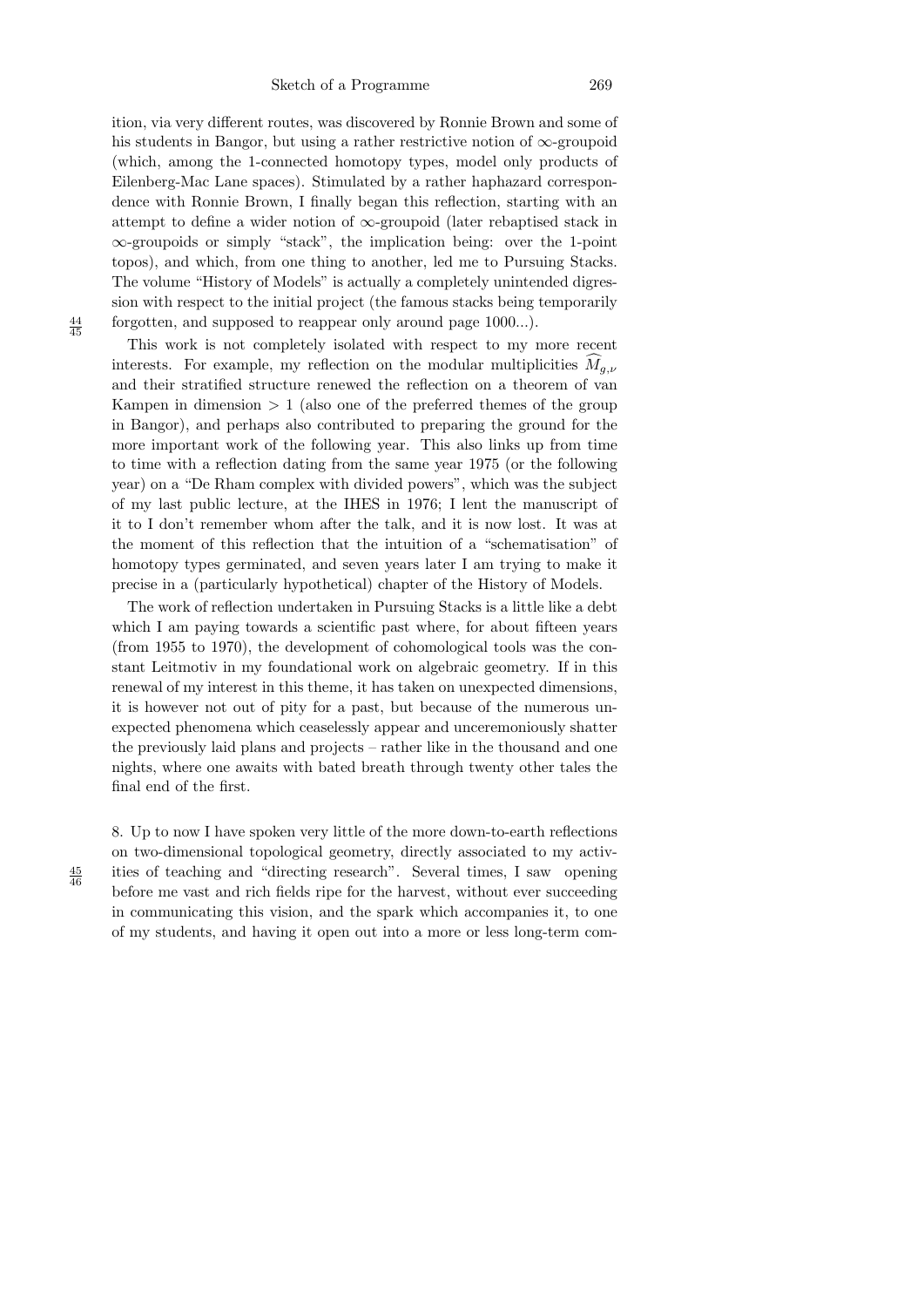mon exploration. Each time up through today, after a few days or weeks of investigating where I, as scout, discovered riches at first unsuspected, the voyage suddenly stopped, upon its becoming clear that I would be pursuing it alone. Stronger interests then took precedence over a voyage which at that point appeared more as a digression or even a dispersion, than a common adventure.

One of these themes was that of planar polygons, centred around the modular varieties which can be associated to them. One of the surprises here was the irruption of algebraic geometry in a context which had seemed to me quite distant. This kind of surprise, linked to the omnipresence of algebraic geometry in plain geometry, occurred several times.

Another theme was that of curves (in particular circles) immersed in a surface, with particular attention devoted to the "stable" case where the singular points are ordinary double points (and also the more general theme where the different branches at a point mutually cross), often with the additional hypothesis that the immersion is "cellular", i.e. gives rise to a map. A variation on the situations of this type is that of immersions of a surface with non-empty boundary, and first of all a disk (which was pointed out to me by A'Campo around ten years ago). Beyond the question of the various combinatorial formulations of such situations, which really represent no more than an exercise of syntax, I was mainly interested in a dynamical vision of the possible configurations, with the passage from one to another via continuous deformations, which can be decomposed into compositions of two types of elementary operations and their inverses, namely the "sweeping" of a branch of a curve over a double point, and the erasing  $\frac{46}{47}$  or the <u>creation</u> of a bigon. (The first of these operations also plays a key <sup>47</sup> role in the "dynamical" theory of systems of pseudo-lines in a real projective plane.) One of the first questions to be asked here is that of determining the different classes of immersions of a circle or a disk (say) modulo these elementary operations; another, that of seeing which are the immersions of the boundary of the disk which come from an immersion of the disk, and to what extent the first determine the second. Here also, it seems to me that it is a systematic study of the relevant modular varieties (of infinite dimension here, unless a purely combinatorial description of them can be given) which should give the most efficient "focus", forcing us in some sense to ask ourselves the most relevant questions. Unfortunately, the reflection on even the most obvious and down-to-earth questions has remained in an embryonic state. As the only tangible result, I can cite a theory of canonical "dévissage" of a stable cellular immersion of a circle in a surface into "undecomposable" immersions, by "telescoping" such immersions. Unfortunately I did not succeed in transforming my lights on the question into a DEA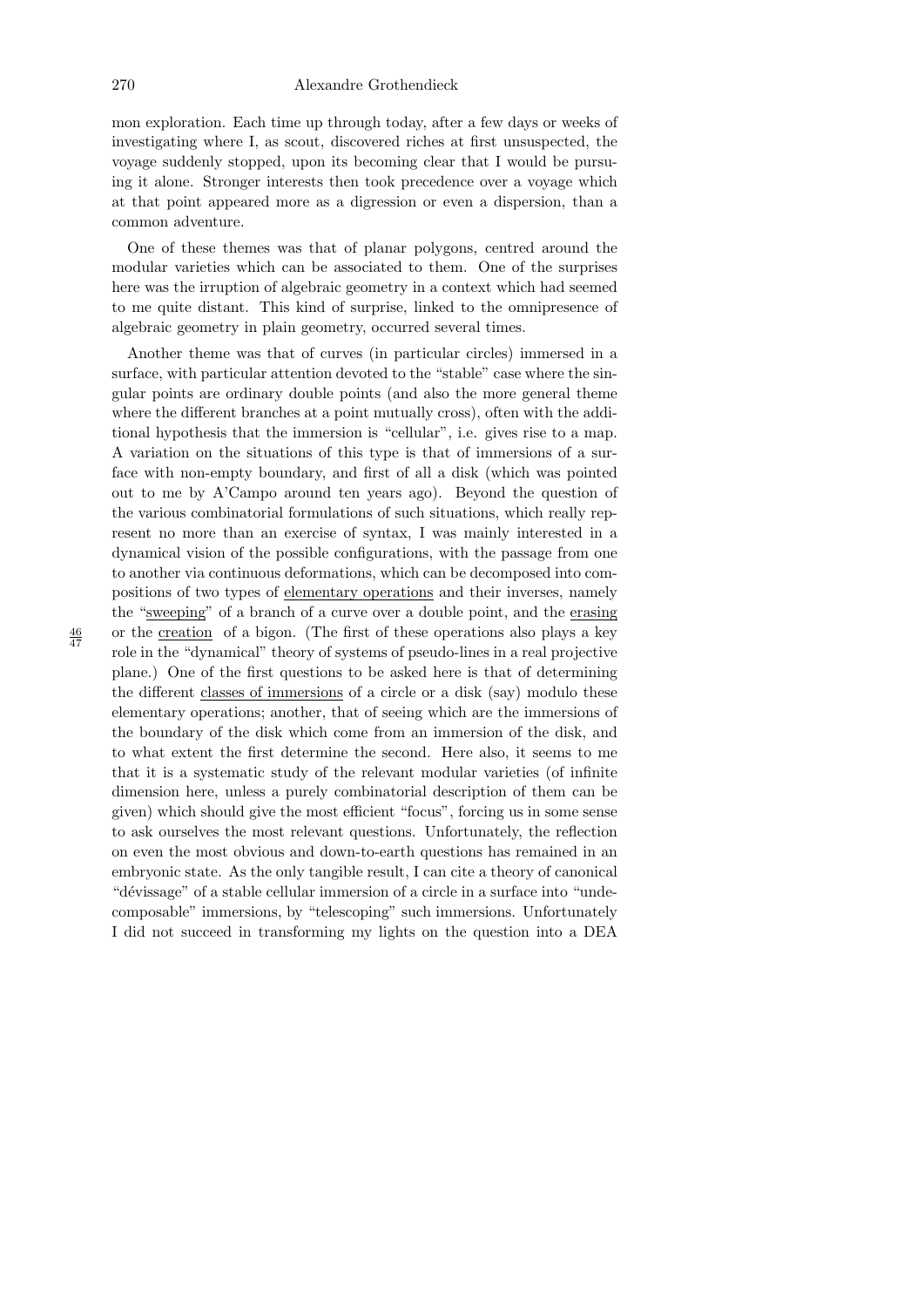thesis, nor other lights (on a complete theoretical description, in terms of fundamental groups of topological 1-complexes, of the immersions of a surface with boundary which extend a given immersion of its boundary) into the beginnings of a doctoral thesis...

A third theme, pursued simultaneously over the last three years at different levels of teaching (from the option for first year students to the three third-cycle theses now being written on this theme) deals with the topologico-combinatorial classification of systems of lines or pseudo-lines. Altogether, the participation of my students here has been less disappointing than elsewhere, and I have had the pleasure of occasionally learning interesting things from them which I would not have thought of. Things being what they are, however, our common reflection was limited to a very elementary level. Lately, I finally devoted a month of intensive reflection to the development of a purely combinatorial construction of a sort of "modular surface" associated to a system of  $n$  pseudo-lines, which classifies the different possible "relative positions" (stable or not) of an  $(n + 1)$ -st pseudo-line with respect to the given system, in other words: the different possible "affinisations" of this system, by the different possible choices of a "pseudo-line at infinity". I have the impression of having put my finger on a remarkable object, causing an unexpected order to appear in questions of classification which up to now appeared fairly chaotic! But the present report is not the place to dwell further on this subject.

Since 1977, in all the questions (such as the two last themes evoked above) where two-dimensional maps occur, the possibility of realising them canonically on a conformal surface, so on a complex algebraic curve in the compact oriented case, remains constantly in filigree throughout my reflection. In practically every case (in fact, in all cases except that of certain spherical maps with "few automorphisms") such a conformal realisation implies in fact a canonical Riemannian metric, or at least, canonical up to a multiplicative constant. These new elements of structure (without even taking into account the arithmetic element which was considered in par. 3) are of a nature to deeply transform the initial aspect of the questions considered, and the methods of approaching them. A beginning of familiarisation with the beautiful ideas of Thurston on the construction of Teichmüller space, in terms of a very simple game of hyperbolic Riemannian surgery, confirms me in this presentiment. Unfortunately, the very modest level of culture of almost all the students who have worked with me over these last ten years does not allow me to investigate these possibilities with them even by allusion, since the assimilation of even a minimal combinatorial language already frequently encounters considerable psychical obstacles. This is why, in some respect and more and more in these last years, my teaching activity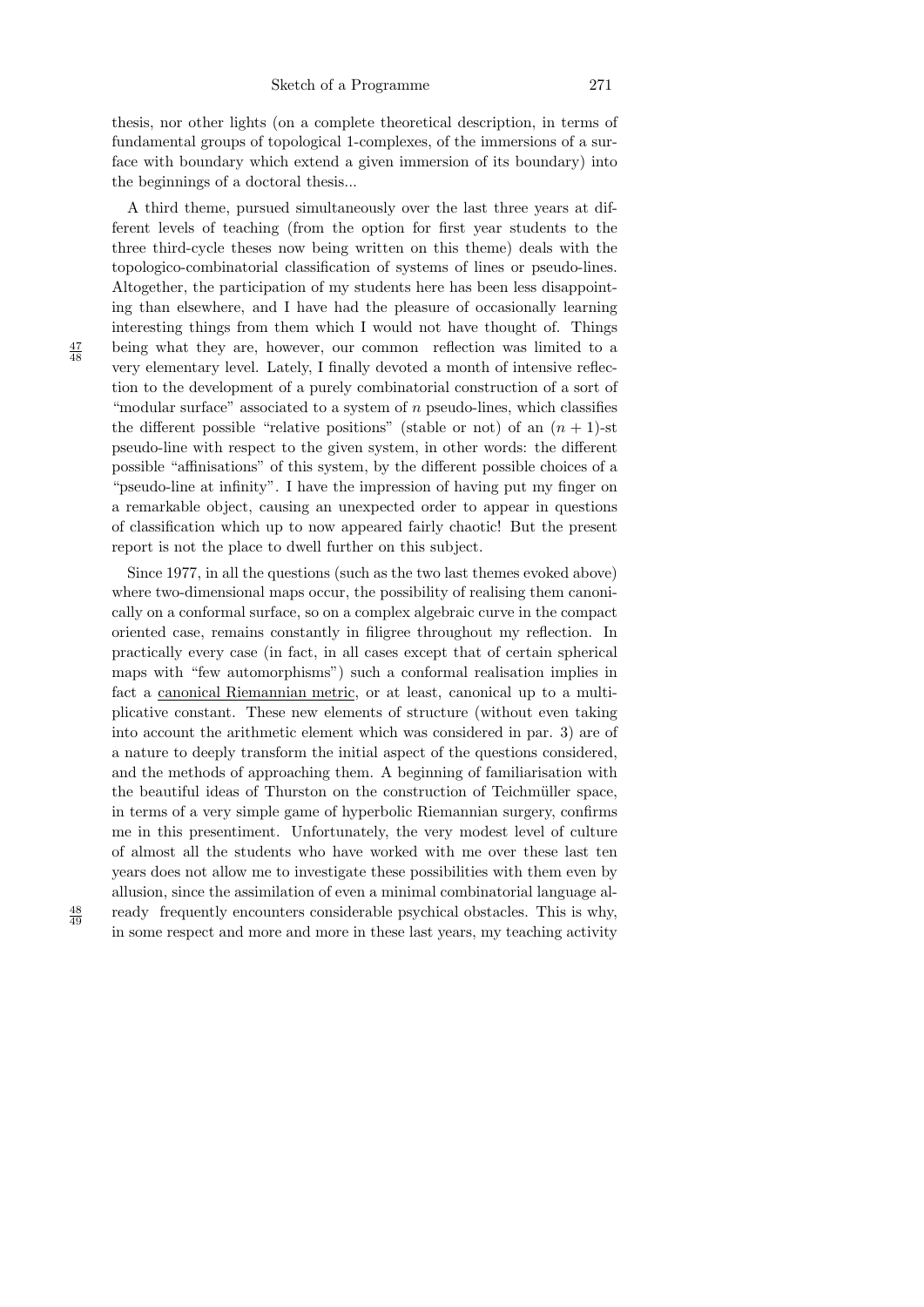has often acted like a weight, rather than a stimulus for the unfolding of a somewhat advanced or even merely delicate geometric reflection.

9. The occasion appears to be auspicious for a brief assessment of my teaching activity since 1970, that is, since it has taken place in a university. This contact with a very different reality taught me many things, of a completely different order than simply pedagogic or scientific. Here is not the place to dwell on this subject. I also mentioned at the beginning of this report the role which this change of professional milieu played in the renewal of my approach to mathematics, and that of my centres of interest in mathematics. If I pursue this assessment of my teaching activity on the research level, I come to the conclusion of a clear and solid failure. In the more than ten years that this activity has taken place, year after year in the same university, I was never at any moment able to suscitate a place where "something happened" – where something "passed", even among the smallest group of people, linked together by a common adventure. Twice, it is true, around the years 1974 to 1976, I had the pleasure and the privilege of awakening a student to a work of some consequence, pursued with enthusiasm: Yves Ladegaillerie in the work mentioned earlier (par. 3) on questions of isotopy in dimension 2, and Carlos Contou-Carrère (whose mathematical passion did not await a meeting with myself to blossom) an unpublished work on the local and global Jacobians over general base schemes (of which one part was announced in a note in the CR). Apart from these two cases, my role has been limited throughout these ten years to somehow or other conveying the rudiments of the mathematician's trade to about twenty students on the research level, or at least to those among them who persevered with me, reputed to be more demanding than others, long enough to arrive at a first acceptable work written black on white (and even, sometimes, at something better than acceptable and more than just one, done with pleasure and worked out through to the end). Given the circumstances, among the rare people who persevered, even rarer are those who will have the chance of carrying on the trade, and thus, while earning their bread, learning it ever more deeply.

10. Since last year, I feel that as regards my teaching activity at the university, I have learned everything I have to learn and taught everything I can teach there, and that it has ceased to be really useful, to myself and to others. To insist on continuing it under these circumstances would appear to me to be a waste both of human resources and of public funds. This is why I have applied for a position in the CNRS (which I left in 1959 as freshly named director of research, to enter the IHES). I know moreover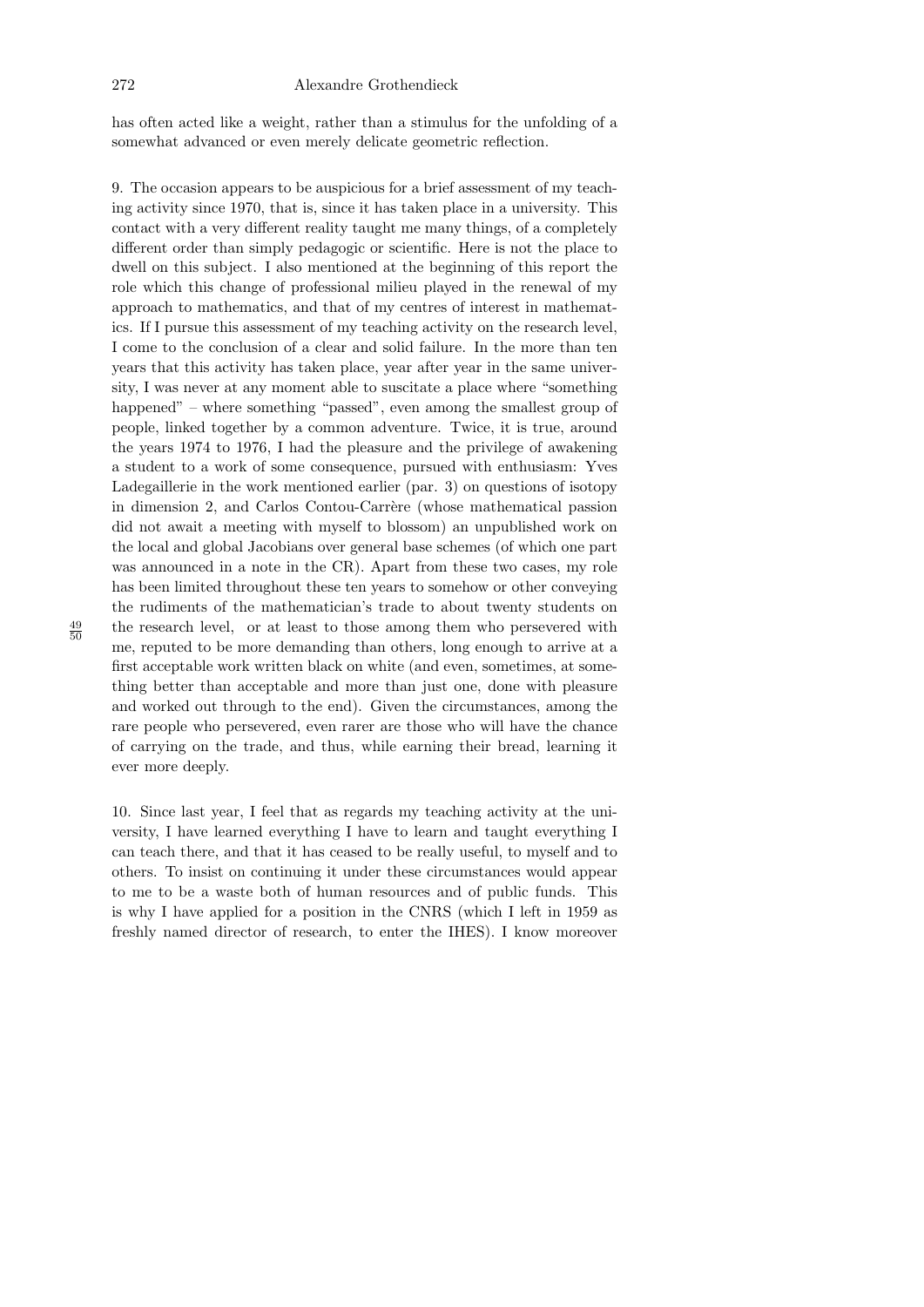that the employment situation is tight in the CNRS as everywhere else, that the result of my request is doubtful, and that if a position were to be attributed to me, it would be at the expense of a younger researcher who would remain without a position. But it is also true that it would free my position at the USTL to the benefit of someone else. This is why I do not scruple to make this request, and to renew it if is not accepted this year.

In any case, this application will have been the occasion for me to write this sketch of a programme, which otherwise would probably never have seen the light of day. I have tried to be brief without being sybilline and also, afterwards, to make it easier reading by the addition of a summary. If in spite of this it still appears rather long for the circumstances, I beg to be excused. It seems short to me for its content, knowing that ten years of work would not be too much to explore even the least of the themes sketched here through to the end (assuming that there is an "end"...), and one hundred years would be little for the richest among them!

Behind the apparent disparity of the themes evoked here, an attentive reader will perceive as I do a profound unity. This manifests itself particularly by a common source of inspiration, namely the geometry of surfaces, present in all of these themes, and most often front and centre. This source, with respect to my mathematical "past", represents a renewal, but certainly not a rupture. Rather, it indicates the path to a new approach to the still mysterious reality of "motives", which fascinated me more than any other in the last years of this past (\*). This fascination has certainly not vanished, rather it is a part of the fascination with the most burning of all the themes evoked above. But today I am no longer, as I used to be, the voluntary prisoner of interminable tasks, which so often prevented me from springing into the unknown, mathematical or not. The time of tasks is over for me. If age has brought me something, it is lightness.

Janvier 1984

<sup>(\*)</sup> On this subject, see my commentaries in the "Thematic Sketch" of 1972 attached to the present report, in the last section "motivic digressions", (loc. cit. pages 17-18).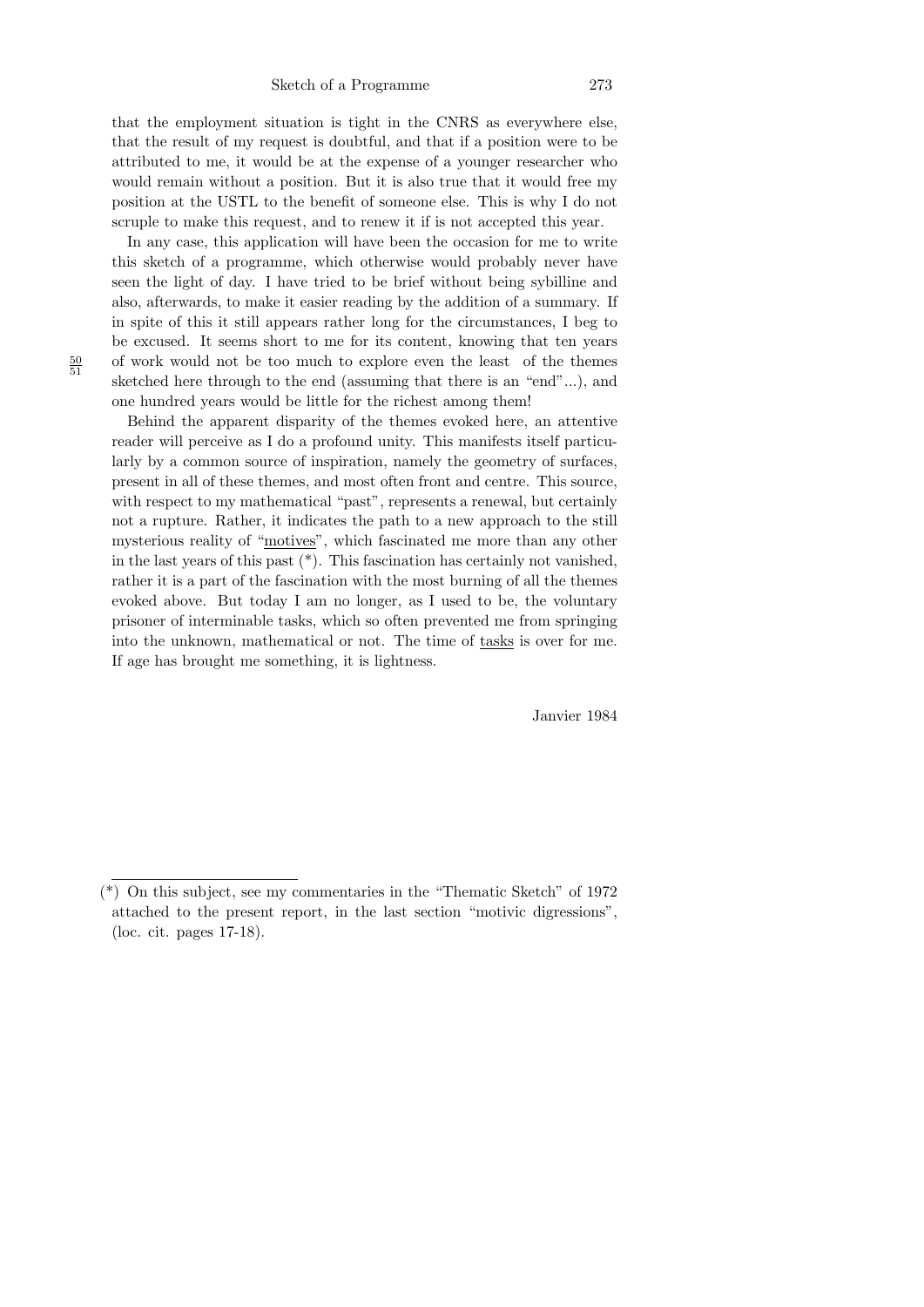$\frac{51}{52}$  (<sup>1</sup>) The expression "out of reach" here (and also later for a completely  $\frac{51}{52}$  (<sup>1</sup>) The expression "out of reach" here (and also later for a completely different question), appears to me to be decidedly hasty and unfounded. I have noted myself on other occasions that when oracles (here myself!) declare with an air of deep understanding (or doubt) that such and such a problem is "out of reach", it is actually an entirely subjective affirmation. It simply means, apart from the fact that the problem is supposed to be not yet solved, that the person speaking has no ideas on the question, or probably more precisely, that he has no feelings and no motivation with regard to it, that it "does nothing to him" and that he has no desire to do anything with it – which is frequently a sufficient reason to want to discourage others. As in the remark of M. de la Palisse, this did not stop the beautiful and regretted conjectures of Mordell, Tate, and Shafarevitch from succumbing although they were all reputed to be "out of reach", poor things ! – Besides, in the very days which followed the writing up of the present report, which put me into contact with questions from which I had distanced myself during the last year, I noticed a new and remarkable property of the outer action of an absolute Galois group on the fundamental group of an algebraic curve, which had escaped me until now and which undoubtedly constitutes at least a new step towards the formulation of an algebraic characterisation of  $Gal(\overline{\mathbb{Q}}/\mathbb{Q})$ . This, with the "fundamental conjecture" (mentioned in par. 3 below) appears at present as the principal open question for the foundation of an "anabelian algebraic geometry", which starting a few years ago, has represented (by far) my strongest centre of interest in mathematics.

( 2 ) With the exception of another "fact", at the time when, around the age of twelve, I was interned in the concentration camp of Rieucros (near Mende). It is there that I learnt, from another prisoner, Maria, who gave <sup>52</sup> me free private lessons, the definition of the circle. It impressed me by its simplicity and its evidence, whereas the property of "perfect rotundity" of the circle previously had appeared to me as a reality mysterious beyond words. It is at that moment, I believe, that I glimpsed for the first time (without of course formulating it to myself in these terms) the creative power of a "good" mathematical definition, of a formulation which describes the essence. Still today, it seems that the fascination which this power exercised on me has lost nothing of its force.

( 3 ) More generally, beyond the so-called "anabelian" varieties, over fields of finite type, anabelian algebraic geometry (as it revealed itself some years ago) leads to a description, uniquely in terms of profinite groups, of the category of schemes of finite type over the absolute base  $\mathbb Q$  (or even  $\mathbb Z$ ), and from there, in principle, of the category of all schemes (by suitable passages to limits). It is thus a construction which "pretends" to ignore the rings (such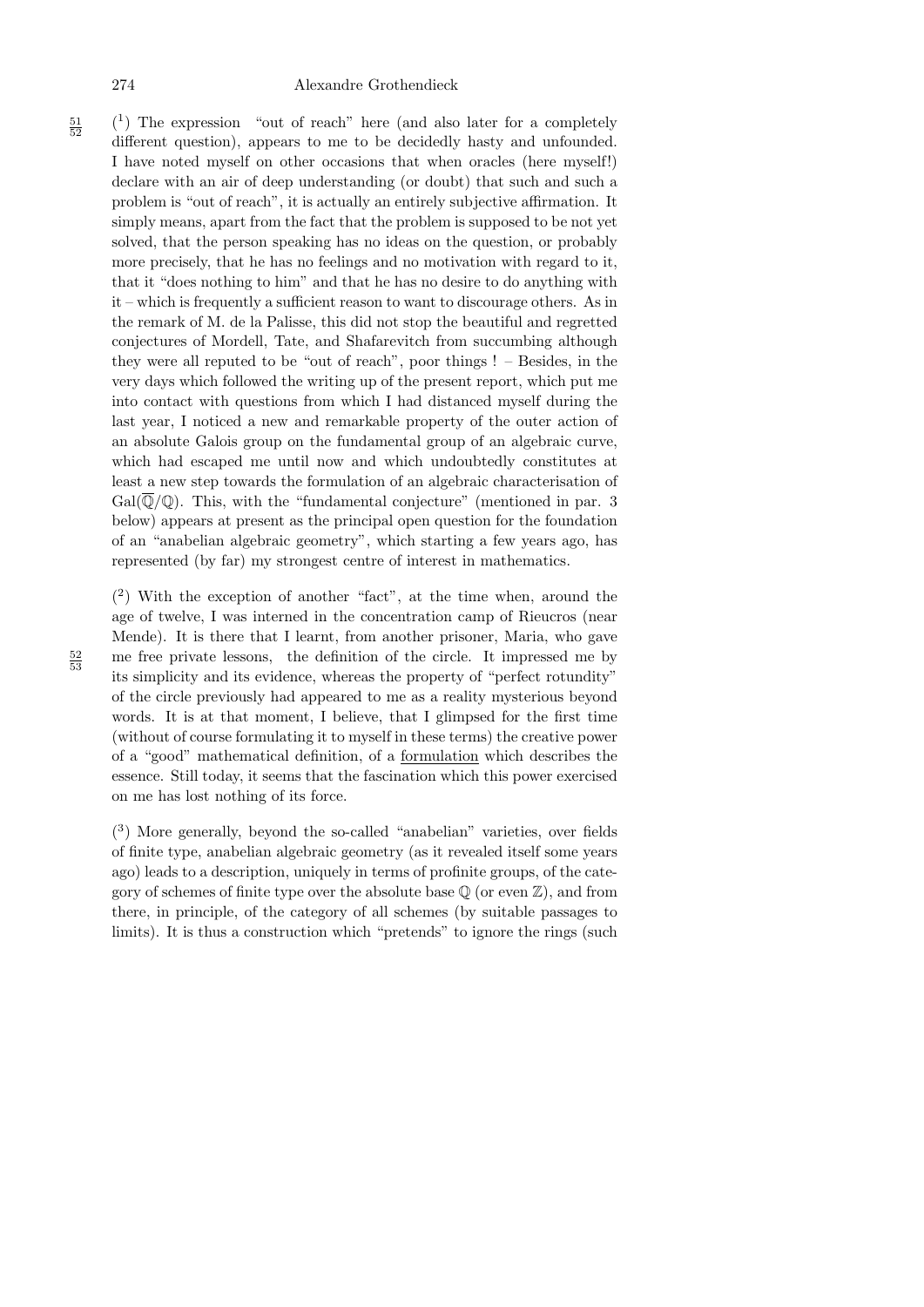as  $\mathbb{Q}$ , algebras of finite type over  $\mathbb{Q}$ , etc.) and the algebraic equations which traditionally serve to describe schemes, while working directly with their etale topoi, which can be expressed in terms of systems of profinite groups. A grain of salt nevertheless: to be able to hope to reconstitute a scheme (of finite type over  $\mathbb Q$  say) from its etale topos, which is a purely topological invariant, we must place ourselves not in the category of schemes (here of finite type over  $\mathbb{Q}$ ), but in the one which is deduced from it by "localisation", by making the morphisms which are "universal homeomorphisms", i.e. finite, radicial and surjective, be invertible. The development of such a translation of a "geometric world" (namely that of schemes, schematic multiplicities etc.) in terms of an "algebraic world" (that of profinite groups and systems of profinite groups describing suitable topoi (called "etale") can be <sup>53</sup> considered as the ultimate goal of Galois theory, doubtless even in the very spirit of Galois. The sempiternal question "and why all this?" seems to me to have neither more nor less meaning in the case of the anabelian geometry now in the process of birth, than in the case of Galois theory in the time of Galois (or even today, when the question is asked by an overwhelmed student...); the same goes for the commentary which usually accompanies it, namely "all this is very general indeed!".

<sup>(4</sup>) We thus easily conceive that a group like  $Sl(2, \mathbb{Z})$ , with its "arithmetic" structure, is positively a machine for constructing "motivic" representations of  $Gal(\overline{\mathbb{Q}}/\mathbb{Q})$  and its open subgroups, and that we thus obtain, at least in principle, all the motivic representations which are of weight 1, or contained in a tensor product of such representations (which already makes quite a packet!) In 1981 I began to experiment with this machine in a few specific cases, obtaining various remarkable representations of  $\Gamma$  in groups  $G(\mathbb{Z})$ , where G is a (not necessarily reductive) group scheme over  $\mathbb{Z}$ , starting from suitable homomorphisms

$$
Sl(2,\mathbb{Z})\rightarrow G_0(\mathbb{Z}),
$$

where  $G_0$  is a group scheme over  $\mathbb{Z}$ , and G is constructed as an extension of  $G_0$  by a suitable group scheme. In the "tautological" case  $G_0 = SI(2)_{\mathbb{Z}},$ we find for G a remarkable extension of  $Gl(2)<sub>\mathbb{Z}</sub>$  by a torus of dimension 2, with a motivic representation which "covers" those associated to the class fields of the extensions  $\mathbb{Q}(i)$  and  $\mathbb{Q}(j)$  (as if by chance, the "fields of complex" multiplication" of the two "anharmonic" elliptic curves). There is here a principle of construction which seemed to me very general and very efficient, but I didn't have (or take) the leisure to unravel it and follow it through to the end – this is one of the numerous "hot points" in the foundational programme of anabelian algebraic geometry (or "Galois theory", extended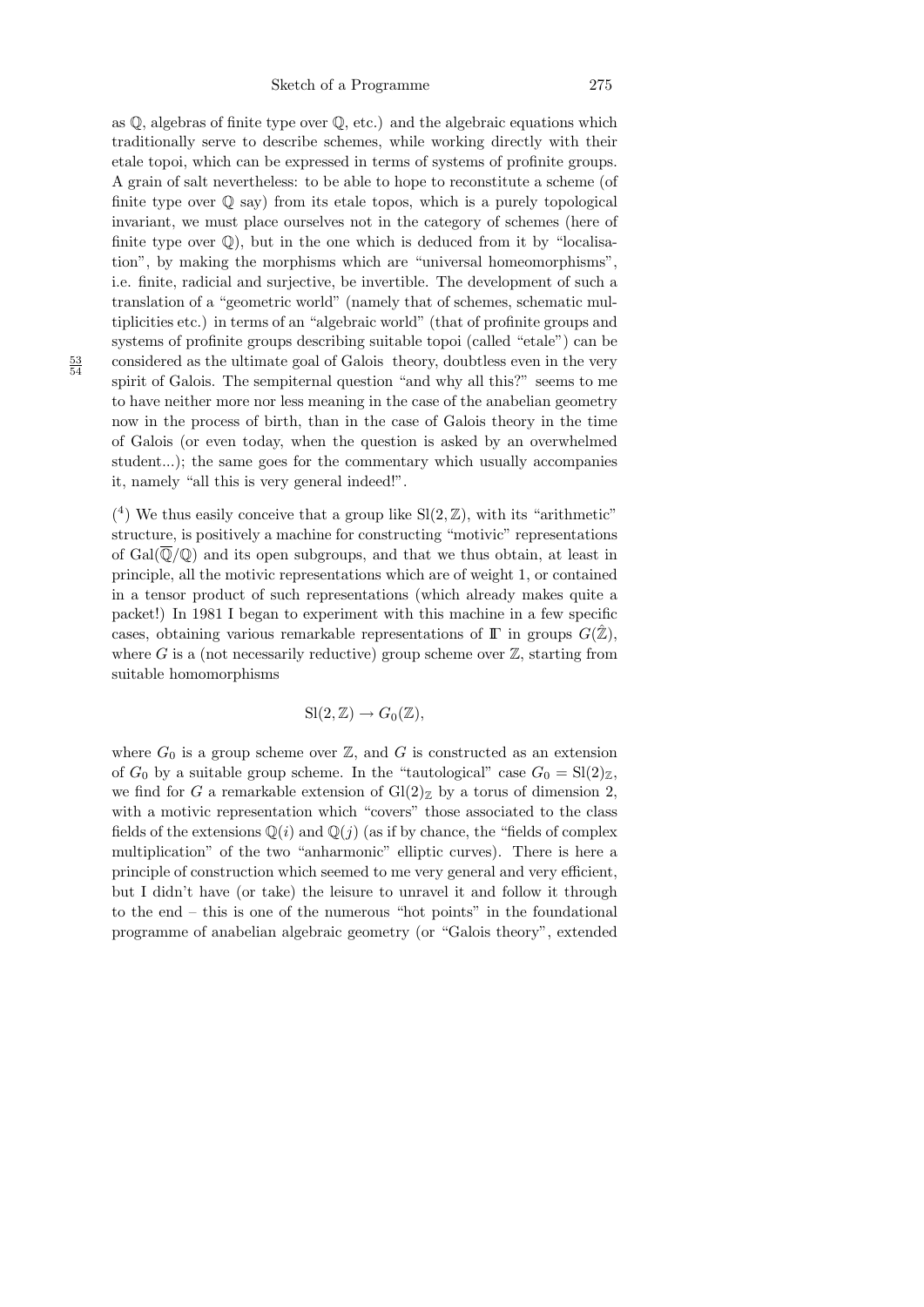version) which I propose to develop. At this time, and in an order of priority which is probably very temporary, these points are:

a) Combinatorial construction of the Teichmüller tower.

b) Description of the automorphism group of the profinite compactification of this tower, and reflection on a characterisation of  $\Gamma = \text{Gal}(\overline{\mathbb{Q}}/\mathbb{Q})$  as a subgroup of the latter.

c) The "motive machine"  $\text{Sl}(2,\mathbb{Z})$  and its variations.

d) The anabelian dictionary, and the fundamental conjecture (which is perhaps not so "out of reach" as all that!). Among the crucial points of this dictionary, I foresee the "profinite paradigm" for the fields  $\mathbb{Q}$  (cf. b)), R and C, for which a plausible formalism remains to be uncovered, as well as a description of the inertia subgroups of  $\mathbb{F}$ , via which the passage from characteristic zero to characteristic  $p > 0$  begins, and to the absolute ring Z.

e) Fermat's problem.

( 5 ) I would like to point out, however, a more delicate task (apart from the task pointed out in passing on cubic complexes), on the combinatorial interpretation of regular maps associated to congruence subgroups of  $\text{Sl}(2,\mathbb{Z})$ . This work was developed with a view to expressing the "arithmetic" operation of  $\Gamma = \text{Gal}(\overline{\mathbb{Q}}/\mathbb{Q})$  on these "congruence maps", which is essentially done via the intermediary of the cyclotomic character of IΓ. A point of departure was the combinatorial theory of the "bi-icosahedron" developed in a C4 course starting from purely geometric motivations, and which (it afterwards proved) gives rise to a very convenient expression for the action of IΓ on the category of icosahedral maps (i.e. congruence maps of index 5).

 $(6)$  Let us note in relation to this that the isomorphism classes of compact tame spaces are the same as in the "piecewise linear" theory (which is not, I recall, a tame theory). This is in some sense a rehabilitation of the "Hauptvermutung", which is "false" only because for historical reasons which it would undoubtedly be interesting to determine more precisely, the foundations of topology used to formulate it did not exclude wild phenomena. It need (I hope) not be said that the necessity of developing new foundations for "geometric" topology does not at all exclude the fact that the phenomena in question, like everything else under the sun, have their own reason for being and their own beauty. More adequate foundations would not suppress these phenomena, but would allow us to situate them in a suitable place, like "limiting cases" of phenomena of "true" topology.

 $rac{54}{55}$